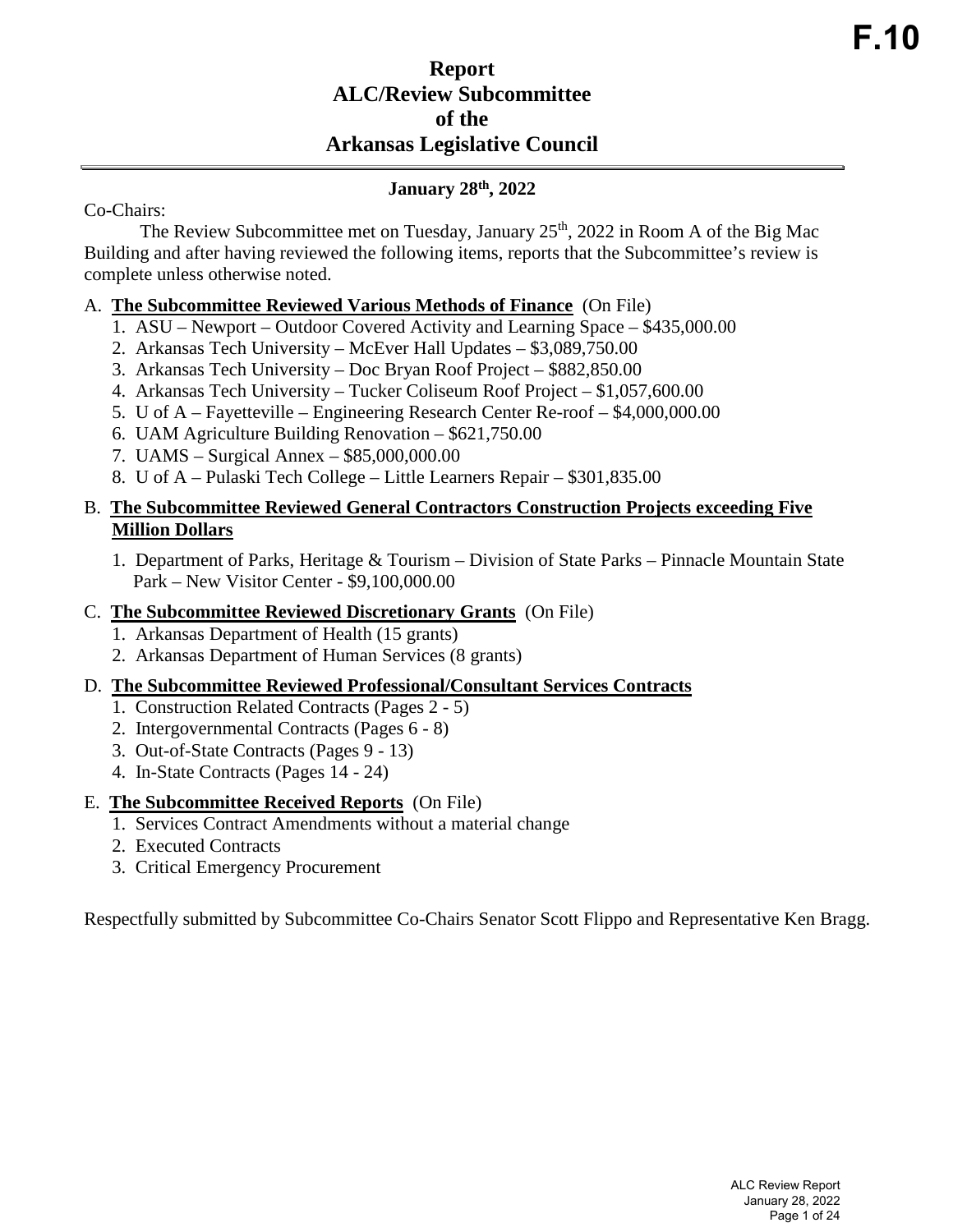| 1.                        | Agency:                    | Military Department |                                        |                      |                                  | Contractor: | FTN Associates, LTD                                                                                                                                                                                                                                                                                                                                                      |                         |                                                                                                            |
|---------------------------|----------------------------|---------------------|----------------------------------------|----------------------|----------------------------------|-------------|--------------------------------------------------------------------------------------------------------------------------------------------------------------------------------------------------------------------------------------------------------------------------------------------------------------------------------------------------------------------------|-------------------------|------------------------------------------------------------------------------------------------------------|
|                           |                            |                     |                                        |                      |                                  | Location:   | Little Rock                                                                                                                                                                                                                                                                                                                                                              |                         | State: AR                                                                                                  |
| <b>Service Type:</b>      |                            |                     | Professional Consultant Services (PCS) |                      |                                  |             |                                                                                                                                                                                                                                                                                                                                                                          |                         |                                                                                                            |
|                           | <b>Total Authorized:</b>   |                     | $$2,000,000.00$ Org. Term:             |                      | 07/01/2016                       | 06/30/2017  | <b>Procurement:</b>                                                                                                                                                                                                                                                                                                                                                      | ABA                     |                                                                                                            |
|                           | <b>Total After Review:</b> |                     | \$2,500,000.00                         | <b>Funding:</b>      |                                  |             | Federal - 100% - National Guard Bureau (DOD)-100%                                                                                                                                                                                                                                                                                                                        |                         |                                                                                                            |
|                           | <b>Total Projected:</b>    |                     | \$950,000.00 MOF:                      |                      |                                  |             |                                                                                                                                                                                                                                                                                                                                                                          | <b>Contract Number:</b> | 4600037386                                                                                                 |
| <u>Org/Amt:</u>           |                            | <b>Amount</b>       | Paid To Date Objective:                |                      |                                  |             |                                                                                                                                                                                                                                                                                                                                                                          |                         | <b>New Exp</b><br>Date                                                                                     |
| Amd. 6<br><b>History:</b> |                            | 500,000.00          | 1,502,145.00                           |                      |                                  |             | This request is for time extension for ongoing and new projects.                                                                                                                                                                                                                                                                                                         |                         | 06/30/2023                                                                                                 |
| Amd. 5                    |                            | 0.00                | 1.436,045.00                           |                      |                                  |             | This request is for time extension for ongoing and new projects.                                                                                                                                                                                                                                                                                                         |                         | 06/30/2022                                                                                                 |
| Amd. 4                    |                            | 350,000.00          | 1,371,145.00                           | funding.             |                                  |             | This request is for time extension for ongoing and new projects and adding additional                                                                                                                                                                                                                                                                                    |                         | 06/30/2021                                                                                                 |
| Amd. 3                    |                            | 500,000.00          | 1,650,000.00                           | funding.             |                                  |             | This request is for time extension for ongoing and new projects and adding additional                                                                                                                                                                                                                                                                                    |                         | 06/30/2020                                                                                                 |
| Amd. 2                    |                            | 400,000.00          | 528,435.00                             |                      | in the amount of \$400,000.00.   |             |                                                                                                                                                                                                                                                                                                                                                                          |                         | This request is for time extension for ongoing and new projects and adding additional funding $06/30/2019$ |
| Amd. 1                    |                            | 500,000.00          | 134,930.00                             |                      | in the amount of $$500,000.00$ . |             |                                                                                                                                                                                                                                                                                                                                                                          |                         | This request is for time extension for ongoing and new projects and adding additional funding $06/30/2018$ |
| Original:                 |                            | 250,000.00          |                                        | media not specified. |                                  |             | Provide Environmental support service for projects, studies, permits, sampling, GIS, EMS,<br>NR, Forestry, Erosion, and CR. Provide documentation for National Environmental Policy<br>Act, ECOP, CWA, storm water, wetlands, and non-point source pollution studies. Provide<br>Adm., technical, and Environmental engineering support services for other environmental |                         |                                                                                                            |
| 2.                        | Agency:                    |                     | Northwest Arkansas Community College   |                      |                                  | Contractor: | CORE ARCHITECTS, INC.                                                                                                                                                                                                                                                                                                                                                    |                         |                                                                                                            |
|                           |                            |                     |                                        |                      |                                  | Location:   | Rogers                                                                                                                                                                                                                                                                                                                                                                   |                         | State: AR                                                                                                  |
| <b>Service Type:</b>      |                            |                     | Professional Consultant Services (PCS) |                      |                                  |             |                                                                                                                                                                                                                                                                                                                                                                          |                         |                                                                                                            |
|                           | <b>Total Authorized:</b>   |                     |                                        |                      |                                  |             |                                                                                                                                                                                                                                                                                                                                                                          |                         |                                                                                                            |
|                           |                            |                     |                                        | \$0.00 Org. Term:    | 01/29/2022                       | 01/28/2026  | <b>Procurement:</b>                                                                                                                                                                                                                                                                                                                                                      | <b>RFQ</b>              |                                                                                                            |
|                           | <b>Total After Review:</b> |                     | \$260,000.00                           | <b>Funding:</b>      | Cash - 100% -                    |             |                                                                                                                                                                                                                                                                                                                                                                          |                         |                                                                                                            |
|                           | <b>Total Projected:</b>    |                     | \$455,000.00                           | MOF:                 |                                  |             |                                                                                                                                                                                                                                                                                                                                                                          | <b>Contract Number:</b> | <b>RFQ22001</b>                                                                                            |
| Org/Amt:                  |                            | Amount              | Paid To Date Objective:                |                      |                                  |             |                                                                                                                                                                                                                                                                                                                                                                          |                         | <b>New Exp</b><br><b>Date</b>                                                                              |
| Original:                 |                            | 260,000.00          |                                        | phase services.      |                                  |             | Schematic design services, design development and construction documents, limited interior<br>design services, cost estimating, limited bidding $\&$ negotiation phase services $\&$ construction                                                                                                                                                                        |                         |                                                                                                            |
| 3.                        | Agency:                    |                     | Northwest Arkansas Community College   |                      |                                  | Contractor: | SCM ARCHITECTS, PLLC                                                                                                                                                                                                                                                                                                                                                     |                         |                                                                                                            |
|                           |                            |                     |                                        |                      |                                  | Location:   | Little Rock                                                                                                                                                                                                                                                                                                                                                              |                         | State: AR                                                                                                  |
| <b>Service Type:</b>      |                            |                     | Professional Consultant Services (PCS) |                      |                                  |             |                                                                                                                                                                                                                                                                                                                                                                          |                         |                                                                                                            |
|                           | <b>Total Authorized:</b>   |                     |                                        | \$0.00 Org. Term:    | 01/29/2022                       | 01/28/2026  | <b>Procurement:</b>                                                                                                                                                                                                                                                                                                                                                      | <b>RFQ</b>              |                                                                                                            |
|                           | <b>Total After Review:</b> |                     | \$260,000.00                           | <b>Funding:</b>      | $Cash - 100\% -$                 |             |                                                                                                                                                                                                                                                                                                                                                                          |                         |                                                                                                            |
|                           | <b>Total Projected:</b>    |                     | \$455,000.00                           | MOF:                 |                                  |             |                                                                                                                                                                                                                                                                                                                                                                          | <b>Contract Number:</b> | RFQ22002                                                                                                   |
| Org/Amt:                  |                            | <u>Amount</u>       | Paid To Date Objective:                |                      |                                  |             |                                                                                                                                                                                                                                                                                                                                                                          |                         | <b>New Exp</b><br><b>Date</b>                                                                              |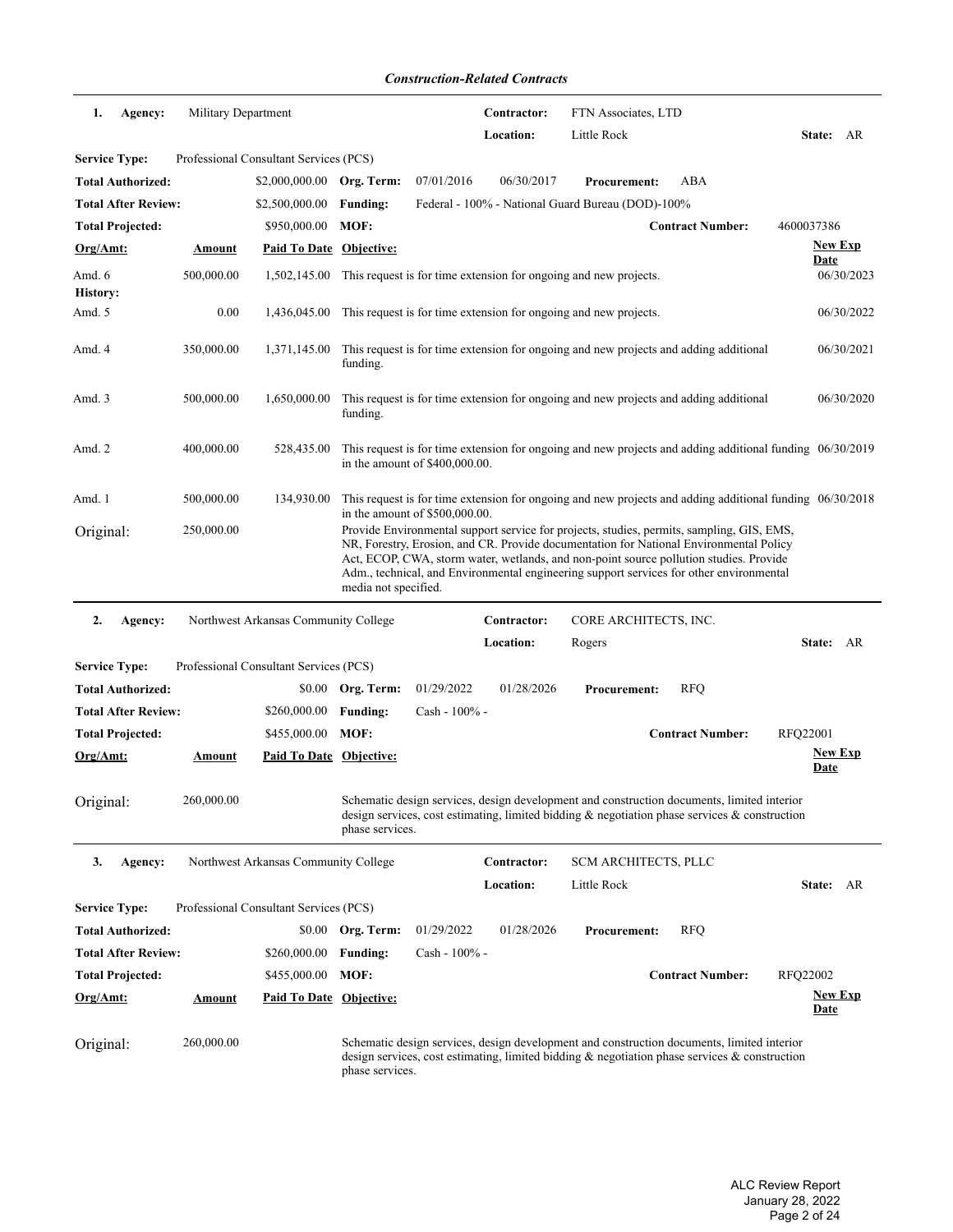| Agency:<br>4.              | Parks & Tourism |                                        |                            |                                  | Contractor:                                       | ALTA PLANNING DESIGN INC                                                                                                                                                                                                                                                      |                                    |                        |
|----------------------------|-----------------|----------------------------------------|----------------------------|----------------------------------|---------------------------------------------------|-------------------------------------------------------------------------------------------------------------------------------------------------------------------------------------------------------------------------------------------------------------------------------|------------------------------------|------------------------|
|                            |                 |                                        |                            |                                  | Location:                                         | <b>PORTLAND</b>                                                                                                                                                                                                                                                               |                                    | <b>State:</b><br>OR    |
| <b>Service Type:</b>       |                 | Professional Consultant Services (PCS) |                            |                                  |                                                   |                                                                                                                                                                                                                                                                               |                                    |                        |
| Total Authorized:          |                 | \$1,894,471.84 Org. Term:              |                            | 12/01/2017                       | 06/30/2019                                        | <b>Procurement:</b>                                                                                                                                                                                                                                                           | ABA                                |                        |
| <b>Total After Review:</b> |                 | \$1,927,128.97                         | <b>Funding:</b>            |                                  |                                                   | State - 11%; Other - 89% - Amendment 75-89%                                                                                                                                                                                                                                   |                                    |                        |
| <b>Total Projected:</b>    |                 | \$2,865,512.00                         | MOF:                       |                                  |                                                   |                                                                                                                                                                                                                                                                               | <b>Contract Number:</b>            | 4600041483             |
| <u>Org/Amt:</u>            | Amount          | <b>Paid To Date Objective:</b>         |                            |                                  |                                                   |                                                                                                                                                                                                                                                                               |                                    | New Exp<br><b>Date</b> |
| Amd. 6<br><b>History:</b>  | 32,657.13       |                                        |                            |                                  |                                                   | 1,126,655.91 Increase Services \$32,657.13 for design of the Delta Heritage Trail.                                                                                                                                                                                            |                                    |                        |
| Amd. 5                     | 0.00            |                                        | 949,886.96 Extend time     |                                  |                                                   |                                                                                                                                                                                                                                                                               |                                    | 06/30/2023             |
| Amd. 4                     | 390,823.39      | 526,533.78                             |                            |                                  |                                                   | Increase Compensation \$390,823.39 for the completion of design and construction<br>administration for segments of trail located at Delta Heritage Trail State Park.                                                                                                          |                                    | 06/30/2021             |
| Amd. 3                     | 0.00            | 394,356.59                             |                            |                                  | trail located at Delta Heritage Trail State Park. | Extend time for the completion of design and construction administration for segments of                                                                                                                                                                                      |                                    | 06/30/2021             |
| Amd. 2                     | 170,213.73      | 278,434.34                             | Heritage Trail State Park. |                                  |                                                   | Increase Compensation \$170,213.73 for the Rowher to Watson section of trail at Delta                                                                                                                                                                                         |                                    |                        |
| Amd. 1                     | 207,002.28      | 0.00                                   | State Park.                |                                  |                                                   | Increase Compensation \$207,002.28 for the Rowher to Watson section at Delta Heritage Trail                                                                                                                                                                                   |                                    |                        |
| Original:                  | 1,126,432.44    |                                        |                            | Delta Heritage Trail State Park. |                                                   | To provide professional engineering services for the production of biddable plans and<br>specifications for approximately 35.5 miles of gravel-surfaced hike/bike trail and<br>rehabilitation/replacement of related railroad trestle, bridges, and infrastructure located at |                                    |                        |
| 5.<br>Agency:              | Parks & Tourism |                                        |                            |                                  | Contractor:                                       |                                                                                                                                                                                                                                                                               | POLK STANLEY WILCOX ARCHITECTS LTD |                        |
|                            |                 |                                        |                            |                                  | Location:                                         | LITTLE ROCK                                                                                                                                                                                                                                                                   |                                    | State: AR              |
| <b>Service Type:</b>       |                 | Professional Consultant Services (PCS) |                            |                                  |                                                   |                                                                                                                                                                                                                                                                               |                                    |                        |
| <b>Total Authorized:</b>   |                 | \$304,000.00 Org. Term:                |                            | 01/01/2020                       | 06/30/2021                                        | <b>Procurement:</b>                                                                                                                                                                                                                                                           | ABA                                |                        |
| <b>Total After Review:</b> |                 | \$590,000.00                           | <b>Funding:</b>            |                                  | Other - 100% - Amendment 75-100%                  |                                                                                                                                                                                                                                                                               |                                    |                        |
| Total Projected:           |                 | \$332,500.00                           | MOF:                       |                                  |                                                   |                                                                                                                                                                                                                                                                               | <b>Contract Number:</b>            | 4600045725             |
| <u>Org/Amt:</u>            | Amount          | <b>Paid To Date Objective:</b>         |                            |                                  |                                                   |                                                                                                                                                                                                                                                                               |                                    | <u>New Exp</u>         |
| Amd. 3                     | 286,000.00      | 0.00                                   | State Park.                |                                  |                                                   | Increase Services \$286,000 for design of the new Visitor Center located at Pinnacle Mountain                                                                                                                                                                                 |                                    | Date                   |
| <b>History:</b>            |                 |                                        |                            |                                  |                                                   |                                                                                                                                                                                                                                                                               |                                    |                        |
| Amd. 2                     | 30,000.00       |                                        |                            |                                  |                                                   | 0.00 Increase Expense \$30,000 for the new Visitor Center located at Pinnacle Mountain State Park.                                                                                                                                                                            |                                    |                        |
| Amd. 1                     | 0.00            | $0.00\,$                               | State Park.                |                                  |                                                   | To provide professional design services for the production of biddable Plans and<br>Specifications for the construction of a New Visitor Center located at Pinnacle Mountain                                                                                                  |                                    | 06/30/2023             |
| Original:                  | 274,000.00      |                                        | State Park.                |                                  |                                                   | To provide professional design services for the production of biddable Plans and<br>Specifications for the construction of a New Visitor Center located at Pinnacle Mountain                                                                                                  |                                    |                        |
| 6.<br>Agency:              | SAU - Tech      |                                        |                            |                                  | Contractor:                                       | CADM, ARCHITECTURE, INC.                                                                                                                                                                                                                                                      |                                    |                        |
|                            |                 |                                        |                            |                                  | Location:                                         | El Dorado                                                                                                                                                                                                                                                                     |                                    | State: AR              |
| <b>Service Type:</b>       |                 | Professional Consultant Services (PCS) |                            |                                  |                                                   |                                                                                                                                                                                                                                                                               |                                    |                        |
| Total Authorized:          |                 | \$200,000.00 Org. Term:                |                            | 03/18/2018                       | 06/30/2019                                        | <b>Procurement:</b>                                                                                                                                                                                                                                                           | <b>RFQ</b>                         |                        |
| <b>Total After Review:</b> |                 | \$300,000.00                           | <b>Funding:</b>            |                                  | Federal - 28% - ARPA-28%; Cash - 72% -            |                                                                                                                                                                                                                                                                               |                                    |                        |
| <b>Total Projected:</b>    |                 | \$100,000.00                           | MOF:                       |                                  |                                                   |                                                                                                                                                                                                                                                                               | <b>Contract Number:</b>            | RA181150002            |
| Org/Amt:                   | <b>Amount</b>   | Paid To Date Objective:                |                            |                                  |                                                   |                                                                                                                                                                                                                                                                               |                                    | <u>New Exp</u>         |
| Amd. 5                     | 100,000.00      |                                        |                            |                                  |                                                   | 200,000.00 Received ARPA funds which will be used for a major campus HVAC upgrade.                                                                                                                                                                                            |                                    | <u>Date</u>            |
| History:<br>Amd. 4         | 100,000.00      | 123,110.00                             |                            |                                  |                                                   | To increase contract amount and extend date. CADM is the on-call architect for Southern<br>Arkansas University Tech and will provide services for the new ANCRC Grant.                                                                                                        |                                    | 06/30/2022             |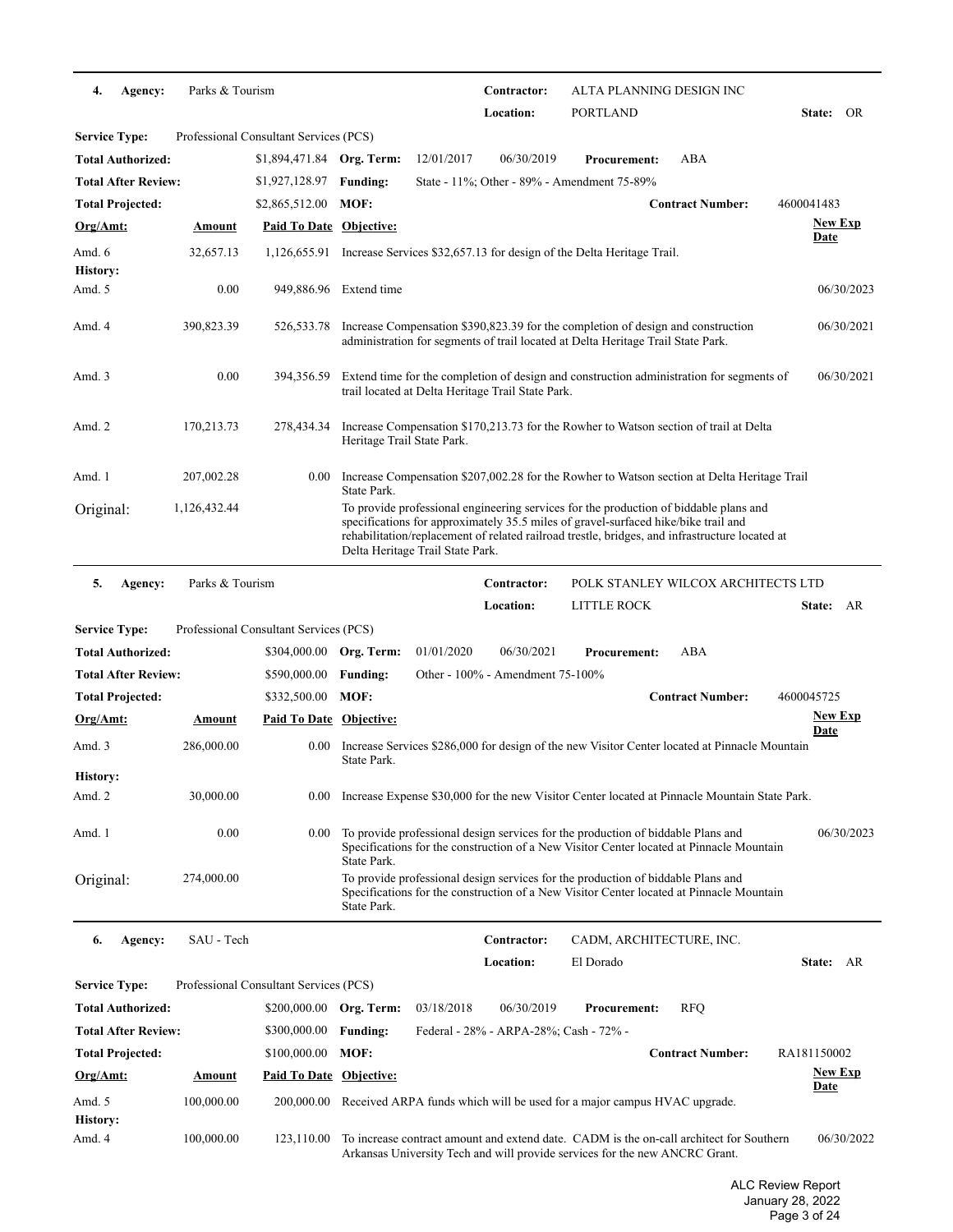| Amd. 3                     | 0.00                  |                                                | 80,613.00 Extending contract date only. |                                         |                                 |                                                                                                                                                                                                                                                                                     |                         | 06/30/2021                    |
|----------------------------|-----------------------|------------------------------------------------|-----------------------------------------|-----------------------------------------|---------------------------------|-------------------------------------------------------------------------------------------------------------------------------------------------------------------------------------------------------------------------------------------------------------------------------------|-------------------------|-------------------------------|
| Amd. 2                     | 50,001.00             | 6,975.00                                       |                                         |                                         |                                 | Increase Funds. Received ANCRC Grant to renovate Administration Bldg.                                                                                                                                                                                                               |                         |                               |
| Amd. 1                     | 0.00                  | 6,975.00                                       | Date Extension                          |                                         |                                 |                                                                                                                                                                                                                                                                                     |                         | 06/30/2020                    |
| Original:                  | 49,999.00             |                                                |                                         | On-Call Architectural Services          |                                 |                                                                                                                                                                                                                                                                                     |                         |                               |
| 7.<br>Agency:              |                       | U of A - Community College at Morrilton        |                                         |                                         | <b>Contractor:</b><br>Location: | <b>SCM ARCHITECTS PLLC</b><br>Little Rock                                                                                                                                                                                                                                           |                         | State: AR                     |
| <b>Service Type:</b>       |                       | Professional Consultant Services (PCS)         |                                         |                                         |                                 |                                                                                                                                                                                                                                                                                     |                         |                               |
| <b>Total Authorized:</b>   |                       | \$165,000.00                                   | Org. Term:                              | 01/20/2021                              | 01/20/2025                      | <b>Procurement:</b>                                                                                                                                                                                                                                                                 | <b>RFQ</b>              |                               |
| <b>Total After Review:</b> |                       | \$349,000.00                                   | <b>Funding:</b>                         | Cash - 100% -                           |                                 |                                                                                                                                                                                                                                                                                     |                         |                               |
| <b>Total Projected:</b>    |                       | \$165,000.00                                   | MOF:                                    |                                         |                                 |                                                                                                                                                                                                                                                                                     | <b>Contract Number:</b> | 689-2021-01                   |
| Org/Amt:                   | Amount                | <b>Paid To Date Objective:</b>                 |                                         |                                         |                                 |                                                                                                                                                                                                                                                                                     |                         | <b>New Exp</b>                |
|                            |                       |                                                |                                         |                                         |                                 |                                                                                                                                                                                                                                                                                     |                         | Date                          |
| Amd. 1                     | 184,000.00            | 67,058.00                                      |                                         | Contract is for architectural services. |                                 | Extension of Contract Amount, due to additional projects and needs identified on campus.                                                                                                                                                                                            |                         |                               |
| Original:                  | 165,000.00            |                                                |                                         |                                         |                                 | Provide On-call architectural services for various projects on campus.                                                                                                                                                                                                              |                         |                               |
| 8.                         | U of A - Fayetteville |                                                |                                         |                                         | Contractor:                     | WITTENBERG DELONY & DAVIDSON INC                                                                                                                                                                                                                                                    |                         |                               |
| Agency:                    |                       |                                                |                                         |                                         | Location:                       | North Little Rock                                                                                                                                                                                                                                                                   |                         | State: AR                     |
| <b>Service Type:</b>       |                       | Professional Consultant Services (PCS)         |                                         |                                         |                                 |                                                                                                                                                                                                                                                                                     |                         |                               |
| Total Authorized:          |                       |                                                | Org. Term:                              | 02/01/2022                              | 06/30/2024                      | <b>Procurement:</b>                                                                                                                                                                                                                                                                 |                         |                               |
|                            |                       | \$0.00                                         |                                         |                                         |                                 |                                                                                                                                                                                                                                                                                     | <b>RFQ</b>              |                               |
| Total After Review:        |                       | \$262,609.00                                   | <b>Funding:</b>                         | Cash - 100% -                           |                                 |                                                                                                                                                                                                                                                                                     |                         |                               |
| Total Projected:           |                       | \$262,609.00                                   | MOF:                                    |                                         |                                 |                                                                                                                                                                                                                                                                                     | <b>Contract Number:</b> | RA1224135                     |
| Org/Amt:                   | Amount                | <b>Paid To Date Objective:</b>                 |                                         |                                         |                                 |                                                                                                                                                                                                                                                                                     |                         | <b>New Exp</b><br>Date        |
| Original:                  | 262,609.00            |                                                |                                         |                                         |                                 | Architectural & engineering design services for re-roofing of Engineering Research Center, to<br>include construction & bid documents and contract administration.                                                                                                                  |                         |                               |
| 9.<br>Agency:              | U of A - Fayetteville |                                                |                                         |                                         | Contractor:                     | HARRIS ARCHITECTURE COMPANY                                                                                                                                                                                                                                                         |                         |                               |
| Div/Prog:                  |                       | School for Mathematics, Sciences, and the Arts |                                         |                                         | Location:                       | Hot Springs                                                                                                                                                                                                                                                                         |                         | State: AR                     |
| <b>Service Type:</b>       |                       | Professional Consultant Services (PCS)         |                                         |                                         |                                 |                                                                                                                                                                                                                                                                                     |                         |                               |
| Total Authorized:          |                       | \$0.00                                         | Org. Term:                              | 02/01/2022                              | 12/31/2024                      | <b>Procurement:</b>                                                                                                                                                                                                                                                                 | <b>RFQ</b>              |                               |
| <b>Total After Review:</b> |                       | $$182,000.00$ Funding:                         |                                         | State - 100%                            |                                 |                                                                                                                                                                                                                                                                                     |                         |                               |
| <b>Total Projected:</b>    |                       | \$182,000.00 MOF:                              |                                         |                                         |                                 |                                                                                                                                                                                                                                                                                     | <b>Contract Number:</b> | RFQ2021001                    |
| $Org/Amt$ :                | <u>Amount</u>         | <b>Paid To Date Objective:</b>                 |                                         |                                         |                                 |                                                                                                                                                                                                                                                                                     |                         | <u>New Exp</u><br><b>Date</b> |
| Original:                  | 182,000.00            |                                                | project closeouts.                      |                                         |                                 | To provide architectural and engineering services for the design and construction of the<br>Administration Building to include program development, cost estimating, schematic design,<br>design development, construction documentation, bidding, construction administration, and |                         |                               |
| 10.<br>Agency:             |                       | U of A - Medical Sciences                      |                                         |                                         | Contractor:                     | WITTENBERG DELONY & DAVIDSON INC                                                                                                                                                                                                                                                    |                         |                               |
|                            |                       |                                                |                                         |                                         | Location:                       | Little Rock                                                                                                                                                                                                                                                                         |                         | State: AR                     |
| <b>Service Type:</b>       |                       | Professional Consultant Services (PCS)         |                                         |                                         |                                 |                                                                                                                                                                                                                                                                                     |                         |                               |
| <b>Total Authorized:</b>   |                       | \$4,659,309.09 Org. Term:                      |                                         | 06/22/2020                              | 06/30/2021                      | <b>Procurement:</b>                                                                                                                                                                                                                                                                 | <b>RFQ</b>              |                               |
| Total After Review:        |                       | \$4,679,509.09                                 | <b>Funding:</b>                         | Cash - 100% -                           |                                 |                                                                                                                                                                                                                                                                                     |                         |                               |
| <b>Total Projected:</b>    |                       | \$1,793,750.00                                 | MOF:                                    |                                         |                                 |                                                                                                                                                                                                                                                                                     | <b>Contract Number:</b> | RA21150778                    |
| <u>Org/Amt:</u>            | <u>Amount</u>         | <b>Paid To Date Objective:</b>                 |                                         |                                         |                                 |                                                                                                                                                                                                                                                                                     |                         | <b>New Exp</b><br><b>Date</b> |
| Amd. 2                     | 20,200.00             | 3,430,430.69                                   |                                         |                                         |                                 | Additional services for hydronic piping design, billed hourly and not to exceed \$20,200.00.<br>Additional services needed due to unforeseen below grade conditions.                                                                                                                |                         |                               |
| History:                   |                       |                                                |                                         |                                         |                                 |                                                                                                                                                                                                                                                                                     |                         |                               |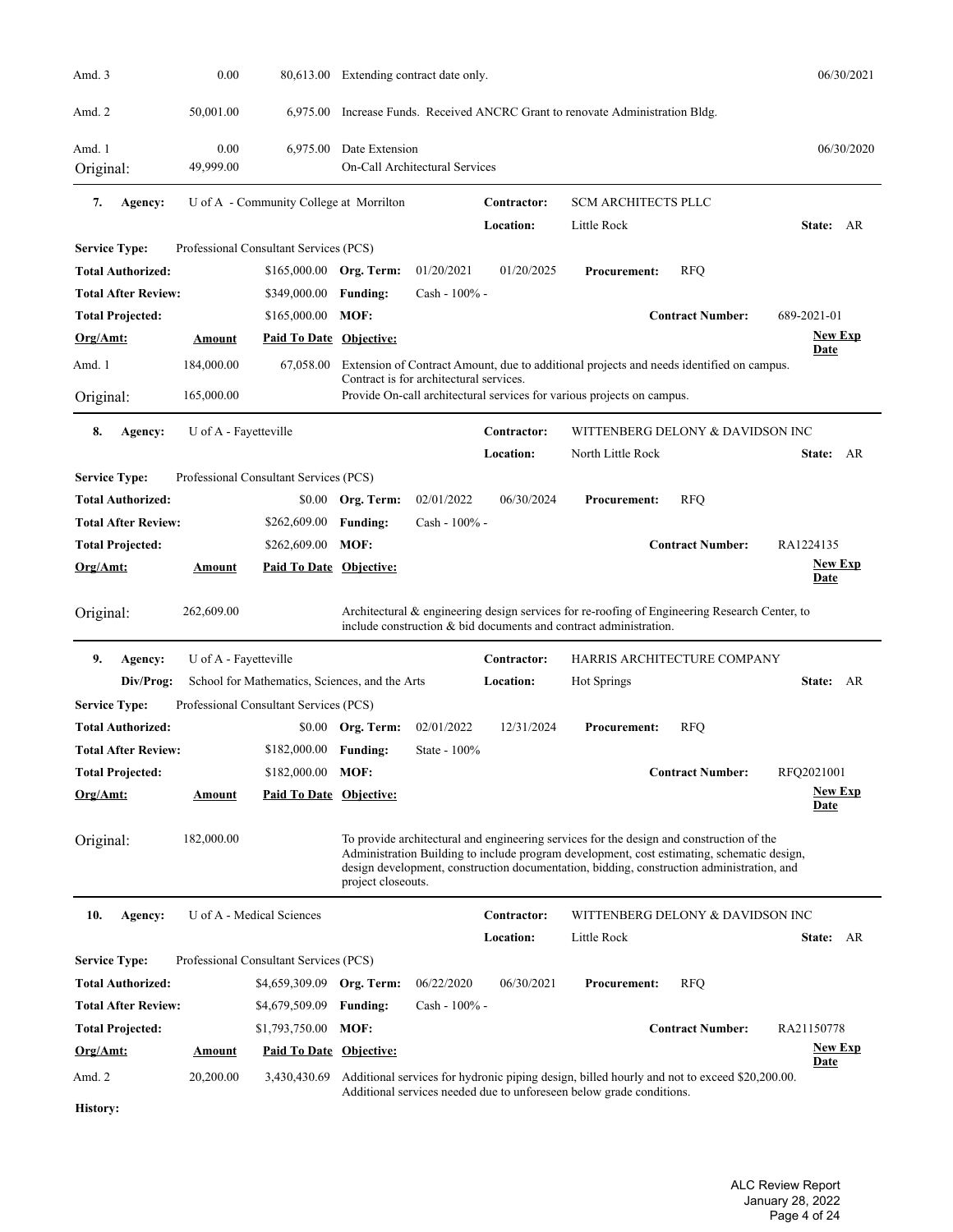| Amd. 1    | 2,865,559.09 | 249,000,00 | Amendment reflects final construction cost that will enable WD&D to bring project to final<br>construction and extend the contract expiration date.                                            | 06/30/2024 |
|-----------|--------------|------------|------------------------------------------------------------------------------------------------------------------------------------------------------------------------------------------------|------------|
| Original: | 1,793,750.00 |            | Radiation Oncology Center Relocation & Expansion: WD&D Architects will endeavor to<br>develop a design in coordination with Owner''s input that is consistent with the Owner''s<br>intentions. |            |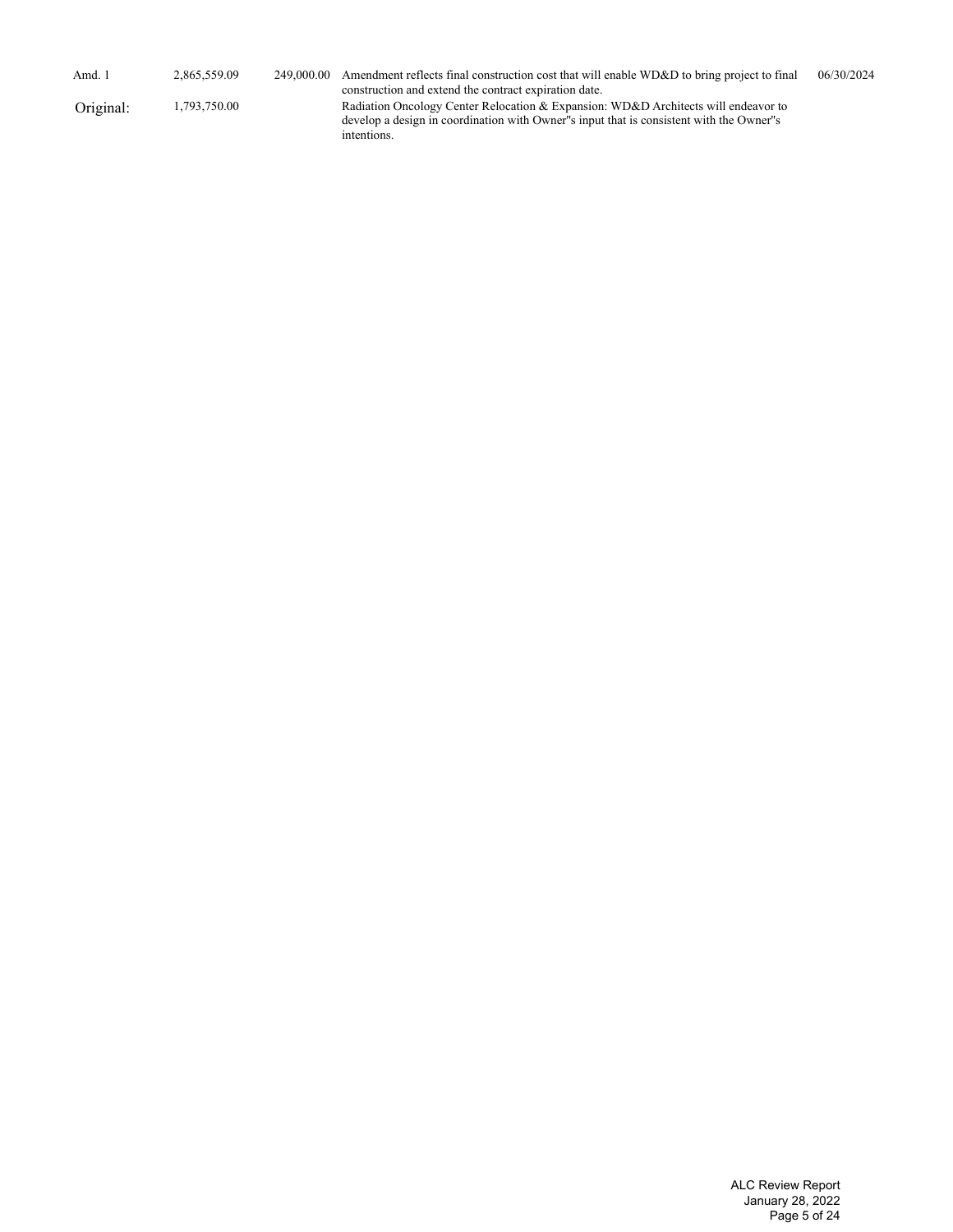*Intergovernmental Contracts*

| 1.                         | Agency: | Health Department        |                                        |                   |                                                             | Contractor: |                                                                                                                                                                                                                                                                                                                                                                                                                                                                                                                                                                                                                                                                                                                                                                                                                                                      | UNIVERSITY OF ARKANSAS-MEDICAL SCIENCES |            |                               |
|----------------------------|---------|--------------------------|----------------------------------------|-------------------|-------------------------------------------------------------|-------------|------------------------------------------------------------------------------------------------------------------------------------------------------------------------------------------------------------------------------------------------------------------------------------------------------------------------------------------------------------------------------------------------------------------------------------------------------------------------------------------------------------------------------------------------------------------------------------------------------------------------------------------------------------------------------------------------------------------------------------------------------------------------------------------------------------------------------------------------------|-----------------------------------------|------------|-------------------------------|
|                            |         |                          |                                        |                   |                                                             | Location:   | LITTLE ROCK                                                                                                                                                                                                                                                                                                                                                                                                                                                                                                                                                                                                                                                                                                                                                                                                                                          |                                         |            | State: AR                     |
| <b>Service Type:</b>       |         |                          | Professional Consultant Services (PCS) |                   |                                                             |             |                                                                                                                                                                                                                                                                                                                                                                                                                                                                                                                                                                                                                                                                                                                                                                                                                                                      |                                         |            |                               |
| <b>Total Authorized:</b>   |         |                          | \$781,330.97 Org. Term:                |                   | 01/01/2019                                                  | 06/30/2019  | <b>Procurement:</b>                                                                                                                                                                                                                                                                                                                                                                                                                                                                                                                                                                                                                                                                                                                                                                                                                                  | <b>IGV</b>                              |            |                               |
| <b>Total After Review:</b> |         |                          | \$820,363.47                           | <b>Funding:</b>   |                                                             |             | Federal - 100% - DHHS, HPP, PHEP Aligned Cooperative Agreement 93.074-100%                                                                                                                                                                                                                                                                                                                                                                                                                                                                                                                                                                                                                                                                                                                                                                           |                                         |            |                               |
| <b>Total Projected:</b>    |         |                          | \$1,283,750.00                         | MOF:              |                                                             |             |                                                                                                                                                                                                                                                                                                                                                                                                                                                                                                                                                                                                                                                                                                                                                                                                                                                      | <b>Contract Number:</b>                 | 4600043551 |                               |
| Org/Amt:                   |         | <u>Amount</u>            | <b>Paid To Date Objective:</b>         |                   |                                                             |             |                                                                                                                                                                                                                                                                                                                                                                                                                                                                                                                                                                                                                                                                                                                                                                                                                                                      |                                         |            | <b>New Exp</b><br>Date        |
| Amd. 5                     |         | 39,032.50                | 609,347.66                             |                   |                                                             |             | To add \$39,032.50, in compensation, to increase Dr. Jerrilyn Jones' salary. The Senior<br>Physician Specialist will collaborate with and under the direction of the Preparedness and<br>Response Branch Chief to provide medical guidance to Arkansas Department of Health staff<br>and healthcare partners on medical management and treatment of Weapons of Mass<br>Destruction (WMD) agents to include Chemical, Biological and Radiological sources.                                                                                                                                                                                                                                                                                                                                                                                            |                                         |            | 06/30/2022                    |
| <b>History:</b>            |         |                          |                                        |                   |                                                             |             |                                                                                                                                                                                                                                                                                                                                                                                                                                                                                                                                                                                                                                                                                                                                                                                                                                                      |                                         |            |                               |
| Amd. 4                     |         | 229,311.00               | 513,801.41                             |                   |                                                             |             | To extend the ending date to $06/30/2022$ and to add \$229,311.00, in compensation, for the<br>Physician Specialist to continue to provide tactical leadership and preparation of Programs<br>that respond to natural and man-made events and disasters, including weather events,<br>outbreaks, epidemics, Bio terroristic events, etc., which have public health impact.                                                                                                                                                                                                                                                                                                                                                                                                                                                                           |                                         |            | 06/30/2022                    |
| Amd. 3                     |         | 58,269.97                | 345,624.93                             |                   | The total projected cost has been updated to \$1,440,769.97 |             | To add \$58,269.97 in compensation. This increase will encompass the salary increase with a<br>retro date to July 2020. It will change one month"s salary to 100% and change one month to<br>three $(3)$ weeks. It will, also, begin the new monthly rate of \$19,109.25 starting April 2021.                                                                                                                                                                                                                                                                                                                                                                                                                                                                                                                                                        |                                         |            | 06/30/2021                    |
| Amd. 2                     |         | 197,500.00               | 213,958.29                             |                   |                                                             |             | Amend to extend to 06/30/2021 and add \$197,500.00 in compensation. The total projected<br>cost of \$1,382,500.00 remains the same. The Senior Physician Specialist will continue to<br>provide tactical leadership and preparation of Programs that respond to natural and man-made<br>events and disasters, including weather events, outbreaks, epidemics, Bio terroristic events,<br>etc, which have public health impact. This position includes administrative and medical<br>direction for the Preparedness and Response Branch. This position helps coordinate both<br>internal external ADH response with other state and federal agencies, as well as other medical<br>institutions. The position helps coordinate both internal and external ADH response with other<br>state and federal agencies as well as other medical institutions. |                                         |            | 06/30/2021                    |
| Amd. 1                     |         | 197,500.00               | 49,374.99                              |                   |                                                             |             | Amend to extend to 06/30/2020 and add \$197,500.00 for FY 2020 for a total projected cost of 06/30/2020<br>\$1,382,500.00 to continue the Senior Physician Specialist providing tactical leadership and<br>preparation of programs that respond to natural and man-made events and disasters, including<br>weather events, outbreaks, epidemics, Bioterroristic events, etc, which have public health<br>impact. The position includes administrative and medical direction for the Preparedness and<br>Response Branch. The position helps coordinate both internal and external ADH response<br>with other state and federal agencies as well as other medical institutions.                                                                                                                                                                       |                                         |            |                               |
| Original:                  |         | 98,750.00                |                                        |                   | agencies as well as other medical institutions.             |             | Senior Physician Specialist provides tactical leadership and preparation of programs that<br>respond to natural and man-made events and disasters, including weather events, outbreaks,<br>epidemics, Bioterroristic events, etc, which have public health impact. The position includes<br>administrative and medical direction for the Preparedness and Response Branch. The position<br>helps coordinate both internal and external ADH response with other state and federal                                                                                                                                                                                                                                                                                                                                                                     |                                         |            |                               |
| 2.                         | Agency: | <b>Health Department</b> |                                        |                   |                                                             | Contractor: |                                                                                                                                                                                                                                                                                                                                                                                                                                                                                                                                                                                                                                                                                                                                                                                                                                                      | UNIVERSITY OF ARKANSAS-MEDICAL SCIENCES |            |                               |
|                            |         |                          |                                        |                   |                                                             | Location:   | <b>LITTLE ROCK</b>                                                                                                                                                                                                                                                                                                                                                                                                                                                                                                                                                                                                                                                                                                                                                                                                                                   |                                         |            | State: AR                     |
| <b>Service Type:</b>       |         |                          | Professional Consultant Services (PCS) |                   |                                                             |             |                                                                                                                                                                                                                                                                                                                                                                                                                                                                                                                                                                                                                                                                                                                                                                                                                                                      |                                         |            |                               |
| <b>Total Authorized:</b>   |         |                          |                                        | \$0.00 Org. Term: | 02/01/2022                                                  | 01/31/2023  | <b>Procurement:</b>                                                                                                                                                                                                                                                                                                                                                                                                                                                                                                                                                                                                                                                                                                                                                                                                                                  | <b>IGV</b>                              |            |                               |
| <b>Total After Review:</b> |         |                          | \$119,000.00                           | <b>Funding:</b>   | State - 100%                                                |             |                                                                                                                                                                                                                                                                                                                                                                                                                                                                                                                                                                                                                                                                                                                                                                                                                                                      |                                         |            |                               |
| <b>Total Projected:</b>    |         |                          | \$833,000.00                           | MOF:              |                                                             |             |                                                                                                                                                                                                                                                                                                                                                                                                                                                                                                                                                                                                                                                                                                                                                                                                                                                      | <b>Contract Number:</b>                 | 4600050033 |                               |
| Org/Amt:                   |         | <b>Amount</b>            | <b>Paid To Date Objective:</b>         |                   |                                                             |             |                                                                                                                                                                                                                                                                                                                                                                                                                                                                                                                                                                                                                                                                                                                                                                                                                                                      |                                         |            | <b>New Exp</b><br><b>Date</b> |
| Original:                  |         | 119,000.00               |                                        | Trauma System.    |                                                             |             | Dr. Kyle Kalkwarf will serve as an advisor on continued trauma system development by<br>providing services as a Trauma Medical Consultant to assist the Arkansas Department of<br>Health in the medical expertise and oversight of the State Trauma System. He will evaluate<br>best practices of other state trauma systems and work to incorporate those into the Arkansas                                                                                                                                                                                                                                                                                                                                                                                                                                                                         |                                         |            |                               |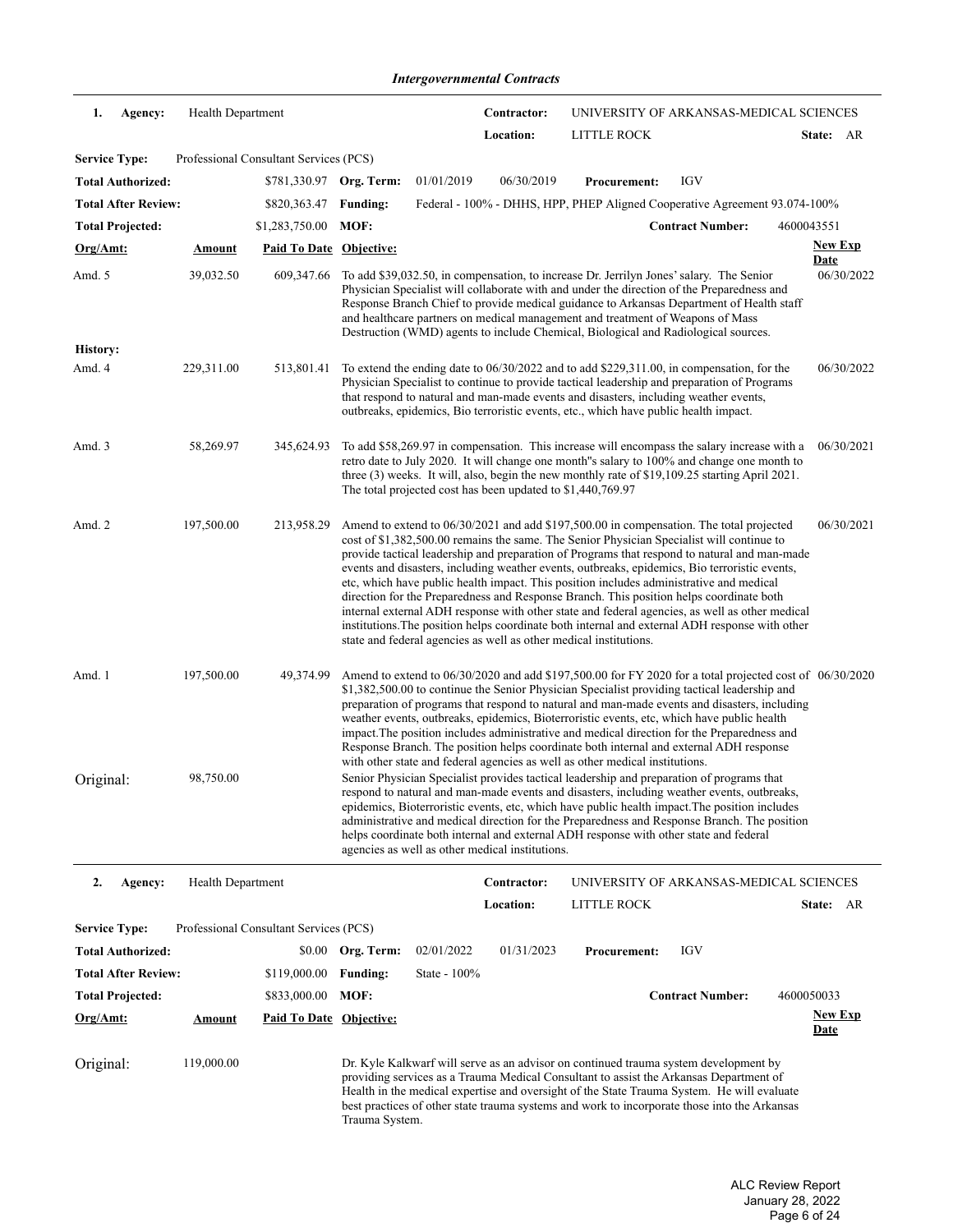| 3.                   | Agency:                    | Health Department    |                                        |                    |              | Contractor: |                                                                                                                                                                                                                                                                                                                                                                                                                                                                                                                                                                                                                                                                                                                                                                                                                                                                                                      | UNIVERSITY OF ARKANSAS-MEDICAL SCIENCES               |                               |  |
|----------------------|----------------------------|----------------------|----------------------------------------|--------------------|--------------|-------------|------------------------------------------------------------------------------------------------------------------------------------------------------------------------------------------------------------------------------------------------------------------------------------------------------------------------------------------------------------------------------------------------------------------------------------------------------------------------------------------------------------------------------------------------------------------------------------------------------------------------------------------------------------------------------------------------------------------------------------------------------------------------------------------------------------------------------------------------------------------------------------------------------|-------------------------------------------------------|-------------------------------|--|
|                      |                            |                      |                                        |                    |              | Location:   | LITTLE ROCK                                                                                                                                                                                                                                                                                                                                                                                                                                                                                                                                                                                                                                                                                                                                                                                                                                                                                          |                                                       | State: AR                     |  |
| <b>Service Type:</b> |                            |                      | Technical & General Services (TGS)     |                    |              |             |                                                                                                                                                                                                                                                                                                                                                                                                                                                                                                                                                                                                                                                                                                                                                                                                                                                                                                      |                                                       |                               |  |
|                      | <b>Total Authorized:</b>   |                      |                                        | \$0.00 Org. Term:  | 01/31/2022   | 01/30/2023  | <b>Procurement:</b>                                                                                                                                                                                                                                                                                                                                                                                                                                                                                                                                                                                                                                                                                                                                                                                                                                                                                  | <b>IGV</b>                                            |                               |  |
|                      | <b>Total After Review:</b> |                      | \$140,000.00                           | <b>Funding:</b>    |              |             | Other - 100% - AR Medicaid Antibiotic-100%                                                                                                                                                                                                                                                                                                                                                                                                                                                                                                                                                                                                                                                                                                                                                                                                                                                           |                                                       |                               |  |
|                      | <b>Total Projected:</b>    |                      | \$140,000.00                           | MOF:               |              |             |                                                                                                                                                                                                                                                                                                                                                                                                                                                                                                                                                                                                                                                                                                                                                                                                                                                                                                      | <b>Contract Number:</b>                               | 4600050054                    |  |
| Org/Amt:             |                            | <b>Amount</b>        | <b>Paid To Date Objective:</b>         |                    |              |             |                                                                                                                                                                                                                                                                                                                                                                                                                                                                                                                                                                                                                                                                                                                                                                                                                                                                                                      |                                                       | <b>New Exp</b>                |  |
|                      |                            |                      |                                        |                    |              |             |                                                                                                                                                                                                                                                                                                                                                                                                                                                                                                                                                                                                                                                                                                                                                                                                                                                                                                      |                                                       | <u>Date</u>                   |  |
| Original:            |                            | 140,000.00           |                                        | last for one year. |              |             | In conjunction with a grant award from The PEW Charitable Trusts, a Memorandum of<br>Agreement was created between ADH and UAMS. UAMS will provide the research services<br>for the Arkansas Medicaid Antibiotic Prescribing Program evaluation. This agreement will                                                                                                                                                                                                                                                                                                                                                                                                                                                                                                                                                                                                                                 |                                                       |                               |  |
| 4.                   | Agency:                    | Insurance Department |                                        |                    |              | Contractor: | Treasurer                                                                                                                                                                                                                                                                                                                                                                                                                                                                                                                                                                                                                                                                                                                                                                                                                                                                                            | University of Arkansas Medical Sciences-Office of the |                               |  |
|                      |                            |                      |                                        |                    |              | Location:   | Little Rock                                                                                                                                                                                                                                                                                                                                                                                                                                                                                                                                                                                                                                                                                                                                                                                                                                                                                          |                                                       | State: AR                     |  |
| <b>Service Type:</b> |                            |                      | Professional Consultant Services (PCS) |                    |              |             |                                                                                                                                                                                                                                                                                                                                                                                                                                                                                                                                                                                                                                                                                                                                                                                                                                                                                                      |                                                       |                               |  |
|                      | <b>Total Authorized:</b>   |                      | \$298,575.00 Org. Term:                |                    | 07/01/2017   | 06/30/2019  | <b>Procurement:</b>                                                                                                                                                                                                                                                                                                                                                                                                                                                                                                                                                                                                                                                                                                                                                                                                                                                                                  | <b>IGV</b>                                            |                               |  |
|                      | <b>Total After Review:</b> |                      | \$390,575.00                           | <b>Funding:</b>    | State - 100% |             |                                                                                                                                                                                                                                                                                                                                                                                                                                                                                                                                                                                                                                                                                                                                                                                                                                                                                                      |                                                       |                               |  |
|                      | <b>Total Projected:</b>    |                      | \$535,725.00                           | MOF:               |              |             |                                                                                                                                                                                                                                                                                                                                                                                                                                                                                                                                                                                                                                                                                                                                                                                                                                                                                                      | <b>Contract Number:</b>                               | 4600039980                    |  |
| Org/Amt:             |                            | Amount               | Paid To Date Objective:                |                    |              |             |                                                                                                                                                                                                                                                                                                                                                                                                                                                                                                                                                                                                                                                                                                                                                                                                                                                                                                      |                                                       | <b>New Exp</b><br><b>Date</b> |  |
| Amd. 4               |                            | 92,000.00            | 264,313.86                             |                    |              |             | The UAMS College of Pharmacy Evidence-Medicine Program will provide the following<br>services for the State of Arkansas Public Employee Workers" Compensation Program:Provide<br>and maintain first fill and chronic formularies; Review and approve or deny medications<br>which are not on formulary; Perform Drug Utilization Reviews(DUR"S)for claims requested<br>by the Public Employee Claims Division; Provide expert testimony in workers" comp<br>hearings regarding decisions made by the Program when needed.                                                                                                                                                                                                                                                                                                                                                                            |                                                       | 06/30/2023                    |  |
| <b>History:</b>      |                            |                      |                                        |                    |              |             |                                                                                                                                                                                                                                                                                                                                                                                                                                                                                                                                                                                                                                                                                                                                                                                                                                                                                                      |                                                       |                               |  |
| Amd. 3               |                            | 0.00                 | 224,313.85                             |                    |              |             | The UAMS College of Pharmacy Evidence-Medicine Program will provide the following<br>services for the State of Arkansas Public Employee Workers" Compensation Program: Provide<br>and maintain first fill and chronic formularies; Review and approve or deny medications<br>which are not on formulary; Perform Drug Utilization Reviews(DUR"S) for claims requested<br>by the Public Employee Claims Division; Provide expert testimony in workers" comp<br>hearings regarding decisions made by the Program when needed.                                                                                                                                                                                                                                                                                                                                                                          |                                                       | 06/30/2022                    |  |
| Amd. 2               |                            | 120,000.00           | 160,283.26                             |                    |              |             | The UAMS College of Pharmacy Evidence-Medicine Program will provide the following<br>services for the State of Arkansas Public Employee Workers" Compensation Program:Provide<br>and maintain first fill and chronic formularies; Review and approve or deny medications<br>which are not on formulary; Perform Drug Utilization Reviews(DUR"S)for claims requested<br>by the Public Employee Claims Division; Provide expert testimony in workers" comp<br>hearings regarding decisions made by the Program when needed.                                                                                                                                                                                                                                                                                                                                                                            |                                                       | 06/30/2021                    |  |
| Amd. 1<br>Original:  |                            | 0.00<br>178,575.00   | 104,313.85                             |                    |              |             | The UAMS College of Pharmacy Evidence-Medicine Program will provide the following<br>services for the State of Arkansas Public Employee Workers" Compensation Program: Provide<br>and maintain first fill and chronic formularies; Review and approve or deny medications<br>which are not on formulary; Perform Drug Utilization Reviews(DUR"S) for claims requested<br>by the Public Employee Claims Division; Provide expert testimony in workers" comp<br>hearings regarding decisions made by the Program when needed.<br>The UAMS College of Pharmacy Evidence-Medicine Program will provide the following<br>services for the State of Arkansas Public Employee Workers' Compensation Program: Provide<br>and maintain first fill and chronic formularies; Review and approve or deny medications<br>which are not on formulary; Perform Drug Utilization Reviews(DUR'S) for claims requested |                                                       | 06/30/2020                    |  |
|                      |                            |                      |                                        |                    |              |             | by the Public Employee Claims Division; Provide expert testimony in workers' comp<br>hearings regarding decisions made by the Program when needed.                                                                                                                                                                                                                                                                                                                                                                                                                                                                                                                                                                                                                                                                                                                                                   |                                                       |                               |  |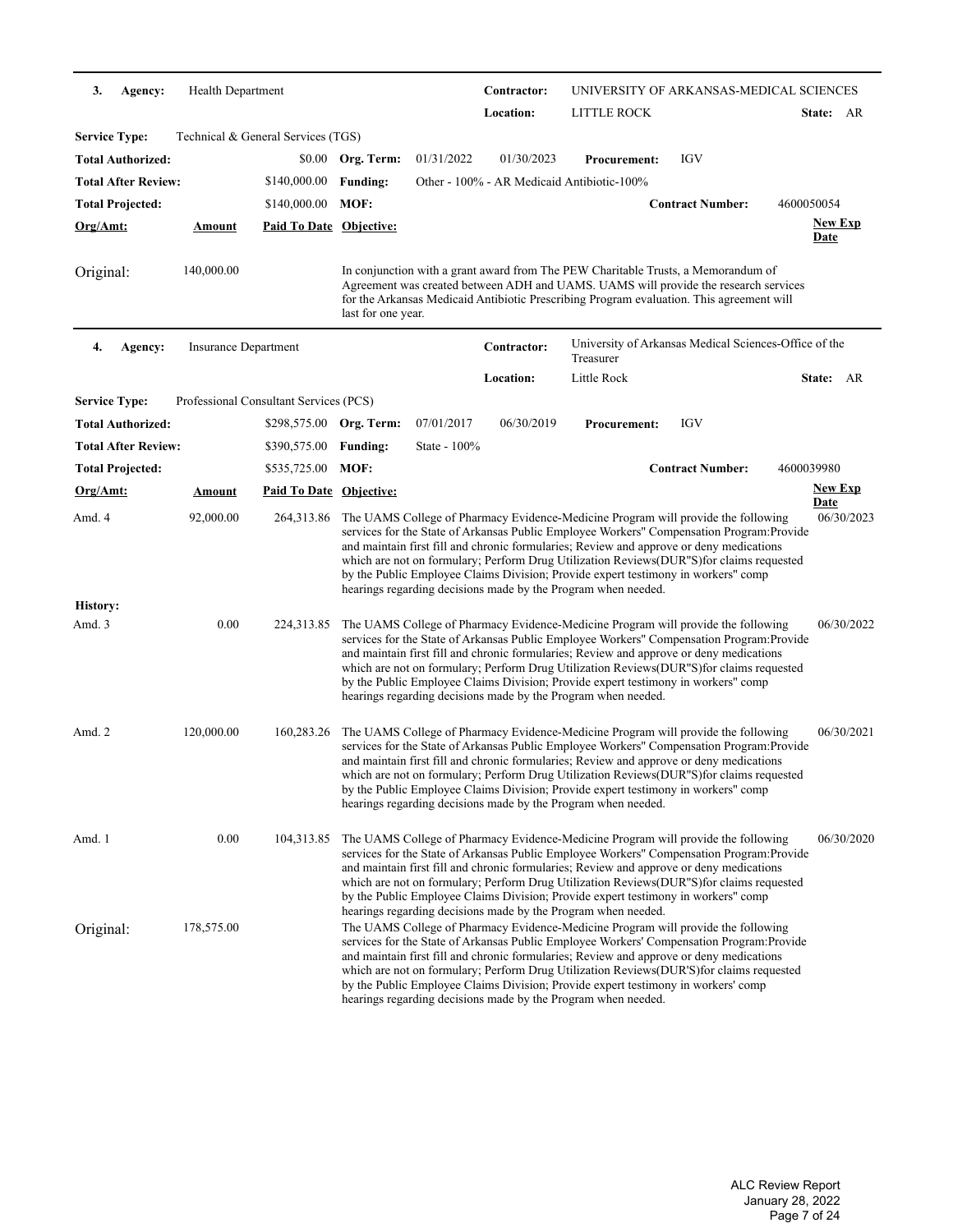| 5.                   | Agency:                    | <b>State Police</b>                |                         |                     |                                                               | Contractor: | UNIVERSITY OF ARKANSAS AT FAYETTEVILLE                                                                                                                                                        |                         |                        |            |
|----------------------|----------------------------|------------------------------------|-------------------------|---------------------|---------------------------------------------------------------|-------------|-----------------------------------------------------------------------------------------------------------------------------------------------------------------------------------------------|-------------------------|------------------------|------------|
|                      |                            |                                    |                         |                     |                                                               | Location:   | <b>FAYETTEVILLE</b>                                                                                                                                                                           |                         | State: AR              |            |
| <b>Service Type:</b> |                            | Technical & General Services (TGS) |                         |                     |                                                               |             |                                                                                                                                                                                               |                         |                        |            |
|                      | <b>Total Authorized:</b>   |                                    | \$300,218.00            | Org. Term:          | 04/01/2018                                                    | 03/31/2019  | <b>Procurement:</b>                                                                                                                                                                           | <b>IGV</b>              |                        |            |
|                      | <b>Total After Review:</b> |                                    | \$459,200.00            | <b>Funding:</b>     |                                                               |             | Federal - 100% - National HighwayTraffic Safety Administration-100%                                                                                                                           |                         |                        |            |
|                      | <b>Total Projected:</b>    |                                    | \$435,386.00            | MOF:                |                                                               |             |                                                                                                                                                                                               | <b>Contract Number:</b> | 4600041893             |            |
| Org/Amt:             |                            | Amount                             | Paid To Date Objective: |                     |                                                               |             |                                                                                                                                                                                               |                         | <b>New Exp</b><br>Date |            |
| Amd. 5               |                            | 158,982.00                         | 182,323.99              | until $3/31/2023$ . |                                                               |             | This amendment is to increase the contract by \$39,821.00 per term, and renew the contract                                                                                                    |                         |                        | 03/31/2023 |
| <b>History:</b>      |                            |                                    |                         |                     |                                                               |             |                                                                                                                                                                                               |                         |                        |            |
| Amd. 4               |                            | 79,340.00                          | 54,851.16               | the findings.       |                                                               |             | This amendment is for the continuation of services for conducting an observational seat belt<br>use survey in Arkansas. Services include analyzing the survey data and publishing a report of |                         |                        | 03/31/2022 |
| Amd. 3               |                            | 79,340.00                          | 52,663.28               | the findings.       |                                                               |             | This amendment is for the continuation of services for conducting an observational seat belt<br>use survey in Arkansas. Services include analyzing the survey data and publishing a report of |                         |                        | 03/31/2021 |
| Amd. 2               |                            | 17,142.00                          | 52,425.39               |                     |                                                               |             | This amendment is to increase the contracted services for conducting an observational seat<br>belt use survey in Arkansas, analyze the survey data and publish a report of the findings.      |                         |                        |            |
| Amd. 1               |                            | 62,198.00                          | 35,527.15               |                     | analyze the survey data and publish a report of the findings. |             | The purpose of this contract is to conduct an observational seat belt use survey in Arkansas,                                                                                                 |                         |                        | 03/31/2020 |
| Original:            |                            | 62,198.00                          |                         |                     | analyze the survey data and publish a report of the findings. |             | The purpose of this contract is to conduct an observational seat belt use survey in Arkansas,                                                                                                 |                         |                        |            |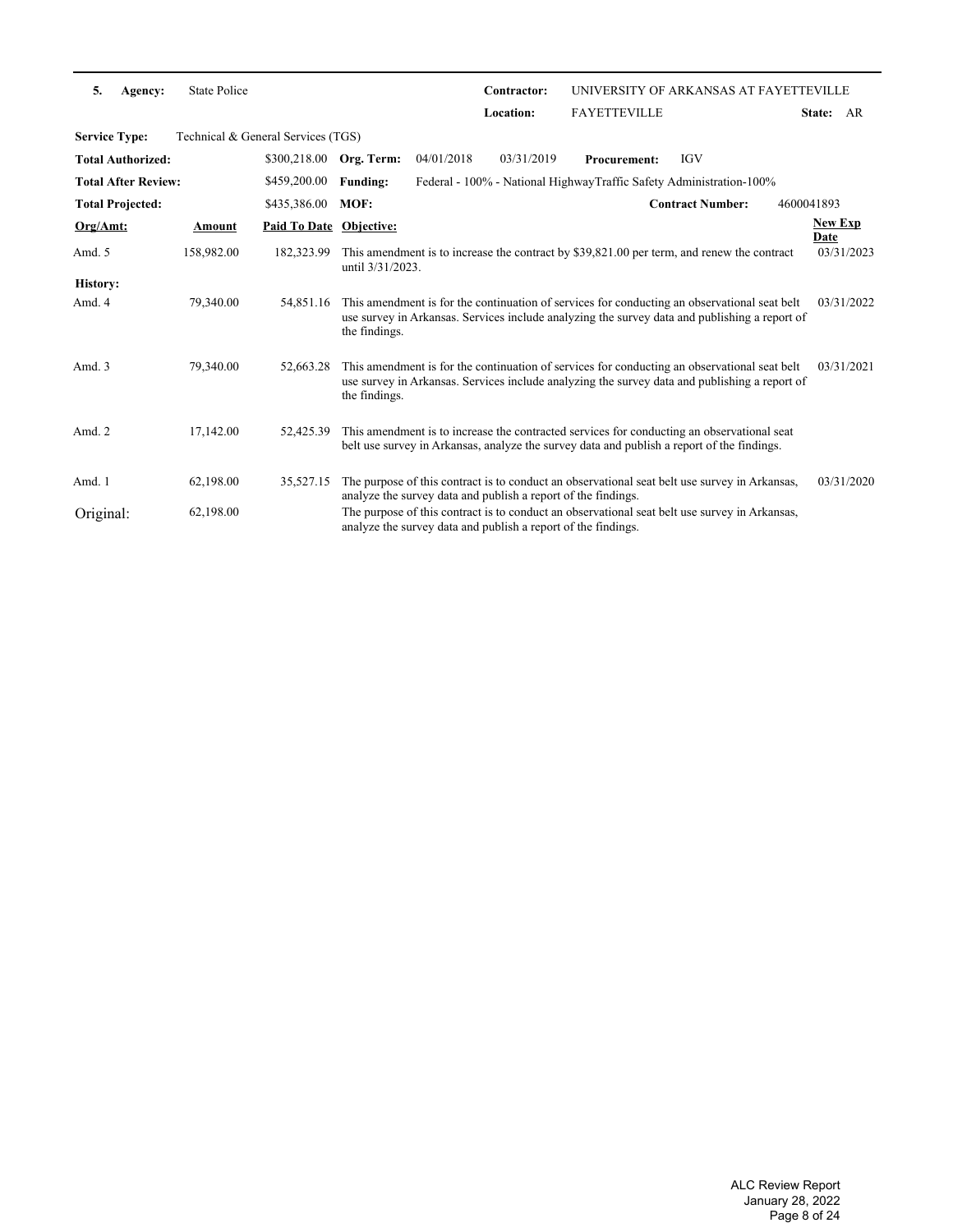| 1.                   | Agency:                    |                            | Agriculture Department                 |                   |                  | Contractor:<br>Location:                          | <b>LANCASTER</b>                                                                                                                                                                                                                                                                                                                                                                                                                                                                                                                                                                                                                                                                                                                                   |                         | CLEAN EARTH ENVIRONMENTAL SOLUTIONS INC<br>State: TX |
|----------------------|----------------------------|----------------------------|----------------------------------------|-------------------|------------------|---------------------------------------------------|----------------------------------------------------------------------------------------------------------------------------------------------------------------------------------------------------------------------------------------------------------------------------------------------------------------------------------------------------------------------------------------------------------------------------------------------------------------------------------------------------------------------------------------------------------------------------------------------------------------------------------------------------------------------------------------------------------------------------------------------------|-------------------------|------------------------------------------------------|
| <b>Service Type:</b> |                            |                            | Technical & General Services (TGS)     |                   |                  |                                                   |                                                                                                                                                                                                                                                                                                                                                                                                                                                                                                                                                                                                                                                                                                                                                    |                         |                                                      |
|                      | <b>Total Authorized:</b>   |                            | \$981,480.00                           | Org. Term:        | 09/20/2021       | 09/19/2022                                        | <b>Procurement:</b>                                                                                                                                                                                                                                                                                                                                                                                                                                                                                                                                                                                                                                                                                                                                | <b>RFP</b>              |                                                      |
|                      | <b>Total After Review:</b> |                            | \$1,041,480.00                         | <b>Funding:</b>   |                  | Other - 100% - Special Revenue-100%               |                                                                                                                                                                                                                                                                                                                                                                                                                                                                                                                                                                                                                                                                                                                                                    |                         |                                                      |
|                      | <b>Total Projected:</b>    |                            | \$6,870,360.00                         | MOF:              |                  |                                                   |                                                                                                                                                                                                                                                                                                                                                                                                                                                                                                                                                                                                                                                                                                                                                    | <b>Contract Number:</b> | 4600049343                                           |
| Org/Amt:             |                            | Amount                     | <b>Paid To Date Objective:</b>         |                   |                  |                                                   |                                                                                                                                                                                                                                                                                                                                                                                                                                                                                                                                                                                                                                                                                                                                                    |                         | <b>New Exp</b>                                       |
|                      |                            |                            |                                        |                   |                  |                                                   |                                                                                                                                                                                                                                                                                                                                                                                                                                                                                                                                                                                                                                                                                                                                                    |                         | Date                                                 |
| Amd. 1<br>Original:  |                            | 60,000.00<br>981,480.00    | 0.00                                   |                   |                  |                                                   | AGRICULTURAL CHEMICAL WASTE DISPOSAL SERVICES<br>AGRICULTURAL CHEMICAL WASTE DISPOSAL SERVICES                                                                                                                                                                                                                                                                                                                                                                                                                                                                                                                                                                                                                                                     |                         |                                                      |
| 2.                   | Agency:                    | Arkansas Tech              |                                        |                   |                  | Contractor:                                       | <b>REUP EDUCATION</b>                                                                                                                                                                                                                                                                                                                                                                                                                                                                                                                                                                                                                                                                                                                              |                         |                                                      |
|                      |                            |                            |                                        |                   |                  | Location:                                         | San Francisco                                                                                                                                                                                                                                                                                                                                                                                                                                                                                                                                                                                                                                                                                                                                      |                         | State: CA                                            |
| <b>Service Type:</b> |                            |                            | Technical & General Services (TGS)     |                   |                  |                                                   |                                                                                                                                                                                                                                                                                                                                                                                                                                                                                                                                                                                                                                                                                                                                                    |                         |                                                      |
|                      | <b>Total Authorized:</b>   |                            | \$300,000.00 Org. Term:                |                   | 10/18/2019       | 09/17/2023                                        | <b>Procurement:</b>                                                                                                                                                                                                                                                                                                                                                                                                                                                                                                                                                                                                                                                                                                                                | SSJ                     |                                                      |
|                      | <b>Total After Review:</b> |                            | \$1,400,000.00                         | <b>Funding:</b>   | Cash - 100% -    |                                                   |                                                                                                                                                                                                                                                                                                                                                                                                                                                                                                                                                                                                                                                                                                                                                    |                         |                                                      |
|                      | <b>Total Projected:</b>    |                            | \$300,000.00                           | MOF:              |                  |                                                   |                                                                                                                                                                                                                                                                                                                                                                                                                                                                                                                                                                                                                                                                                                                                                    | <b>Contract Number:</b> | S019080                                              |
| Org/Amt:             |                            | Amount                     | Paid To Date Objective:                |                   |                  |                                                   |                                                                                                                                                                                                                                                                                                                                                                                                                                                                                                                                                                                                                                                                                                                                                    |                         | <b>New Exp</b><br><b>Date</b>                        |
| Amd. 1<br>Original:  |                            | 1,100,000.00<br>300,000.00 | 223,509.00                             | outreach.         |                  | Increases services for student re-entry services. | Company is to provide an educational technology solution including student database,<br>proprietary coaching models for re-entry marketing IP, predictive analytics for student                                                                                                                                                                                                                                                                                                                                                                                                                                                                                                                                                                    |                         |                                                      |
| 3.                   | Agency:                    | ASU - Jonesboro            |                                        |                   |                  | Contractor:                                       | BRIGHTVIEW LANDSCAPE SERVICES, INC.                                                                                                                                                                                                                                                                                                                                                                                                                                                                                                                                                                                                                                                                                                                |                         |                                                      |
|                      |                            |                            |                                        |                   |                  | Location:                                         | Memphis                                                                                                                                                                                                                                                                                                                                                                                                                                                                                                                                                                                                                                                                                                                                            |                         | State: TN                                            |
| <b>Service Type:</b> |                            |                            | Technical & General Services (TGS)     |                   |                  |                                                   |                                                                                                                                                                                                                                                                                                                                                                                                                                                                                                                                                                                                                                                                                                                                                    |                         |                                                      |
|                      | <b>Total Authorized:</b>   |                            | \$0.00                                 | Org. Term:        | 02/01/2022       | 01/31/2025                                        | <b>Procurement:</b>                                                                                                                                                                                                                                                                                                                                                                                                                                                                                                                                                                                                                                                                                                                                | <b>RFP</b>              |                                                      |
|                      | <b>Total After Review:</b> |                            | \$1,111,437.40                         | <b>Funding:</b>   | $Cash - 100\% -$ |                                                   |                                                                                                                                                                                                                                                                                                                                                                                                                                                                                                                                                                                                                                                                                                                                                    |                         |                                                      |
|                      | <b>Total Projected:</b>    |                            | \$3,334,312.20                         | MOF:              |                  |                                                   |                                                                                                                                                                                                                                                                                                                                                                                                                                                                                                                                                                                                                                                                                                                                                    | <b>Contract Number:</b> | RA10252138                                           |
| Org/Amt:             |                            | <b>Amount</b>              | Paid To Date Objective:                |                   |                  |                                                   |                                                                                                                                                                                                                                                                                                                                                                                                                                                                                                                                                                                                                                                                                                                                                    |                         | <b>New Exp</b><br>Date                               |
| Original:            |                            | 1,111,437.40               |                                        | Jonesboro.        |                  |                                                   | The purpose is to provide comprehensive landscaping services to Arkansas State University-                                                                                                                                                                                                                                                                                                                                                                                                                                                                                                                                                                                                                                                         |                         |                                                      |
| 4.                   | Agency:                    |                            | Department of Corrections              |                   |                  | Contractor:                                       | WELLPATH LLC                                                                                                                                                                                                                                                                                                                                                                                                                                                                                                                                                                                                                                                                                                                                       |                         |                                                      |
|                      |                            |                            |                                        |                   |                  | Location:                                         | NASHVILLE-DAVIDSON                                                                                                                                                                                                                                                                                                                                                                                                                                                                                                                                                                                                                                                                                                                                 |                         | State: TN                                            |
| <b>Service Type:</b> |                            |                            | Professional Consultant Services (PCS) |                   |                  |                                                   |                                                                                                                                                                                                                                                                                                                                                                                                                                                                                                                                                                                                                                                                                                                                                    |                         |                                                      |
|                      | <b>Total Authorized:</b>   |                            |                                        | \$0.00 Org. Term: | 02/01/2022       | 06/30/2023                                        | <b>Procurement:</b>                                                                                                                                                                                                                                                                                                                                                                                                                                                                                                                                                                                                                                                                                                                                | SP                      |                                                      |
|                      | <b>Total After Review:</b> |                            | \$2,761,541.00                         | <b>Funding:</b>   |                  | Other - 100% - Inmate Welfare-100%                |                                                                                                                                                                                                                                                                                                                                                                                                                                                                                                                                                                                                                                                                                                                                                    |                         |                                                      |
|                      | <b>Total Projected:</b>    |                            | \$2,761,541.00                         | MOF:              |                  |                                                   |                                                                                                                                                                                                                                                                                                                                                                                                                                                                                                                                                                                                                                                                                                                                                    | <b>Contract Number:</b> | 4600049942                                           |
| Org/Amt:             |                            | <u>Amount</u>              | Paid To Date Objective:                |                   |                  |                                                   |                                                                                                                                                                                                                                                                                                                                                                                                                                                                                                                                                                                                                                                                                                                                                    |                         | <u>New Exp</u><br><u>Date</u>                        |
| Original:            |                            | 2,761,541.00               |                                        | between parties.  |                  |                                                   | To provide comprehensive, coordinated, and on-site Mental Health Services to the prison<br>population housed at East Arkansas Regional Unit, located at Brickeys, AR. with a 1600 Bed<br>ADP. The service will include at a minimum: Triage Mental Health Request, Mental Health<br>Assessment, Medical Referrals, PREA, Crisis Intervention and Suicide Prevention Services,<br>Attend Classification, Restrictive Housing, maintain Mental Health Medication Log, Monthly<br>Case Management, Attend Warden''s Meeting. Proposed Staffing Plan to include 13.0 FTE<br>(Full Time Employees) and Consultation Services. Please see attached Comprehensive<br>Inmate/Offender Mental Health Services Agreement, which encompasses entire agreement |                         |                                                      |

*Out-of-State Contracts*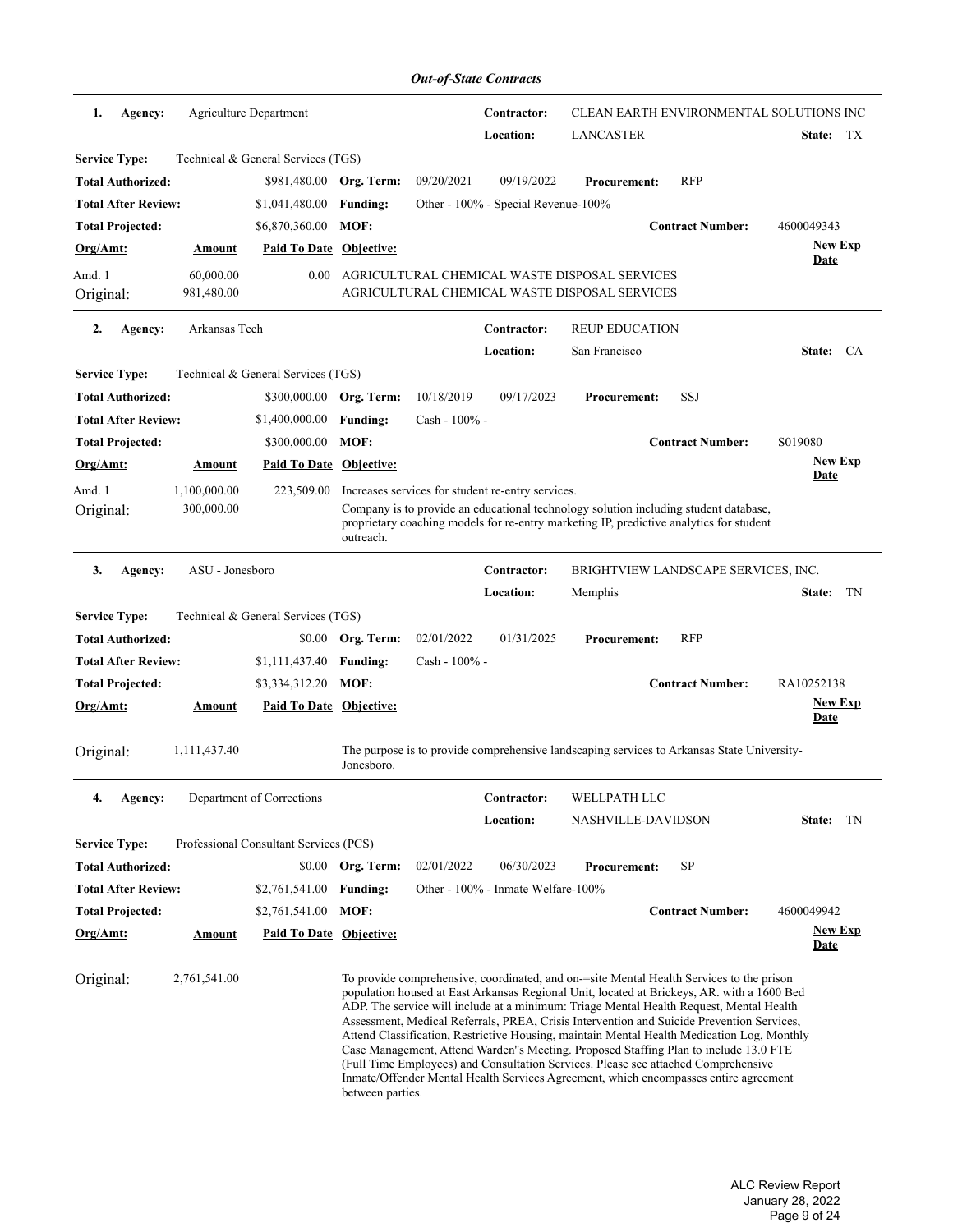| 5.                   | Agency:                    |                                | Education-Educational TV           |                 |                                                   | Contractor: | <b>ADAM RUDMAN</b>                                                                                                                                                                                                                                                                                                                                                                                                                                                                                                                                                                                                                                                                                                                                                                                                                                                                                            |                                  |                               |      |
|----------------------|----------------------------|--------------------------------|------------------------------------|-----------------|---------------------------------------------------|-------------|---------------------------------------------------------------------------------------------------------------------------------------------------------------------------------------------------------------------------------------------------------------------------------------------------------------------------------------------------------------------------------------------------------------------------------------------------------------------------------------------------------------------------------------------------------------------------------------------------------------------------------------------------------------------------------------------------------------------------------------------------------------------------------------------------------------------------------------------------------------------------------------------------------------|----------------------------------|-------------------------------|------|
|                      |                            |                                |                                    |                 |                                                   | Location:   | <b>HIGHLAND PARK</b>                                                                                                                                                                                                                                                                                                                                                                                                                                                                                                                                                                                                                                                                                                                                                                                                                                                                                          |                                  | State: IL                     |      |
| <b>Service Type:</b> |                            |                                | Technical & General Services (TGS) |                 |                                                   |             |                                                                                                                                                                                                                                                                                                                                                                                                                                                                                                                                                                                                                                                                                                                                                                                                                                                                                                               |                                  |                               |      |
|                      | Total Authorized:          |                                | \$0.00                             | Org. Term:      | 01/28/2022                                        | 12/30/2022  | <b>Procurement:</b>                                                                                                                                                                                                                                                                                                                                                                                                                                                                                                                                                                                                                                                                                                                                                                                                                                                                                           | SP                               |                               |      |
|                      | <b>Total After Review:</b> |                                | \$180,000.00                       | <b>Funding:</b> | Federal - 100% - Grant-100%                       |             |                                                                                                                                                                                                                                                                                                                                                                                                                                                                                                                                                                                                                                                                                                                                                                                                                                                                                                               |                                  |                               |      |
|                      | <b>Total Projected:</b>    |                                | \$180,000.00                       | MOF:            |                                                   |             |                                                                                                                                                                                                                                                                                                                                                                                                                                                                                                                                                                                                                                                                                                                                                                                                                                                                                                               | <b>Contract Number:</b>          | 4502054624                    |      |
| Org/Amt:             |                            | <u>Amount</u>                  | <b>Paid To Date Objective:</b>     |                 |                                                   |             |                                                                                                                                                                                                                                                                                                                                                                                                                                                                                                                                                                                                                                                                                                                                                                                                                                                                                                               |                                  | <b>New Exp</b><br>Date        |      |
| Original:            |                            | 180,000.00                     |                                    |                 | show. Among other of show writing and production. |             | Mr. Rudman is going to co-develop our K12 show write our pilot co-excutive produce the                                                                                                                                                                                                                                                                                                                                                                                                                                                                                                                                                                                                                                                                                                                                                                                                                        |                                  |                               |      |
| 6.                   | Agency:                    |                                | <b>Education-Educational TV</b>    |                 |                                                   | Contractor: |                                                                                                                                                                                                                                                                                                                                                                                                                                                                                                                                                                                                                                                                                                                                                                                                                                                                                                               | <b>JESSE LEAH NANKIN MCMAHON</b> |                               |      |
|                      |                            |                                |                                    |                 |                                                   | Location:   | <b>BATH</b>                                                                                                                                                                                                                                                                                                                                                                                                                                                                                                                                                                                                                                                                                                                                                                                                                                                                                                   |                                  | State:                        | ME   |
| <b>Service Type:</b> |                            |                                | Technical & General Services (TGS) |                 |                                                   |             |                                                                                                                                                                                                                                                                                                                                                                                                                                                                                                                                                                                                                                                                                                                                                                                                                                                                                                               |                                  |                               |      |
|                      | Total Authorized:          |                                | \$0.00                             | Org. Term:      | 01/28/2002                                        | 12/30/2022  | <b>Procurement:</b>                                                                                                                                                                                                                                                                                                                                                                                                                                                                                                                                                                                                                                                                                                                                                                                                                                                                                           | SP                               |                               |      |
|                      | <b>Total After Review:</b> |                                | \$80,000.00                        | <b>Funding:</b> | Federal - 100% - Grant-100%                       |             |                                                                                                                                                                                                                                                                                                                                                                                                                                                                                                                                                                                                                                                                                                                                                                                                                                                                                                               |                                  |                               |      |
|                      | <b>Total Projected:</b>    |                                | \$80,000.00                        | MOF:            |                                                   |             |                                                                                                                                                                                                                                                                                                                                                                                                                                                                                                                                                                                                                                                                                                                                                                                                                                                                                                               | <b>Contract Number:</b>          | 4502054626                    |      |
| Org/Amt:             |                            | Amount                         | Paid To Date Objective:            |                 |                                                   |             |                                                                                                                                                                                                                                                                                                                                                                                                                                                                                                                                                                                                                                                                                                                                                                                                                                                                                                               |                                  | <b>New Exp</b><br>Date        |      |
| Original:            |                            | 80,000.00                      |                                    |                 |                                                   |             | Ms. McMahon will be contributing to our K-12 show's curribulum contributing topic ideas<br>discussion sessions producing 20 briefs for each episode providing notes at each state of<br>script writing story pitch sessions and provide notes on the first cut of each episode. Ms.<br>McMahon will be receiving credit as a Content Producer on the show.                                                                                                                                                                                                                                                                                                                                                                                                                                                                                                                                                    |                                  |                               |      |
| 7.                   | Agency:                    | <b>Education-State Library</b> |                                    |                 |                                                   | Contractor: | <b>AUTOGRAPHICS INC</b>                                                                                                                                                                                                                                                                                                                                                                                                                                                                                                                                                                                                                                                                                                                                                                                                                                                                                       |                                  |                               |      |
|                      |                            |                                |                                    |                 |                                                   | Location:   | RANCHO CUCAMONGA                                                                                                                                                                                                                                                                                                                                                                                                                                                                                                                                                                                                                                                                                                                                                                                                                                                                                              |                                  | State:                        | - CA |
| <b>Service Type:</b> |                            |                                | Technical & General Services (TGS) |                 |                                                   |             |                                                                                                                                                                                                                                                                                                                                                                                                                                                                                                                                                                                                                                                                                                                                                                                                                                                                                                               |                                  |                               |      |
|                      | Total Authorized:          |                                | \$0.00                             | Org. Term:      | 01/31/2022                                        | 01/30/2024  | <b>Procurement:</b>                                                                                                                                                                                                                                                                                                                                                                                                                                                                                                                                                                                                                                                                                                                                                                                                                                                                                           | <b>RFP</b>                       |                               |      |
|                      | <b>Total After Review:</b> |                                | \$328,500.00                       | <b>Funding:</b> |                                                   |             | Federal - 100% - 357230 FRP5190 / FEL0100 Funds t.b.d. in 2022-100%                                                                                                                                                                                                                                                                                                                                                                                                                                                                                                                                                                                                                                                                                                                                                                                                                                           |                                  |                               |      |
|                      | <b>Total Projected:</b>    |                                | \$910,000.00                       | MOF:            |                                                   |             |                                                                                                                                                                                                                                                                                                                                                                                                                                                                                                                                                                                                                                                                                                                                                                                                                                                                                                               | <b>Contract Number:</b>          | 4600049991                    |      |
| Org/Amt:             |                            | Amount                         | Paid To Date Objective:            |                 |                                                   |             |                                                                                                                                                                                                                                                                                                                                                                                                                                                                                                                                                                                                                                                                                                                                                                                                                                                                                                               |                                  | <b>New Exp</b><br><b>Date</b> |      |
| Original:            |                            | 328,500.00                     |                                    |                 |                                                   |             | STATEWIDE UNION CATALOG & RESOURCE SHARING PLATFORM                                                                                                                                                                                                                                                                                                                                                                                                                                                                                                                                                                                                                                                                                                                                                                                                                                                           |                                  |                               |      |
| 8.                   | Agency:                    |                                | <b>Emergency Management</b>        |                 |                                                   | Contractor: | SHI INTERNATIONAL CORP                                                                                                                                                                                                                                                                                                                                                                                                                                                                                                                                                                                                                                                                                                                                                                                                                                                                                        |                                  |                               |      |
|                      |                            |                                |                                    |                 |                                                   | Location:   | SOMERSET                                                                                                                                                                                                                                                                                                                                                                                                                                                                                                                                                                                                                                                                                                                                                                                                                                                                                                      |                                  | State: NJ                     |      |
| <b>Service Type:</b> |                            |                                | Technical & General Services (TGS) |                 |                                                   |             |                                                                                                                                                                                                                                                                                                                                                                                                                                                                                                                                                                                                                                                                                                                                                                                                                                                                                                               |                                  |                               |      |
|                      | <b>Total Authorized:</b>   |                                | \$0.00                             | Org. Term:      | 01/28/2022                                        | 01/27/2025  | <b>Procurement:</b>                                                                                                                                                                                                                                                                                                                                                                                                                                                                                                                                                                                                                                                                                                                                                                                                                                                                                           | CC                               |                               |      |
|                      | <b>Total After Review:</b> |                                | \$68,184.00                        | <b>Funding:</b> | Other - 100% - Unknown-100%                       |             |                                                                                                                                                                                                                                                                                                                                                                                                                                                                                                                                                                                                                                                                                                                                                                                                                                                                                                               |                                  |                               |      |
|                      | <b>Total Projected:</b>    |                                | \$68,184.00                        | MOF:            |                                                   |             |                                                                                                                                                                                                                                                                                                                                                                                                                                                                                                                                                                                                                                                                                                                                                                                                                                                                                                               | <b>Contract Number:</b>          | 4502034014                    |      |
| <u> Org/Amt:</u>     |                            | <b>Amount</b>                  | <b>Paid To Date Objective:</b>     |                 |                                                   |             |                                                                                                                                                                                                                                                                                                                                                                                                                                                                                                                                                                                                                                                                                                                                                                                                                                                                                                               |                                  | <b>New Exp</b><br><b>Date</b> |      |
| Original:            |                            | 68,184.00                      |                                    | seats.          |                                                   |             | SHI will resell a cloud hosted ArcGIS in a AWS environment. SHI will resell services and<br>support to include: Migration of any data from the locally hosted ArcGIS environment to the<br>cloud solution, Verification that all data was successfully migrated, Training to designated<br>ADEM staff members, Patch management, OS updates and upgrades, backup and retention<br>management for the ArcGIS platform(backup/VM snapshot every 12 hours, SQL backup<br>every 4 hours and minimum of 2 week retention), and security management. SHI will resell<br>the following hardware: ArcGIS server(4VCPUs with 16GB RAM), Portal Server(4VCPUs<br>with 16GB RAM), Datastore Server (4VCPUs with 16GB RAM), SQL Server (4VCPUs with<br>16GB RAM), Web Server(2VCPUs with 4GB RAM), File server(2VCPUs with 8GB RAM),<br>and Citrix Server(8VCPUs with 32GB RAM). SHI will supply 2 Citrix Virtual Desktop |                                  |                               |      |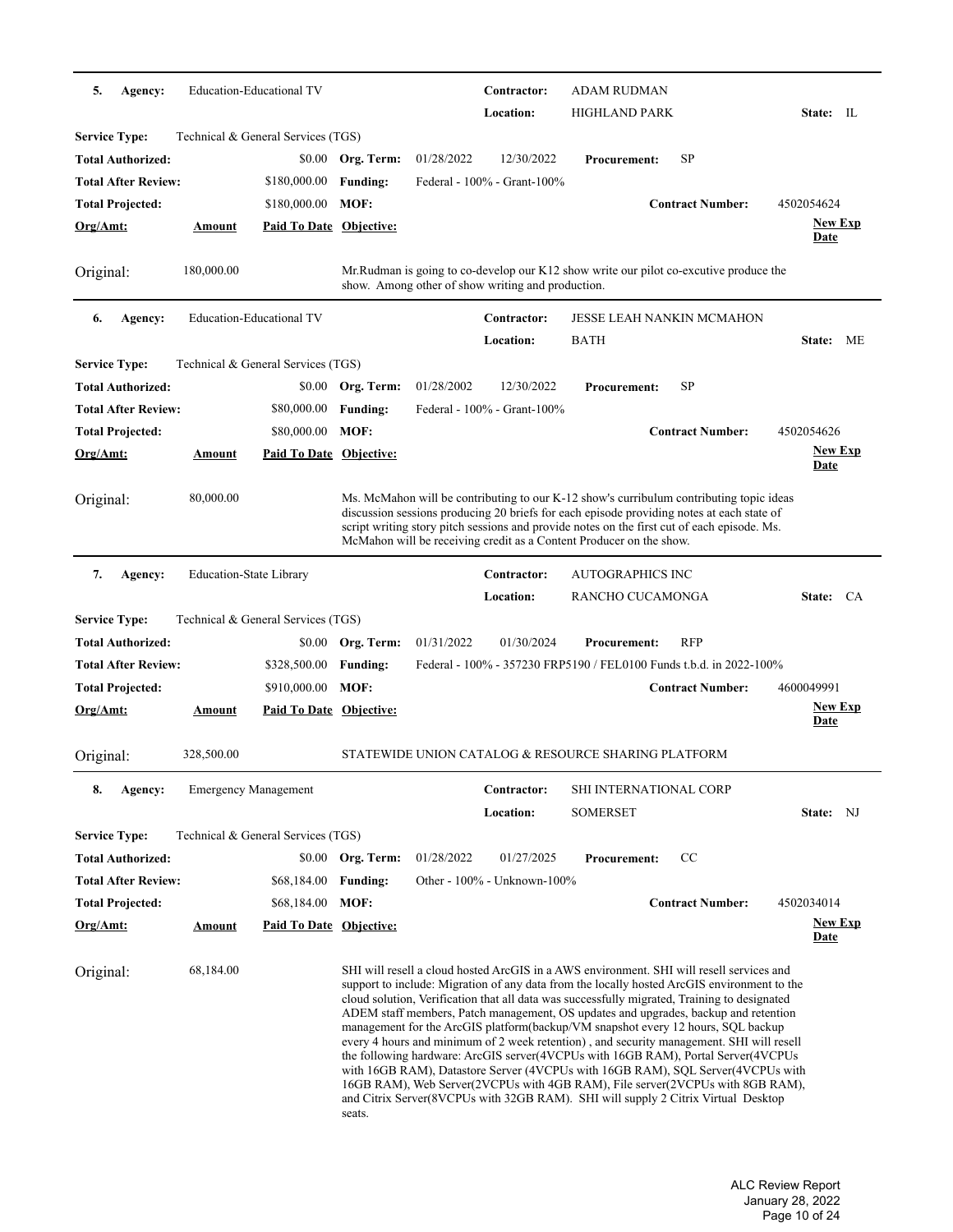| 9.                        | Agency:                    |               | Human Services Department              |                        |                                     | Contractor:<br>Location:                            | HEALTHTECH SOLUTIONS LLC<br><b>FRANKFORT</b>                                                                                                                                                                                                                                                                                                                                       |                                        | State: KY      |
|---------------------------|----------------------------|---------------|----------------------------------------|------------------------|-------------------------------------|-----------------------------------------------------|------------------------------------------------------------------------------------------------------------------------------------------------------------------------------------------------------------------------------------------------------------------------------------------------------------------------------------------------------------------------------------|----------------------------------------|----------------|
| <b>Service Type:</b>      |                            |               | Professional Consultant Services (PCS) |                        |                                     |                                                     |                                                                                                                                                                                                                                                                                                                                                                                    |                                        |                |
|                           | <b>Total Authorized:</b>   |               |                                        | \$0.00 Org. Term:      | 02/01/2022                          | 01/31/2023                                          | <b>Procurement:</b>                                                                                                                                                                                                                                                                                                                                                                | <b>RFQ</b>                             |                |
|                           | <b>Total After Review:</b> |               | \$229,600.00                           | <b>Funding:</b>        |                                     |                                                     | Federal - 50% - Medical Assistance Program (MAP)-50%; State - 50%                                                                                                                                                                                                                                                                                                                  |                                        |                |
|                           | <b>Total Projected:</b>    |               | \$1,607,200.00                         | MOF:                   |                                     |                                                     |                                                                                                                                                                                                                                                                                                                                                                                    | <b>Contract Number:</b>                | 4600049980     |
|                           |                            |               |                                        |                        |                                     |                                                     |                                                                                                                                                                                                                                                                                                                                                                                    |                                        | <b>New Exp</b> |
| Org/Amt:                  |                            | Amount        | <b>Paid To Date Objective:</b>         |                        |                                     |                                                     |                                                                                                                                                                                                                                                                                                                                                                                    |                                        | <b>Date</b>    |
| Original:                 |                            | 229,600.00    |                                        |                        |                                     | Medicaid Program. Service Area: Statewide           | Establish a new contract for the provision of expertise in Medicaid programs, IT projects, and<br>public procurement in the State of Arkansas to support Office of Procurement (OP) and the<br>Division of Medical Services (DMS) throughout the process of procuring modularly<br>integrated services (solutions and architectures) for use in the administration of the Arkansas |                                        |                |
| 10.                       | Agency:                    |               | Human Services Department              |                        |                                     | Contractor:                                         |                                                                                                                                                                                                                                                                                                                                                                                    | CONDUENT STATE AND LOCAL SOLUTIONS INC |                |
|                           | Div/Prog:                  |               | Division of County Operations          |                        |                                     | <b>Location:</b>                                    | <b>FAIRFAX</b>                                                                                                                                                                                                                                                                                                                                                                     |                                        | State: VA      |
| <b>Service Type:</b>      |                            |               | Technical & General Services (TGS)     |                        |                                     |                                                     |                                                                                                                                                                                                                                                                                                                                                                                    |                                        |                |
|                           | <b>Total Authorized:</b>   |               | $$11,869,657.00$ Org. Term:            |                        | 09/01/2017                          | 08/31/2018                                          | <b>Procurement:</b>                                                                                                                                                                                                                                                                                                                                                                | <b>RFP</b>                             |                |
|                           | <b>Total After Review:</b> |               | \$11,869,657.00                        | <b>Funding:</b>        |                                     |                                                     | Federal - 50% - SNAP & TANF (CFDA 10.561)-50%; State - 50%                                                                                                                                                                                                                                                                                                                         |                                        |                |
|                           | <b>Total Projected:</b>    |               | \$6,950,160.00                         | MOF:                   |                                     |                                                     |                                                                                                                                                                                                                                                                                                                                                                                    | <b>Contract Number:</b>                | 4600040288     |
| <u>Org/Amt:</u>           |                            | <u>Amount</u> | Paid To Date Objective:                |                        |                                     |                                                     |                                                                                                                                                                                                                                                                                                                                                                                    |                                        | <b>New Exp</b> |
|                           |                            |               |                                        |                        |                                     |                                                     |                                                                                                                                                                                                                                                                                                                                                                                    |                                        | <b>Date</b>    |
| Amd. 9                    |                            | 0.00          | 9,081,906.89                           |                        |                                     |                                                     | Amend to update the scope to this contract for Electronic Benefit services.                                                                                                                                                                                                                                                                                                        |                                        | 08/31/2022     |
| <b>History:</b><br>Amd. 8 |                            | 0.00          | 8,082,306.25                           | Updates Scope of Work. |                                     |                                                     |                                                                                                                                                                                                                                                                                                                                                                                    |                                        | 08/31/2022     |
|                           |                            |               |                                        |                        |                                     |                                                     |                                                                                                                                                                                                                                                                                                                                                                                    |                                        |                |
| Amd. 7                    |                            | 2,287,829.00  | 7,830,472.00                           |                        |                                     | Supplemental Nutrition Assistance Program benefits. | Amend to add funding and increase the Total Projected Cost of this agreement to continue a<br>statewide Electronic Benefit Transfer services system for the delivery of cash and                                                                                                                                                                                                   |                                        | 08/31/2022     |
| Amd. 6                    |                            | 5,073,838.00  | 3,593,714.98                           |                        |                                     |                                                     | Amend to extend, revise the Scope, increase the Total Projected Cost, and add funding for<br>FY21 and FY22, to continue the statewide Electronic Benefit Transfer Services system for the<br>delivery of cash and Supplemental Nutrition Assistance Program benefits.                                                                                                              |                                        | 08/31/2022     |
| Amd. 5                    |                            | 80,000.00     | 1,823,436.48                           |                        |                                     |                                                     | Add funds and update the scope to this Electronic Benefit Transfer Services contract.                                                                                                                                                                                                                                                                                              |                                        |                |
| Amd. 4                    |                            | 1,449,350.00  |                                        |                        | Transfer Services contract.         |                                                     | 1,564,964.24 Amend to add Pandemic Emergency Benefit Funds and its Scope to this Electronic Benefit                                                                                                                                                                                                                                                                                |                                        | 08/31/2021     |
| Amd. 3                    |                            | 992,880.00    | 1,251,717.70                           |                        | Assistance Program (SNAP) benefits. |                                                     | Amend to extend and add annual funding amount to continue a statewide Electronic Benefit<br>Transfer (EBT) services system for the delivery of cash and Supplemental Nutrition                                                                                                                                                                                                     |                                        | 08/31/2021     |
| Amd. 2                    |                            | 992,880.00    | 476,575.44                             |                        |                                     |                                                     | Amend to extend and add funding to continue Electronic Benefit Transfer Services.                                                                                                                                                                                                                                                                                                  |                                        | 08/31/2020     |
| Amd. 1                    |                            | 292,880.00    | 350,000.00                             |                        |                                     |                                                     | Amend to extend, rearrange current fiscal year funds so that they will be available for the                                                                                                                                                                                                                                                                                        |                                        | 08/31/2019     |
| Original:                 |                            | 700,000.00    |                                        |                        |                                     |                                                     | upcoming fiscal year, and add funding to continue Electronic Benefit Transfer Services.<br>To initiate an agreement for a statewide Electronic Benefit Transfer (EBT) services system for<br>the delivery of cash and Supplemental Nutrition Assistance Program (SNAP) benefits.                                                                                                   |                                        |                |
| 11.                       | Agency:                    |               | Human Services Department              |                        |                                     | Contractor:                                         |                                                                                                                                                                                                                                                                                                                                                                                    | <b>MAXIMUS HUMAN SERVICES INC</b>      |                |
|                           | Div/Prog:                  |               | Division of County Operations          |                        |                                     | Location:                                           | <b>RESTON</b>                                                                                                                                                                                                                                                                                                                                                                      |                                        | State: VA      |
| <b>Service Type:</b>      |                            |               | Technical & General Services (TGS)     |                        |                                     |                                                     |                                                                                                                                                                                                                                                                                                                                                                                    |                                        |                |
|                           | <b>Total Authorized:</b>   |               | \$2,954,544.18 Org. Term:              |                        | 03/20/2020                          | 02/28/2021                                          | <b>Procurement:</b>                                                                                                                                                                                                                                                                                                                                                                | <b>RFP</b>                             |                |
|                           | <b>Total After Review:</b> |               | \$4,772,725.20                         | <b>Funding:</b>        |                                     |                                                     | Federal - 68% - Hospital Medi Cont./ DCFS IV E Foster/TANF/SNAP-68%; State - 31%                                                                                                                                                                                                                                                                                                   |                                        |                |
|                           | <b>Total Projected:</b>    |               | \$6,363,633.57 MOF:                    |                        |                                     |                                                     |                                                                                                                                                                                                                                                                                                                                                                                    | <b>Contract Number:</b>                | 4600045983     |
| Org/Amt:                  |                            | <u>Amount</u> | <b>Paid To Date Objective:</b>         |                        |                                     |                                                     |                                                                                                                                                                                                                                                                                                                                                                                    |                                        | <b>New Exp</b> |
|                           |                            |               |                                        |                        |                                     |                                                     |                                                                                                                                                                                                                                                                                                                                                                                    |                                        | <b>Date</b>    |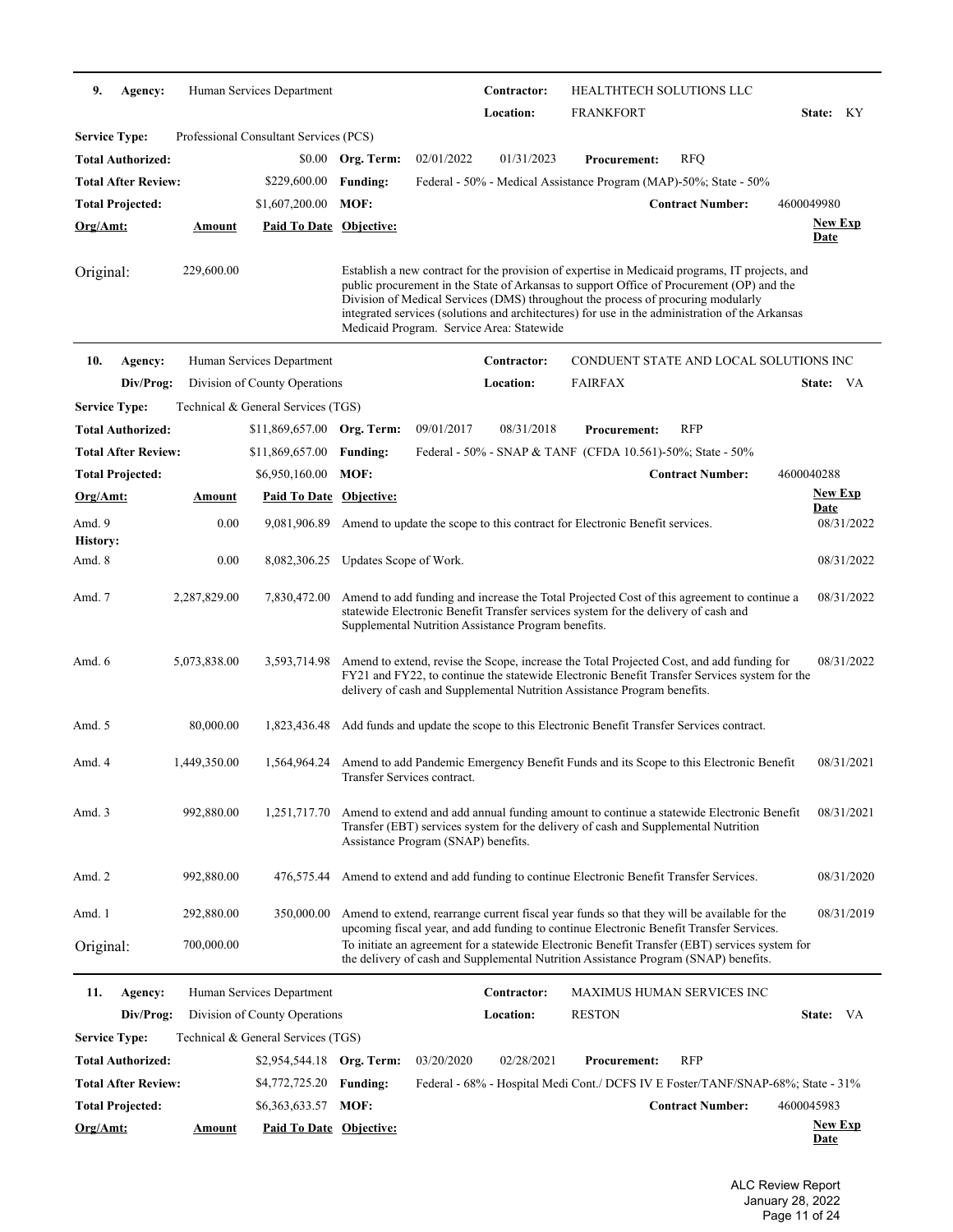| Amd. 3               |                            | 1,818,181.02  |                                                  |                   |                                 |                                                          | Services for the Integrated Eligibility and Benefit Management Solution and the Division of<br>Children and Family Services Comprehensive Child Welfare Information System.                                                                                              |                         | 2,083,332.35 Amend to extend and add funding to this contract for Independent Verification and Validation 02/28/2023 |
|----------------------|----------------------------|---------------|--------------------------------------------------|-------------------|---------------------------------|----------------------------------------------------------|--------------------------------------------------------------------------------------------------------------------------------------------------------------------------------------------------------------------------------------------------------------------------|-------------------------|----------------------------------------------------------------------------------------------------------------------|
| <b>History:</b>      |                            |               |                                                  |                   |                                 |                                                          |                                                                                                                                                                                                                                                                          |                         |                                                                                                                      |
| Amd. 2               |                            | 1,818,181.02  | 681,825.52                                       |                   |                                 | Comprehensive Child Welfare Information System.          | Amend to extend, add funding, and correct Services and Reimbursable Expenses to this<br>contract for Independent Verification and Validation Services for the Integrated Eligibility and<br>Benefit Management Solution and the Division of Children and Family Services |                         | 02/28/2022                                                                                                           |
| Amd. 1               |                            | 227, 272.65   | 227,272.62                                       | System.           |                                 |                                                          | Amend to add funding to include the Division of Children & Family Services for Independent<br>Verification and Validation Services for the Comprehensive Child Welfare Information                                                                                       |                         |                                                                                                                      |
| Original:            |                            | 909,090.51    |                                                  |                   |                                 | Management Solution. Service coverage area is statewide. | Independent Verification and Validation Services for the Integrated Eligibility and Benefit                                                                                                                                                                              |                         |                                                                                                                      |
| 12.                  | Agency:                    |               | Human Services Department                        |                   |                                 | Contractor:                                              | <b>GUIDEHOUSE INC</b>                                                                                                                                                                                                                                                    |                         |                                                                                                                      |
|                      | Div/Prog:                  |               | Division of Medical Services                     |                   |                                 | Location:                                                | <b>CHICAGO</b>                                                                                                                                                                                                                                                           |                         | State: IL                                                                                                            |
| <b>Service Type:</b> |                            |               | Professional Consultant Services (PCS)           |                   |                                 |                                                          |                                                                                                                                                                                                                                                                          |                         |                                                                                                                      |
|                      | <b>Total Authorized:</b>   |               | \$432,000.00 Org. Term:                          |                   | 07/23/2021                      | 07/31/2022                                               | <b>Procurement:</b>                                                                                                                                                                                                                                                      | <b>RFQ</b>              |                                                                                                                      |
|                      | <b>Total After Review:</b> |               | \$2,112,000.00                                   | <b>Funding:</b>   |                                 |                                                          | Federal - 50% - Medicaid Administration-50%; State - 50%                                                                                                                                                                                                                 |                         |                                                                                                                      |
|                      | <b>Total Projected:</b>    |               | \$3,024,000.00                                   | MOF:              |                                 |                                                          |                                                                                                                                                                                                                                                                          | <b>Contract Number:</b> | 4600049199                                                                                                           |
| <u>Org/Amt:</u>      |                            | Amount        | <b>Paid To Date Objective:</b>                   |                   |                                 |                                                          |                                                                                                                                                                                                                                                                          |                         | <b>New Exp</b>                                                                                                       |
| Amd. 1               |                            | 1,680,000.00  | 91,062.50                                        |                   |                                 |                                                          | Amend to revise Performance Indicators, Scope, and add funding to continue program                                                                                                                                                                                       |                         | <u>Date</u>                                                                                                          |
| Original:            |                            | 432,000.00    |                                                  | support services. |                                 |                                                          | Provide a Program Consultant to assist in the assessment, development, implementation,<br>training, and management of various Division of Medical Services programs, projects, audits,                                                                                   |                         |                                                                                                                      |
|                      |                            |               |                                                  |                   |                                 | budgets, and contracts for regular business operations.  |                                                                                                                                                                                                                                                                          |                         |                                                                                                                      |
|                      |                            |               |                                                  |                   |                                 |                                                          |                                                                                                                                                                                                                                                                          |                         |                                                                                                                      |
| 13.                  | Agency:                    |               | U of A - Community College at Hope               |                   |                                 | Contractor:                                              | ABM INDUSTRY GROUPS, LLC                                                                                                                                                                                                                                                 |                         |                                                                                                                      |
|                      |                            |               |                                                  |                   |                                 | Location:                                                | Milton                                                                                                                                                                                                                                                                   |                         | State: FL                                                                                                            |
| <b>Service Type:</b> |                            |               | Technical & General Services (TGS)               |                   |                                 |                                                          |                                                                                                                                                                                                                                                                          |                         |                                                                                                                      |
|                      | <b>Total Authorized:</b>   |               |                                                  | \$0.00 Org. Term: | 02/01/2022                      | 01/31/2023                                               | <b>Procurement:</b>                                                                                                                                                                                                                                                      | CC                      |                                                                                                                      |
|                      | <b>Total After Review:</b> |               | \$323,708.20                                     | <b>Funding:</b>   | Cash - 100% -                   |                                                          |                                                                                                                                                                                                                                                                          |                         |                                                                                                                      |
|                      | <b>Total Projected:</b>    |               | \$1,618,541.00                                   | MOF:              |                                 |                                                          |                                                                                                                                                                                                                                                                          | <b>Contract Number:</b> | 202201                                                                                                               |
| <u>Org/Amt:</u>      |                            | <u>Amount</u> | Paid To Date Objective:                          |                   |                                 |                                                          |                                                                                                                                                                                                                                                                          |                         | <u>New Exp</u><br>Date                                                                                               |
| Original:            |                            | 323,708.20    |                                                  |                   | located in Washington Arkansas. |                                                          | To provide Campus wide custodial services to include the Texarkana Campus and facilities                                                                                                                                                                                 |                         |                                                                                                                      |
| 14.                  | Agency:                    |               | University of Central Arkansas                   |                   |                                 | Contractor:                                              | INC.                                                                                                                                                                                                                                                                     |                         | MADISON NATIONAL LIFE INSURANCE COMPANY,                                                                             |
|                      |                            |               |                                                  |                   |                                 | Location:                                                | Madison                                                                                                                                                                                                                                                                  |                         | State: WI                                                                                                            |
| <b>Service Type:</b> |                            |               | Technical & General Services (TGS)               |                   |                                 |                                                          |                                                                                                                                                                                                                                                                          |                         |                                                                                                                      |
|                      |                            |               |                                                  |                   |                                 | 01/01/2025                                               |                                                                                                                                                                                                                                                                          | RFP                     |                                                                                                                      |
|                      | <b>Total Authorized:</b>   |               |                                                  | \$0.00 Org. Term: | 01/28/2022                      |                                                          | <b>Procurement:</b>                                                                                                                                                                                                                                                      |                         |                                                                                                                      |
|                      | <b>Total After Review:</b> |               | \$442,643.76                                     | <b>Funding:</b>   |                                 |                                                          | Other - 100% - Health Insurance Premiums-100%                                                                                                                                                                                                                            | <b>Contract Number:</b> | RA2216500-1                                                                                                          |
| <u>Org/Amt:</u>      | <b>Total Projected:</b>    | <u>Amount</u> | \$1,032,835.00<br><b>Paid To Date Objective:</b> | MOF:              |                                 |                                                          |                                                                                                                                                                                                                                                                          |                         | <b>New Exp</b><br><u>Date</u>                                                                                        |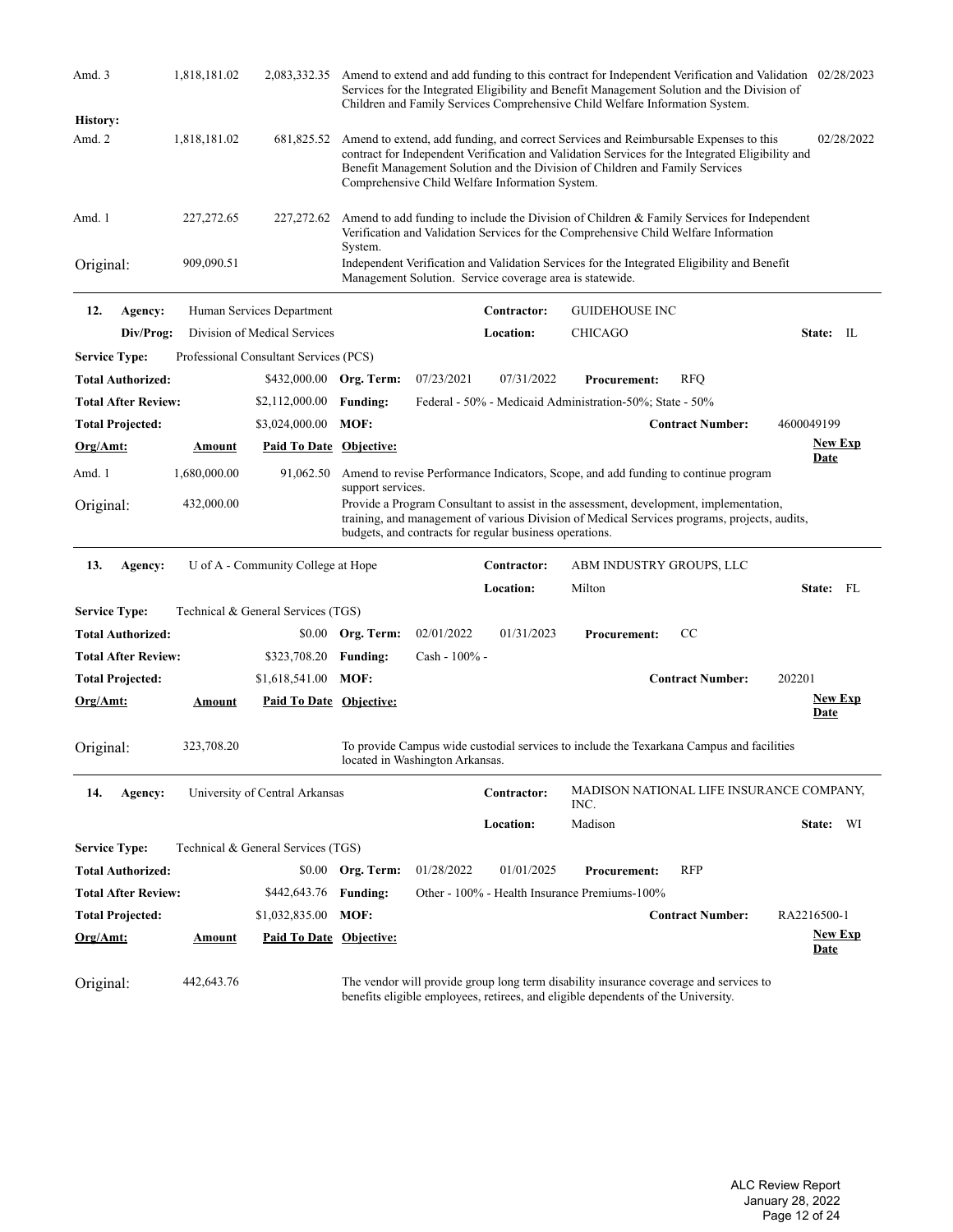| 15.<br>Agency:             |        | University of Central Arkansas     |                 |            | Contractor:      |                                               | MINNESOTA LIFE INSURANCE CO. |                               |     |
|----------------------------|--------|------------------------------------|-----------------|------------|------------------|-----------------------------------------------|------------------------------|-------------------------------|-----|
|                            |        |                                    |                 |            | <b>Location:</b> | St. Paul                                      |                              | <b>State:</b>                 | MN. |
| <b>Service Type:</b>       |        | Technical & General Services (TGS) |                 |            |                  |                                               |                              |                               |     |
| <b>Total Authorized:</b>   |        | \$0.00                             | Org. Term:      | 01/28/2022 | 01/01/2025       | <b>Procurement:</b>                           | <b>RFP</b>                   |                               |     |
| <b>Total After Review:</b> |        | \$362,586.69                       | <b>Funding:</b> |            |                  | Other - 100% - Health Insurance Premiums-100% |                              |                               |     |
| <b>Total Projected:</b>    |        | \$846,035.61                       | MOF:            |            |                  |                                               | <b>Contract Number:</b>      | RA2216502                     |     |
| Org/Amt:                   | Amount | Paid To Date Objective:            |                 |            |                  |                                               |                              | <b>New Exp</b><br><b>Date</b> |     |

Original: 362,586.69 The vendor will provide group term life, death and dismemberment insurance coverage and<br>services to benefits eligible employees, retirees, and eligible dependents of the University.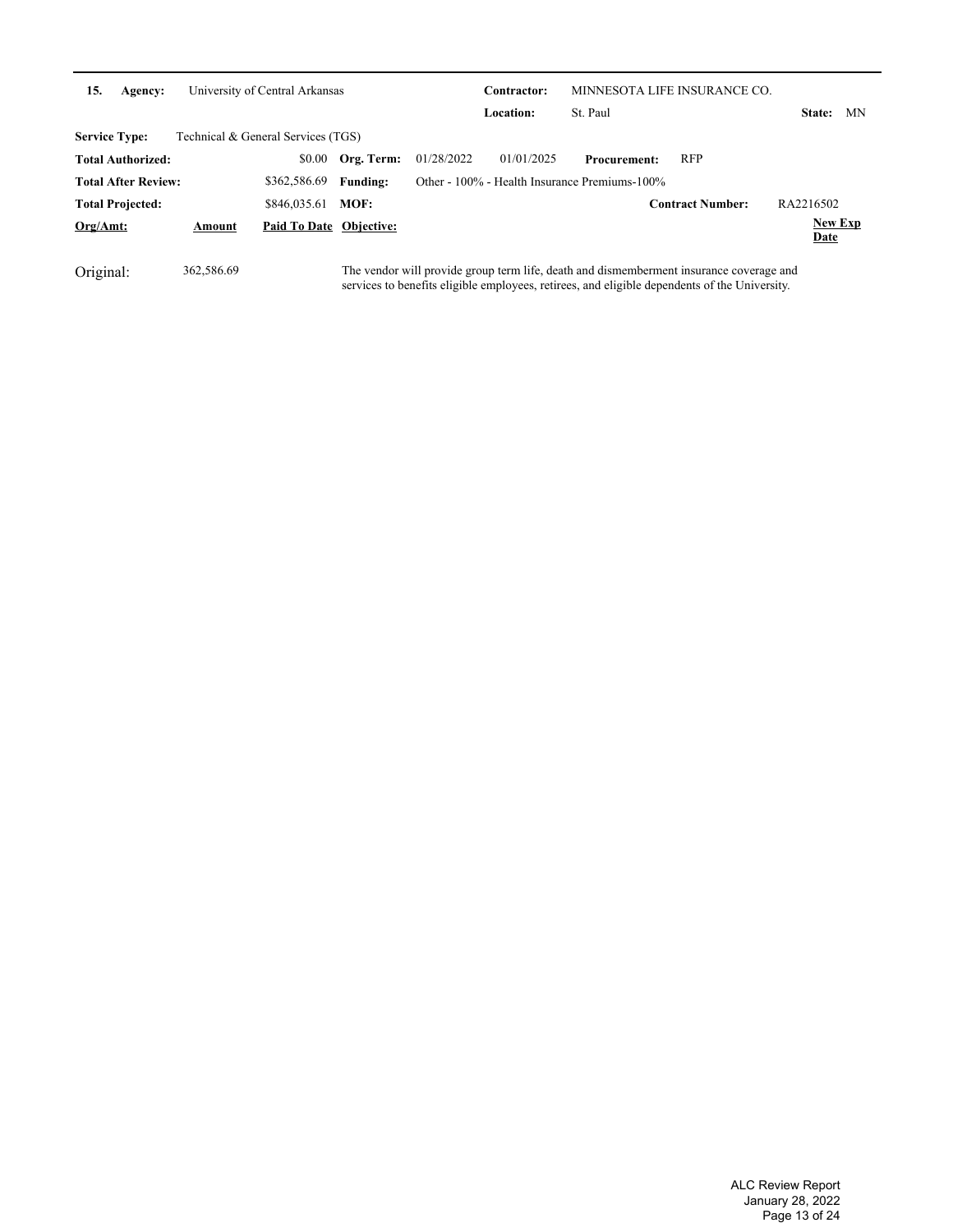| 1.<br>Community Correction<br>COMMUNITY EMPOWERMENT COUNCIL INC<br>Agency:<br>Contractor:<br>Location:<br><b>PINE BLUFF</b><br>State: AR<br>Technical & General Services (TGS)<br>04/01/2020<br><b>RFQ</b><br>\$222,880.00 Org. Term:<br>03/31/2021<br><b>Procurement:</b><br><b>Total After Review:</b><br>\$245,760.00<br><b>Funding:</b><br>State - $100\%$<br>\$1,400,000.00<br>MOF:<br><b>Contract Number:</b><br>4600046071<br><b>New Exp</b><br>Paid To Date Objective:<br><b>Amount</b><br>Date<br>22,880.00<br>03/31/2023<br>181,250.00<br>To extend date and increase funds to continue to provide 24 hour a day licensed transitional<br>housing program.<br>22,880.00<br>To extend date and increase funds to continue to provide 24 hour a day licensed transitional<br>111,440.00<br>03/31/2022<br>housing program capable of providing housing and developmental programs for one or more<br>offenders who have either been transferred or are on parole from the Department of<br>Correction by the Parole Board or placed on probation by a circuit or district court. Provide<br>case management services, group and individual counseling to bring about behavioral change<br>or personal growth and development.<br>200,000.00<br>To provide 24 hour a day licensed transitional housing program capable of providing housing<br>and developmental programs for one or more offenders who have either been transferred or<br>are on parole from the Department of Correction by the Parole Board or placed on probation<br>by a circuit or district court. Provide case management services, group and individual<br>counseling to bring about behavioral change or personal growth and development.<br>2.<br>Agency:<br>Community Correction<br>IN HIS WINGS MINISTRY<br>Contractor:<br><b>JONESBORO</b><br>Location:<br>State: AR<br>Technical & General Services (TGS)<br>04/01/2021<br>03/31/2022<br>\$120,398.40 Org. Term:<br><b>RFQ</b><br><b>Procurement:</b><br><b>Total After Review:</b><br>\$155,468.40<br>State - 100%<br><b>Funding:</b><br>MOF:<br><b>Contract Number:</b><br>\$842,788.80<br>4600048409<br><b>New Exp</b><br><b>Paid To Date Objective:</b><br><b>Amount</b><br>Date<br>35,070.00<br>To extend time for one year and increase funds to continue to provide reentry services.<br>03/31/2023<br>85,331.22<br>120,398.40<br>Service providers shall be required to provide supervision, housing and evidence based<br>programs (EBP) and services directed at addressing criminogenic risk factors and aimed at<br>redirecting recidivism among the target population. The target population consist of male and<br>female residents confined or incarcerated in an DOC or DCC facility for a range of offenses<br>and meet criteria, are within eighteen (18) months of their transfer eligibility (TE) date and<br>meet other legal requirements, are moderate risk and high risk of recidivism as determined by<br>the Arkansas Offender Risk Assessment (ARORA).<br>Correction Department<br>Contractor:<br><b>WASTE PRO USA</b><br>3.<br>Agency:<br>Location:<br><b>HOXIE</b><br>State: AR<br>Technical & General Services (TGS)<br>\$230,400.00 Org. Term:<br>01/23/2020<br>01/22/2022<br>IB<br><b>Procurement:</b><br><b>Total After Review:</b><br>\$560,400.00<br><b>Funding:</b><br>State - 100%<br>MOF:<br><b>Contract Number:</b><br>\$806,400.00<br>4600045501<br><b>New Exp</b><br>Paid To Date Objective:<br><b>Amount</b><br><b>Date</b><br>330,000.00<br>314,424.31<br>TO INCREASE FUNDING TO CONTINUE WASTE DISPOSAL SERVICES FOR<br><b>GRIMES AND MCPHERSON UNITS</b><br>EXTEND TIME FOR ONE YEAR FOR WASTE DISPOSAL SERVICES FOR GRIMES |                          |      |            | <b>In-State Contracts</b> |  |            |
|--------------------------------------------------------------------------------------------------------------------------------------------------------------------------------------------------------------------------------------------------------------------------------------------------------------------------------------------------------------------------------------------------------------------------------------------------------------------------------------------------------------------------------------------------------------------------------------------------------------------------------------------------------------------------------------------------------------------------------------------------------------------------------------------------------------------------------------------------------------------------------------------------------------------------------------------------------------------------------------------------------------------------------------------------------------------------------------------------------------------------------------------------------------------------------------------------------------------------------------------------------------------------------------------------------------------------------------------------------------------------------------------------------------------------------------------------------------------------------------------------------------------------------------------------------------------------------------------------------------------------------------------------------------------------------------------------------------------------------------------------------------------------------------------------------------------------------------------------------------------------------------------------------------------------------------------------------------------------------------------------------------------------------------------------------------------------------------------------------------------------------------------------------------------------------------------------------------------------------------------------------------------------------------------------------------------------------------------------------------------------------------------------------------------------------------------------------------------------------------------------------------------------------------------------------------------------------------------------------------------------------------------------------------------------------------------------------------------------------------------------------------------------------------------------------------------------------------------------------------------------------------------------------------------------------------------------------------------------------------------------------------------------------------------------------------------------------------------------------------------------------------------------------------------------------------------------------------------------------------------------------------------------------------------------------------------------------------------------------------------------------------------------------------------------------------------------------------------------------------------------------------------------------------------------------------------------------------------------------------------------------------------------------------------------------------------------------------|--------------------------|------|------------|---------------------------|--|------------|
|                                                                                                                                                                                                                                                                                                                                                                                                                                                                                                                                                                                                                                                                                                                                                                                                                                                                                                                                                                                                                                                                                                                                                                                                                                                                                                                                                                                                                                                                                                                                                                                                                                                                                                                                                                                                                                                                                                                                                                                                                                                                                                                                                                                                                                                                                                                                                                                                                                                                                                                                                                                                                                                                                                                                                                                                                                                                                                                                                                                                                                                                                                                                                                                                                                                                                                                                                                                                                                                                                                                                                                                                                                                                                                              |                          |      |            |                           |  |            |
|                                                                                                                                                                                                                                                                                                                                                                                                                                                                                                                                                                                                                                                                                                                                                                                                                                                                                                                                                                                                                                                                                                                                                                                                                                                                                                                                                                                                                                                                                                                                                                                                                                                                                                                                                                                                                                                                                                                                                                                                                                                                                                                                                                                                                                                                                                                                                                                                                                                                                                                                                                                                                                                                                                                                                                                                                                                                                                                                                                                                                                                                                                                                                                                                                                                                                                                                                                                                                                                                                                                                                                                                                                                                                                              |                          |      |            |                           |  |            |
|                                                                                                                                                                                                                                                                                                                                                                                                                                                                                                                                                                                                                                                                                                                                                                                                                                                                                                                                                                                                                                                                                                                                                                                                                                                                                                                                                                                                                                                                                                                                                                                                                                                                                                                                                                                                                                                                                                                                                                                                                                                                                                                                                                                                                                                                                                                                                                                                                                                                                                                                                                                                                                                                                                                                                                                                                                                                                                                                                                                                                                                                                                                                                                                                                                                                                                                                                                                                                                                                                                                                                                                                                                                                                                              | <b>Service Type:</b>     |      |            |                           |  |            |
|                                                                                                                                                                                                                                                                                                                                                                                                                                                                                                                                                                                                                                                                                                                                                                                                                                                                                                                                                                                                                                                                                                                                                                                                                                                                                                                                                                                                                                                                                                                                                                                                                                                                                                                                                                                                                                                                                                                                                                                                                                                                                                                                                                                                                                                                                                                                                                                                                                                                                                                                                                                                                                                                                                                                                                                                                                                                                                                                                                                                                                                                                                                                                                                                                                                                                                                                                                                                                                                                                                                                                                                                                                                                                                              | <b>Total Authorized:</b> |      |            |                           |  |            |
|                                                                                                                                                                                                                                                                                                                                                                                                                                                                                                                                                                                                                                                                                                                                                                                                                                                                                                                                                                                                                                                                                                                                                                                                                                                                                                                                                                                                                                                                                                                                                                                                                                                                                                                                                                                                                                                                                                                                                                                                                                                                                                                                                                                                                                                                                                                                                                                                                                                                                                                                                                                                                                                                                                                                                                                                                                                                                                                                                                                                                                                                                                                                                                                                                                                                                                                                                                                                                                                                                                                                                                                                                                                                                                              |                          |      |            |                           |  |            |
|                                                                                                                                                                                                                                                                                                                                                                                                                                                                                                                                                                                                                                                                                                                                                                                                                                                                                                                                                                                                                                                                                                                                                                                                                                                                                                                                                                                                                                                                                                                                                                                                                                                                                                                                                                                                                                                                                                                                                                                                                                                                                                                                                                                                                                                                                                                                                                                                                                                                                                                                                                                                                                                                                                                                                                                                                                                                                                                                                                                                                                                                                                                                                                                                                                                                                                                                                                                                                                                                                                                                                                                                                                                                                                              | <b>Total Projected:</b>  |      |            |                           |  |            |
|                                                                                                                                                                                                                                                                                                                                                                                                                                                                                                                                                                                                                                                                                                                                                                                                                                                                                                                                                                                                                                                                                                                                                                                                                                                                                                                                                                                                                                                                                                                                                                                                                                                                                                                                                                                                                                                                                                                                                                                                                                                                                                                                                                                                                                                                                                                                                                                                                                                                                                                                                                                                                                                                                                                                                                                                                                                                                                                                                                                                                                                                                                                                                                                                                                                                                                                                                                                                                                                                                                                                                                                                                                                                                                              | Org/Amt:                 |      |            |                           |  |            |
|                                                                                                                                                                                                                                                                                                                                                                                                                                                                                                                                                                                                                                                                                                                                                                                                                                                                                                                                                                                                                                                                                                                                                                                                                                                                                                                                                                                                                                                                                                                                                                                                                                                                                                                                                                                                                                                                                                                                                                                                                                                                                                                                                                                                                                                                                                                                                                                                                                                                                                                                                                                                                                                                                                                                                                                                                                                                                                                                                                                                                                                                                                                                                                                                                                                                                                                                                                                                                                                                                                                                                                                                                                                                                                              | Amd. 2                   |      |            |                           |  |            |
|                                                                                                                                                                                                                                                                                                                                                                                                                                                                                                                                                                                                                                                                                                                                                                                                                                                                                                                                                                                                                                                                                                                                                                                                                                                                                                                                                                                                                                                                                                                                                                                                                                                                                                                                                                                                                                                                                                                                                                                                                                                                                                                                                                                                                                                                                                                                                                                                                                                                                                                                                                                                                                                                                                                                                                                                                                                                                                                                                                                                                                                                                                                                                                                                                                                                                                                                                                                                                                                                                                                                                                                                                                                                                                              | <b>History:</b>          |      |            |                           |  |            |
|                                                                                                                                                                                                                                                                                                                                                                                                                                                                                                                                                                                                                                                                                                                                                                                                                                                                                                                                                                                                                                                                                                                                                                                                                                                                                                                                                                                                                                                                                                                                                                                                                                                                                                                                                                                                                                                                                                                                                                                                                                                                                                                                                                                                                                                                                                                                                                                                                                                                                                                                                                                                                                                                                                                                                                                                                                                                                                                                                                                                                                                                                                                                                                                                                                                                                                                                                                                                                                                                                                                                                                                                                                                                                                              | Amd. 1                   |      |            |                           |  |            |
|                                                                                                                                                                                                                                                                                                                                                                                                                                                                                                                                                                                                                                                                                                                                                                                                                                                                                                                                                                                                                                                                                                                                                                                                                                                                                                                                                                                                                                                                                                                                                                                                                                                                                                                                                                                                                                                                                                                                                                                                                                                                                                                                                                                                                                                                                                                                                                                                                                                                                                                                                                                                                                                                                                                                                                                                                                                                                                                                                                                                                                                                                                                                                                                                                                                                                                                                                                                                                                                                                                                                                                                                                                                                                                              | Original:                |      |            |                           |  |            |
|                                                                                                                                                                                                                                                                                                                                                                                                                                                                                                                                                                                                                                                                                                                                                                                                                                                                                                                                                                                                                                                                                                                                                                                                                                                                                                                                                                                                                                                                                                                                                                                                                                                                                                                                                                                                                                                                                                                                                                                                                                                                                                                                                                                                                                                                                                                                                                                                                                                                                                                                                                                                                                                                                                                                                                                                                                                                                                                                                                                                                                                                                                                                                                                                                                                                                                                                                                                                                                                                                                                                                                                                                                                                                                              |                          |      |            |                           |  |            |
|                                                                                                                                                                                                                                                                                                                                                                                                                                                                                                                                                                                                                                                                                                                                                                                                                                                                                                                                                                                                                                                                                                                                                                                                                                                                                                                                                                                                                                                                                                                                                                                                                                                                                                                                                                                                                                                                                                                                                                                                                                                                                                                                                                                                                                                                                                                                                                                                                                                                                                                                                                                                                                                                                                                                                                                                                                                                                                                                                                                                                                                                                                                                                                                                                                                                                                                                                                                                                                                                                                                                                                                                                                                                                                              |                          |      |            |                           |  |            |
|                                                                                                                                                                                                                                                                                                                                                                                                                                                                                                                                                                                                                                                                                                                                                                                                                                                                                                                                                                                                                                                                                                                                                                                                                                                                                                                                                                                                                                                                                                                                                                                                                                                                                                                                                                                                                                                                                                                                                                                                                                                                                                                                                                                                                                                                                                                                                                                                                                                                                                                                                                                                                                                                                                                                                                                                                                                                                                                                                                                                                                                                                                                                                                                                                                                                                                                                                                                                                                                                                                                                                                                                                                                                                                              | <b>Service Type:</b>     |      |            |                           |  |            |
|                                                                                                                                                                                                                                                                                                                                                                                                                                                                                                                                                                                                                                                                                                                                                                                                                                                                                                                                                                                                                                                                                                                                                                                                                                                                                                                                                                                                                                                                                                                                                                                                                                                                                                                                                                                                                                                                                                                                                                                                                                                                                                                                                                                                                                                                                                                                                                                                                                                                                                                                                                                                                                                                                                                                                                                                                                                                                                                                                                                                                                                                                                                                                                                                                                                                                                                                                                                                                                                                                                                                                                                                                                                                                                              | <b>Total Authorized:</b> |      |            |                           |  |            |
|                                                                                                                                                                                                                                                                                                                                                                                                                                                                                                                                                                                                                                                                                                                                                                                                                                                                                                                                                                                                                                                                                                                                                                                                                                                                                                                                                                                                                                                                                                                                                                                                                                                                                                                                                                                                                                                                                                                                                                                                                                                                                                                                                                                                                                                                                                                                                                                                                                                                                                                                                                                                                                                                                                                                                                                                                                                                                                                                                                                                                                                                                                                                                                                                                                                                                                                                                                                                                                                                                                                                                                                                                                                                                                              |                          |      |            |                           |  |            |
|                                                                                                                                                                                                                                                                                                                                                                                                                                                                                                                                                                                                                                                                                                                                                                                                                                                                                                                                                                                                                                                                                                                                                                                                                                                                                                                                                                                                                                                                                                                                                                                                                                                                                                                                                                                                                                                                                                                                                                                                                                                                                                                                                                                                                                                                                                                                                                                                                                                                                                                                                                                                                                                                                                                                                                                                                                                                                                                                                                                                                                                                                                                                                                                                                                                                                                                                                                                                                                                                                                                                                                                                                                                                                                              | <b>Total Projected:</b>  |      |            |                           |  |            |
|                                                                                                                                                                                                                                                                                                                                                                                                                                                                                                                                                                                                                                                                                                                                                                                                                                                                                                                                                                                                                                                                                                                                                                                                                                                                                                                                                                                                                                                                                                                                                                                                                                                                                                                                                                                                                                                                                                                                                                                                                                                                                                                                                                                                                                                                                                                                                                                                                                                                                                                                                                                                                                                                                                                                                                                                                                                                                                                                                                                                                                                                                                                                                                                                                                                                                                                                                                                                                                                                                                                                                                                                                                                                                                              | <u>Org/Amt:</u>          |      |            |                           |  |            |
|                                                                                                                                                                                                                                                                                                                                                                                                                                                                                                                                                                                                                                                                                                                                                                                                                                                                                                                                                                                                                                                                                                                                                                                                                                                                                                                                                                                                                                                                                                                                                                                                                                                                                                                                                                                                                                                                                                                                                                                                                                                                                                                                                                                                                                                                                                                                                                                                                                                                                                                                                                                                                                                                                                                                                                                                                                                                                                                                                                                                                                                                                                                                                                                                                                                                                                                                                                                                                                                                                                                                                                                                                                                                                                              | Amd. 1<br>Original:      |      |            |                           |  |            |
|                                                                                                                                                                                                                                                                                                                                                                                                                                                                                                                                                                                                                                                                                                                                                                                                                                                                                                                                                                                                                                                                                                                                                                                                                                                                                                                                                                                                                                                                                                                                                                                                                                                                                                                                                                                                                                                                                                                                                                                                                                                                                                                                                                                                                                                                                                                                                                                                                                                                                                                                                                                                                                                                                                                                                                                                                                                                                                                                                                                                                                                                                                                                                                                                                                                                                                                                                                                                                                                                                                                                                                                                                                                                                                              |                          |      |            |                           |  |            |
|                                                                                                                                                                                                                                                                                                                                                                                                                                                                                                                                                                                                                                                                                                                                                                                                                                                                                                                                                                                                                                                                                                                                                                                                                                                                                                                                                                                                                                                                                                                                                                                                                                                                                                                                                                                                                                                                                                                                                                                                                                                                                                                                                                                                                                                                                                                                                                                                                                                                                                                                                                                                                                                                                                                                                                                                                                                                                                                                                                                                                                                                                                                                                                                                                                                                                                                                                                                                                                                                                                                                                                                                                                                                                                              |                          |      |            |                           |  |            |
|                                                                                                                                                                                                                                                                                                                                                                                                                                                                                                                                                                                                                                                                                                                                                                                                                                                                                                                                                                                                                                                                                                                                                                                                                                                                                                                                                                                                                                                                                                                                                                                                                                                                                                                                                                                                                                                                                                                                                                                                                                                                                                                                                                                                                                                                                                                                                                                                                                                                                                                                                                                                                                                                                                                                                                                                                                                                                                                                                                                                                                                                                                                                                                                                                                                                                                                                                                                                                                                                                                                                                                                                                                                                                                              | <b>Service Type:</b>     |      |            |                           |  |            |
|                                                                                                                                                                                                                                                                                                                                                                                                                                                                                                                                                                                                                                                                                                                                                                                                                                                                                                                                                                                                                                                                                                                                                                                                                                                                                                                                                                                                                                                                                                                                                                                                                                                                                                                                                                                                                                                                                                                                                                                                                                                                                                                                                                                                                                                                                                                                                                                                                                                                                                                                                                                                                                                                                                                                                                                                                                                                                                                                                                                                                                                                                                                                                                                                                                                                                                                                                                                                                                                                                                                                                                                                                                                                                                              | <b>Total Authorized:</b> |      |            |                           |  |            |
|                                                                                                                                                                                                                                                                                                                                                                                                                                                                                                                                                                                                                                                                                                                                                                                                                                                                                                                                                                                                                                                                                                                                                                                                                                                                                                                                                                                                                                                                                                                                                                                                                                                                                                                                                                                                                                                                                                                                                                                                                                                                                                                                                                                                                                                                                                                                                                                                                                                                                                                                                                                                                                                                                                                                                                                                                                                                                                                                                                                                                                                                                                                                                                                                                                                                                                                                                                                                                                                                                                                                                                                                                                                                                                              |                          |      |            |                           |  |            |
|                                                                                                                                                                                                                                                                                                                                                                                                                                                                                                                                                                                                                                                                                                                                                                                                                                                                                                                                                                                                                                                                                                                                                                                                                                                                                                                                                                                                                                                                                                                                                                                                                                                                                                                                                                                                                                                                                                                                                                                                                                                                                                                                                                                                                                                                                                                                                                                                                                                                                                                                                                                                                                                                                                                                                                                                                                                                                                                                                                                                                                                                                                                                                                                                                                                                                                                                                                                                                                                                                                                                                                                                                                                                                                              | <b>Total Projected:</b>  |      |            |                           |  |            |
|                                                                                                                                                                                                                                                                                                                                                                                                                                                                                                                                                                                                                                                                                                                                                                                                                                                                                                                                                                                                                                                                                                                                                                                                                                                                                                                                                                                                                                                                                                                                                                                                                                                                                                                                                                                                                                                                                                                                                                                                                                                                                                                                                                                                                                                                                                                                                                                                                                                                                                                                                                                                                                                                                                                                                                                                                                                                                                                                                                                                                                                                                                                                                                                                                                                                                                                                                                                                                                                                                                                                                                                                                                                                                                              | Org/Amt:                 |      |            |                           |  |            |
|                                                                                                                                                                                                                                                                                                                                                                                                                                                                                                                                                                                                                                                                                                                                                                                                                                                                                                                                                                                                                                                                                                                                                                                                                                                                                                                                                                                                                                                                                                                                                                                                                                                                                                                                                                                                                                                                                                                                                                                                                                                                                                                                                                                                                                                                                                                                                                                                                                                                                                                                                                                                                                                                                                                                                                                                                                                                                                                                                                                                                                                                                                                                                                                                                                                                                                                                                                                                                                                                                                                                                                                                                                                                                                              | Amd. 2                   |      |            |                           |  |            |
|                                                                                                                                                                                                                                                                                                                                                                                                                                                                                                                                                                                                                                                                                                                                                                                                                                                                                                                                                                                                                                                                                                                                                                                                                                                                                                                                                                                                                                                                                                                                                                                                                                                                                                                                                                                                                                                                                                                                                                                                                                                                                                                                                                                                                                                                                                                                                                                                                                                                                                                                                                                                                                                                                                                                                                                                                                                                                                                                                                                                                                                                                                                                                                                                                                                                                                                                                                                                                                                                                                                                                                                                                                                                                                              | <b>History:</b>          |      |            |                           |  |            |
| AND MCPHERSON UNITS<br>230,400.00<br>WASTE DISPOSAL SERVICES FOR GRIMES AND MCPHERSON UNITS                                                                                                                                                                                                                                                                                                                                                                                                                                                                                                                                                                                                                                                                                                                                                                                                                                                                                                                                                                                                                                                                                                                                                                                                                                                                                                                                                                                                                                                                                                                                                                                                                                                                                                                                                                                                                                                                                                                                                                                                                                                                                                                                                                                                                                                                                                                                                                                                                                                                                                                                                                                                                                                                                                                                                                                                                                                                                                                                                                                                                                                                                                                                                                                                                                                                                                                                                                                                                                                                                                                                                                                                                  | Amd. 1<br>Original:      | 0.00 | 314,424.31 |                           |  | 01/22/2023 |

ALC Review Report January 28, 2022 Page 14 of 24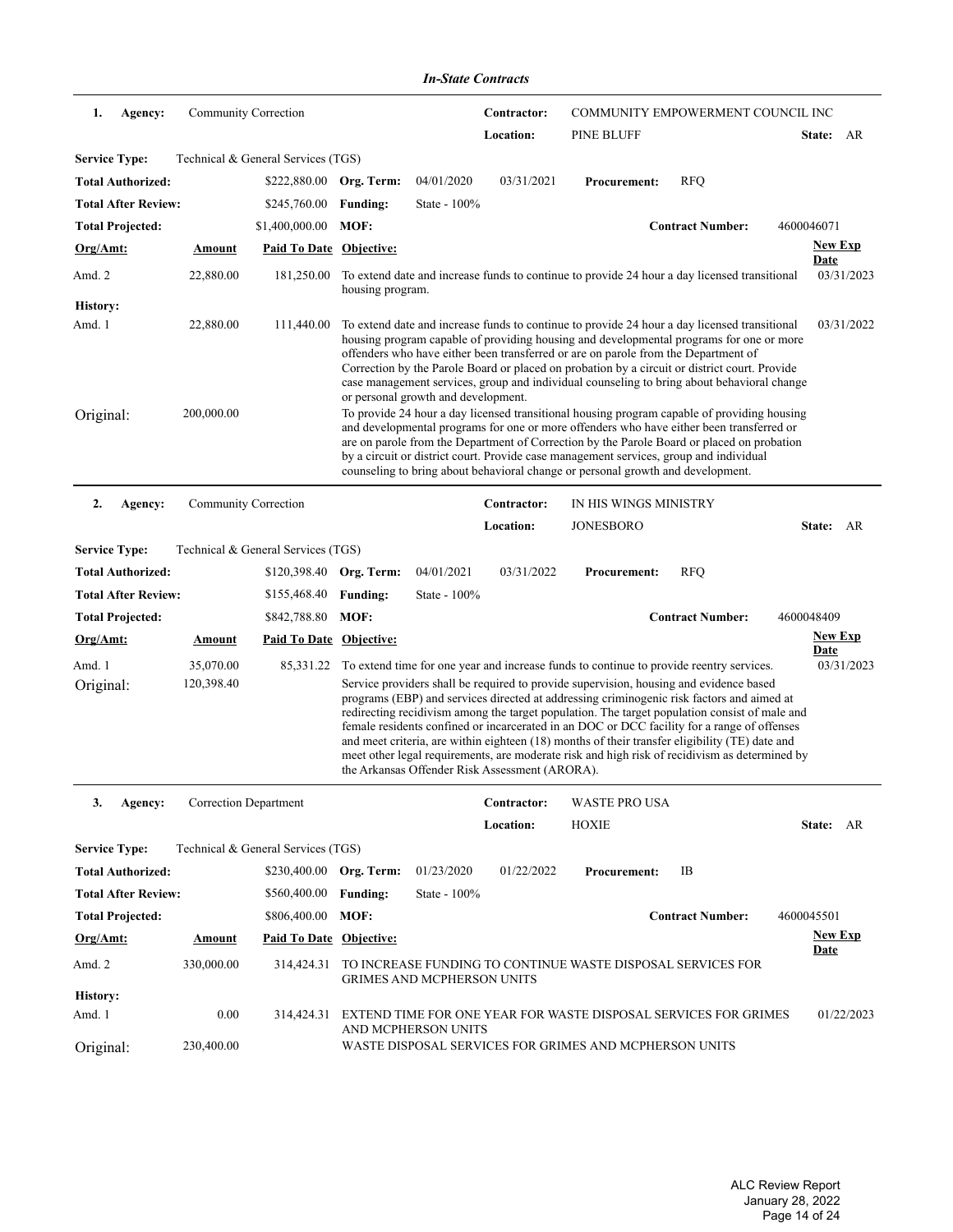| 4.                   | Agency:                    |               | Disability Determination               |                 |            | Contractor:      | <b>GOLDIE MICHELLE LECOMPT</b>                                                                                                                                                                                                                                                                                                                                                                                                                                        |                         |                               |            |
|----------------------|----------------------------|---------------|----------------------------------------|-----------------|------------|------------------|-----------------------------------------------------------------------------------------------------------------------------------------------------------------------------------------------------------------------------------------------------------------------------------------------------------------------------------------------------------------------------------------------------------------------------------------------------------------------|-------------------------|-------------------------------|------------|
|                      |                            |               |                                        |                 |            | Location:        | <b>SHERIDAN</b>                                                                                                                                                                                                                                                                                                                                                                                                                                                       |                         | State: AR                     |            |
| <b>Service Type:</b> |                            |               | Professional Consultant Services (PCS) |                 |            |                  |                                                                                                                                                                                                                                                                                                                                                                                                                                                                       |                         |                               |            |
|                      | <b>Total Authorized:</b>   |               | \$124,800.00 Org. Term:                |                 | 07/01/2021 | 06/30/2023       | <b>Procurement:</b>                                                                                                                                                                                                                                                                                                                                                                                                                                                   | <b>RFQ</b>              |                               |            |
|                      | <b>Total After Review:</b> |               | \$137,280.00                           | <b>Funding:</b> |            |                  | Federal - 100% - Social Security Administration-100%                                                                                                                                                                                                                                                                                                                                                                                                                  |                         |                               |            |
|                      | <b>Total Projected:</b>    |               | \$374,800.00                           | MOF:            |            |                  |                                                                                                                                                                                                                                                                                                                                                                                                                                                                       | <b>Contract Number:</b> | 4600048923                    |            |
| <u>Org/Amt:</u>      |                            | Amount        | <b>Paid To Date Objective:</b>         |                 |            |                  |                                                                                                                                                                                                                                                                                                                                                                                                                                                                       |                         | <b>New Exp</b><br><b>Date</b> |            |
| Amd. 1               |                            | 12,480.00     | 25,509.00                              | policy.         |            |                  | The Disability Determination for Social Security Administration (DDSSA) Claims<br>Adjudicator gathers information for Social Security disability claims by requesting further<br>medical evidence, summarizing medical and non-medical evidence to describe information,<br>determining whether case evidence and documentation is sufficient to justify allowing or<br>denying a social security disability claim. This contractor is governed by agency/institution |                         |                               |            |
| Original:            |                            | 124,800.00    |                                        | policy.         |            |                  | The Disability Determination for Social Security Administration (DDSSA) Claims<br>Adjudicator gathers information for Social Security disability claims by requesting further<br>medical evidence, summarizing medical and non-medical evidence to describe information,<br>determining whether case evidence and documentation is sufficient to justify allowing or<br>denying a social security disability claim. This contractor is governed by agency/institution |                         |                               |            |
| 5.                   | Agency:                    |               | DTSS - Building Authority Division     |                 |            | Contractor:      | <b>ASHLEY SHARP</b>                                                                                                                                                                                                                                                                                                                                                                                                                                                   |                         |                               |            |
|                      |                            |               |                                        |                 |            | <b>Location:</b> | <b>SHERWOOD</b>                                                                                                                                                                                                                                                                                                                                                                                                                                                       |                         | State: AR                     |            |
| <b>Service Type:</b> |                            |               | Technical & General Services (TGS)     |                 |            |                  |                                                                                                                                                                                                                                                                                                                                                                                                                                                                       |                         |                               |            |
|                      | <b>Total Authorized:</b>   |               | \$171,000.00                           | Org. Term:      | 04/01/2020 | 03/31/2021       | <b>Procurement:</b>                                                                                                                                                                                                                                                                                                                                                                                                                                                   | IB                      |                               |            |
|                      | <b>Total After Review:</b> |               | \$259,600.00                           | <b>Funding:</b> |            |                  | Other - 100% - Rent Revenue From DBA Portfolio-100%                                                                                                                                                                                                                                                                                                                                                                                                                   |                         |                               |            |
|                      | <b>Total Projected:</b>    |               | \$614,240.00                           | MOF:            |            |                  |                                                                                                                                                                                                                                                                                                                                                                                                                                                                       | <b>Contract Number:</b> | 4600046101                    |            |
| <u>Org/Amt:</u>      |                            | <u>Amount</u> | <b>Paid To Date Objective:</b>         |                 |            |                  |                                                                                                                                                                                                                                                                                                                                                                                                                                                                       |                         | <b>New Exp</b>                |            |
| Amd. 2               |                            | 88,600.00     | 136,957.05                             | contract.       |            |                  | Sharp Cleaning Services will provide daily janitorial service for the Winthrop Rockefeller<br>Building at 501 Woodlane in Little Rock, Arkansas including all labor, equipment, materials<br>and supplies, and any other incidentals specified in the agreement over the term of the                                                                                                                                                                                  |                         | <b>Date</b>                   | 03/31/2023 |
| <b>History:</b>      |                            |               |                                        |                 |            |                  |                                                                                                                                                                                                                                                                                                                                                                                                                                                                       |                         |                               |            |
| Amd. 1               |                            | 88,600.00     | 56,346.12                              | contract.       |            |                  | Sharp Cleaning Services will provide daily janitorial service for the Winthrop Rockefeller<br>Building at 501 Woodlane in Little Rock, Arkansas including all labor, equipment, materials<br>and supplies, and any other incidentals specified in the agreement over the term of the                                                                                                                                                                                  |                         |                               | 03/31/2022 |
| Original:            |                            | 82,400.00     |                                        | contract.       |            |                  | Sharp Cleaning Services will provide daily janitorial service for the Winthrop Rockefeller<br>Building at 501 Woodlane in Little Rock, Arkansas including all labor, equipment, materials<br>and supplies, and any other incidentals specified in the agreement over the term of the                                                                                                                                                                                  |                         |                               |            |
| 6.                   | Agency:                    |               | DTSS - Building Authority Division     |                 |            | Contractor:      | <b>RAZORCLEAN BUILDING SERVICES</b>                                                                                                                                                                                                                                                                                                                                                                                                                                   |                         |                               |            |
|                      |                            |               |                                        |                 |            | Location:        | NORTH LITTLE ROCK                                                                                                                                                                                                                                                                                                                                                                                                                                                     |                         | State: AR                     |            |
| <b>Service Type:</b> |                            |               | Technical & General Services (TGS)     |                 |            |                  |                                                                                                                                                                                                                                                                                                                                                                                                                                                                       |                         |                               |            |
|                      | <b>Total Authorized:</b>   |               | \$173,675.50 Org. Term:                |                 | 02/01/2021 | 01/31/2022       | <b>Procurement:</b>                                                                                                                                                                                                                                                                                                                                                                                                                                                   | CB                      |                               |            |
|                      | <b>Total After Review:</b> |               | \$347,351.00                           | <b>Funding:</b> |            |                  | Other - 100% - Rent revenue from DBA Portfolio-100%                                                                                                                                                                                                                                                                                                                                                                                                                   |                         |                               |            |
|                      |                            |               |                                        |                 |            |                  |                                                                                                                                                                                                                                                                                                                                                                                                                                                                       |                         |                               |            |
|                      | <b>Total Projected:</b>    |               | \$1,215,728.50                         | MOF:            |            |                  |                                                                                                                                                                                                                                                                                                                                                                                                                                                                       | <b>Contract Number:</b> | 4600048052                    |            |
| Org/Amt:             |                            | Amount        | Paid To Date Objective:                |                 |            |                  |                                                                                                                                                                                                                                                                                                                                                                                                                                                                       |                         | <b>New Exp</b><br><b>Date</b> |            |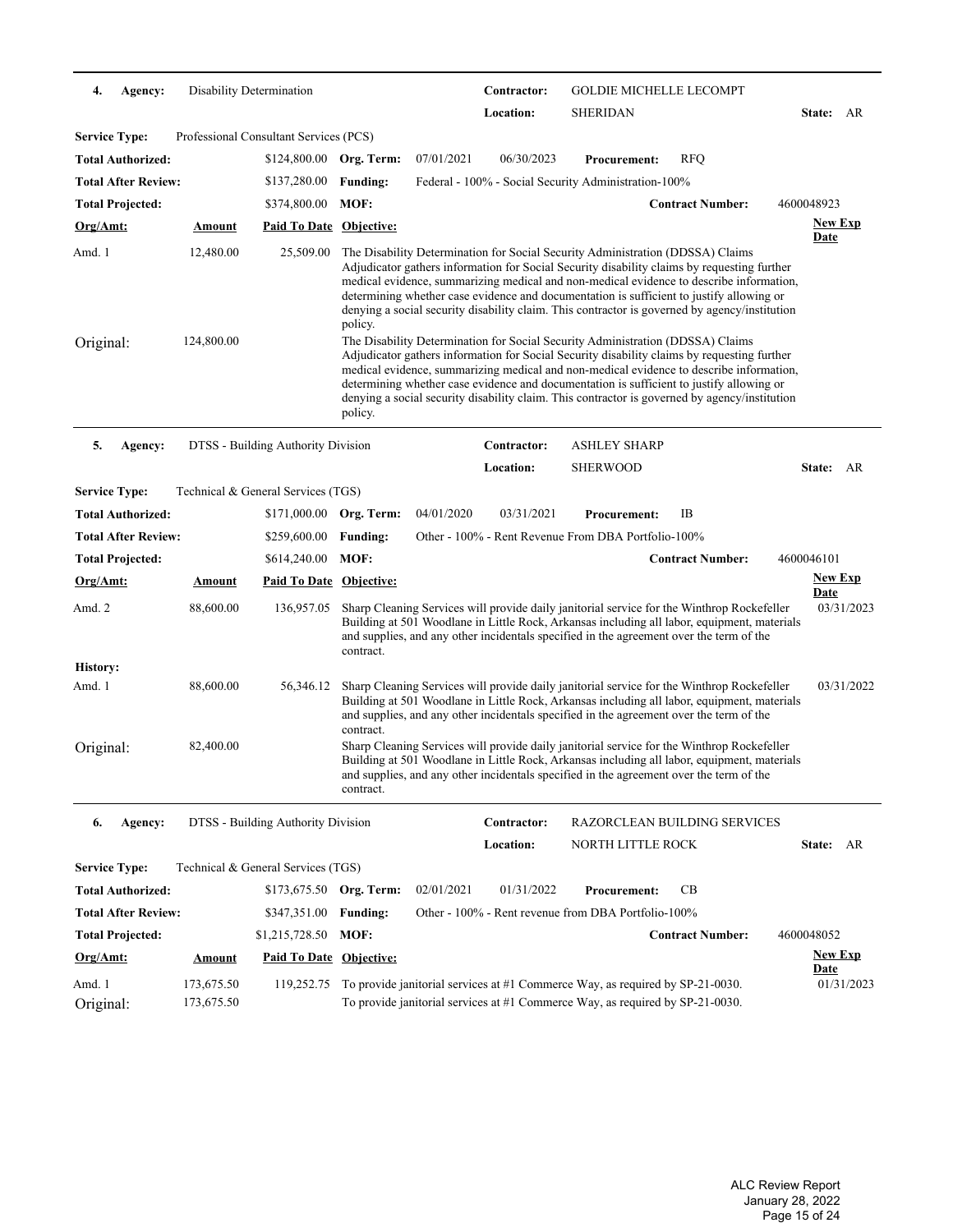| State: AR                                                                                                                                                                                            |
|------------------------------------------------------------------------------------------------------------------------------------------------------------------------------------------------------|
|                                                                                                                                                                                                      |
|                                                                                                                                                                                                      |
|                                                                                                                                                                                                      |
|                                                                                                                                                                                                      |
| <b>Contract Number:</b><br>4600036798                                                                                                                                                                |
| <b>New Exp</b><br><u>Date</u>                                                                                                                                                                        |
| Amend to extend, update the rate sheet, and update Total Projected Cost to continue this<br>06/30/2023                                                                                               |
| Amend to extend, update the rate sheet, and update Total Projected Cost to continue this<br>06/30/2022                                                                                               |
| To amend to extend to continue providing agency nursing staff (CNA, LPN and RN<br>06/30/2021                                                                                                         |
| To amend to extend for time only for State Fiscal Year 2020 and to continue providing agency 06/30/2020<br>nursing staff (CNA, LPN and RN positions) for the Arkansas State Hospital. To correct the |
| This amendment will reduce funding for the nursing contract at the Arkansas State Hospital.<br>06/30/2019                                                                                            |
| 06/30/2018<br>This amendment will reduce funding for the nursing contract at the Arkansas State Hospital.                                                                                            |
| To amend-to-extend and add funds to continue medical staffing services at the Arkansas State 06/30/2018                                                                                              |
| Contracted Nursing Services to provide highly qualified, skilled nursing personnel for the                                                                                                           |
|                                                                                                                                                                                                      |
| State: AR                                                                                                                                                                                            |
|                                                                                                                                                                                                      |
|                                                                                                                                                                                                      |
| Federal - 100% - SABG Covid Grant, Specialized Women''s Services-100%                                                                                                                                |
| <b>Contract Number:</b><br>4600050034<br><b>New Exp</b>                                                                                                                                              |
| <u>Date</u>                                                                                                                                                                                          |
| Provide Specialized Women''s Substance Abuse Treatment services Coverage area: Boone,<br>Marion, Baxter, Newton, Searcy, Stone, Izard, Sharp, Independence, Van Buren, Cleburne,                     |
| COUNSELING ASSOCIATES INC                                                                                                                                                                            |
| State: AR                                                                                                                                                                                            |
|                                                                                                                                                                                                      |
|                                                                                                                                                                                                      |
|                                                                                                                                                                                                      |
| Federal - 24% - SSBG, MHBG, Comprehensive Substance Abuse-24%; State - 75%                                                                                                                           |
| <b>Contract Number:</b><br>4600044486                                                                                                                                                                |
| <b>New Exp</b><br><u>Date</u>                                                                                                                                                                        |
| Amend to update the Performance Indicators, update the Scope, and increase funding for this                                                                                                          |
|                                                                                                                                                                                                      |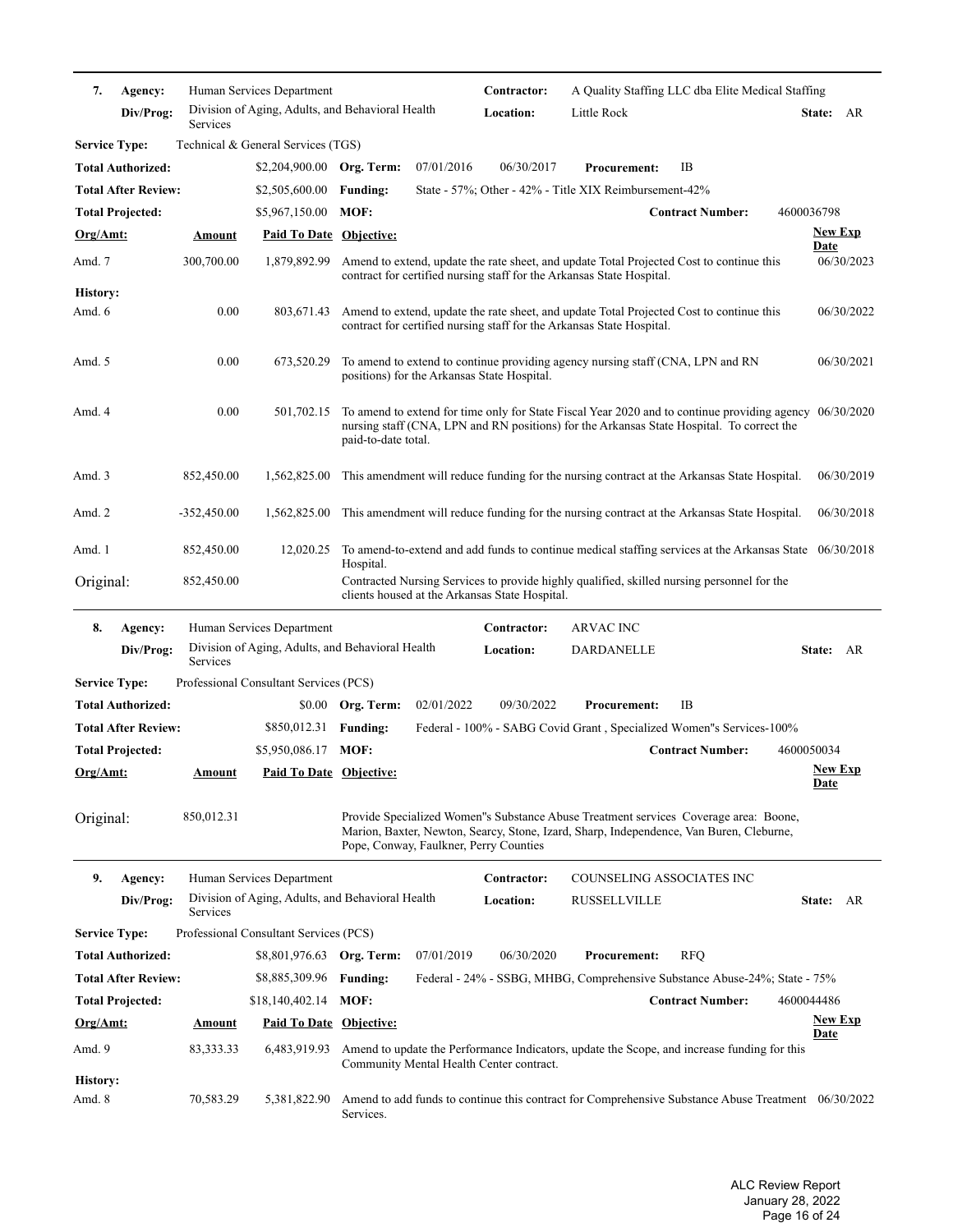| Amd. 7                    |                            | 2,571,482.91       | 4,664,635.54                           | Amendment to extend and add annual funding for fiscal year 2022 to continue this<br>Community Mental Health Center contract. This amendment will also remove the Division<br>of Children and Family services population and reduce funding for fiscal year 2021. | 06/30/2022                    |  |  |  |  |  |
|---------------------------|----------------------------|--------------------|----------------------------------------|------------------------------------------------------------------------------------------------------------------------------------------------------------------------------------------------------------------------------------------------------------------|-------------------------------|--|--|--|--|--|
| Amd. 6                    |                            | 107,100.00         | 3,572,720.54                           | Amendment for a temporary and partial waiver to the scope and performance based<br>contracting standards due to COVID-19 for this Community Mental Health Center contract<br>and add funding for forensic evaluations.                                           |                               |  |  |  |  |  |
| Amd. 5                    |                            | 3,101,838.59       | 2,248,057.97                           | Amend to extend, update scope of work and performance indicators, and add funding for<br>FY2020 and FY2021 to continue this Community Mental Health Center contract.                                                                                             | 06/30/2021                    |  |  |  |  |  |
| Amd. 4                    |                            | 71,000.00          | 1,118,082.08                           | Amend to add additional funding to this Community Mental Health Center contract for<br>Forensic Evaluations and Forensic Outreach Restoration Program (FORP).                                                                                                    |                               |  |  |  |  |  |
| Amd. 3                    |                            | 30,000.00          | 7,200.00                               | Amend to add funding and performance indicators for Comprehensive Substance Abuse<br>Treatment Services for Division of Children and Family Services in parts of area 5 & 9.                                                                                     |                               |  |  |  |  |  |
| Amd. 2                    |                            | 0.00               | 0.00                                   | Amend to adjust funding streams for this Community Mental Health Services contract.                                                                                                                                                                              |                               |  |  |  |  |  |
| Amd. 1                    |                            | 258,485.82         | $0.00\,$                               | Amend to add funding and update PI""s to continue the Comprehensive Substance Abuse<br>Treatment Services Program in Area 2.                                                                                                                                     |                               |  |  |  |  |  |
| Original:                 |                            | 2,591,486.02       |                                        | To initiate an agreement for the continued provision of mental health services. Coverage area<br>is Pope, Yell, Faulkner, Conway, Johnson and Perry counties.                                                                                                    |                               |  |  |  |  |  |
| 10.                       | Agency:                    |                    | Human Services Department              | Contractor:<br>COUNSELING CLINIC INC                                                                                                                                                                                                                             |                               |  |  |  |  |  |
|                           | Div/Prog:                  | Services           |                                        | Division of Aging, Adults, and Behavioral Health<br>Location:<br><b>BENTON</b>                                                                                                                                                                                   | State: AR                     |  |  |  |  |  |
| <b>Service Type:</b>      |                            |                    | Professional Consultant Services (PCS) |                                                                                                                                                                                                                                                                  |                               |  |  |  |  |  |
|                           | <b>Total Authorized:</b>   |                    | \$3,019,506.72 Org. Term:              | 07/01/2019<br>06/30/2020<br><b>Procurement:</b><br><b>RFQ</b>                                                                                                                                                                                                    |                               |  |  |  |  |  |
|                           | <b>Total After Review:</b> |                    | \$3,102,840.05                         | Federal - 11% - Mental Health Block Grant-11%; State - 89%<br><b>Funding:</b>                                                                                                                                                                                    |                               |  |  |  |  |  |
|                           | <b>Total Projected:</b>    |                    | \$6,933,249.75                         | <b>Contract Number:</b><br>MOF:                                                                                                                                                                                                                                  | 4600044360                    |  |  |  |  |  |
| Org/Amt:                  |                            | <b>Amount</b>      | <b>Paid To Date Objective:</b>         |                                                                                                                                                                                                                                                                  | <b>New Exp</b><br><b>Date</b> |  |  |  |  |  |
| Amd. 7                    |                            | 83, 333. 33        | 2,181,163.11                           | Amend to update the Scope and increase funding for this Community Mental Health Center<br>contract.                                                                                                                                                              | 06/30/2022                    |  |  |  |  |  |
| <b>History:</b><br>Amd. 6 |                            | 0.00               | 1,859,133.35                           | Amend to update the Performance-Based Contracting Standards and Scope for this<br>Community Mental Health Center contract.                                                                                                                                       | 06/30/2022                    |  |  |  |  |  |
| Amd. 5                    |                            | 1,000,066.55       | 1,554,362.15                           | Amend to extend and add the annual amount to continue this Community Mental Health<br>Center contract.                                                                                                                                                           | 06/30/2022                    |  |  |  |  |  |
| Amd. 4                    |                            | 18,900.00          | 1,165,284.35                           | Amendment for a temporary waiver to the Scope and Performance Based Contracting<br>Standards due to COVID-19 for the Community Mental Health Center contract.                                                                                                    | 06/30/2021                    |  |  |  |  |  |
| Amd. 3                    |                            | 990,075.92         | 702,580.15                             | Amend to extend, add scope of work, update performance indicators and add funding to<br>continue funding this Community Health Center contract.                                                                                                                  | 06/30/2021                    |  |  |  |  |  |
| Amd. 2                    |                            | 20,000.00          | 383,883.12                             | Amend to add additional funding to this Community Health Center contract for Forensic<br>Evaluations and Forensic Outreach Restoration Program (FORP).                                                                                                           |                               |  |  |  |  |  |
| Amd. 1<br>Original:       |                            | 0.00<br>990,464.25 | 0.00                                   | Amend to adjust funding streams for this Community Mental Health services contract.<br>To initiate an agreement for the continued provision of mental health services.                                                                                           | 06/30/2020                    |  |  |  |  |  |
| 11.                       | Agency:                    |                    | Human Services Department              | DELTA COUNSELING ASSOCIATES<br>Contractor:                                                                                                                                                                                                                       |                               |  |  |  |  |  |
|                           | Div/Prog:                  | Services           |                                        | Division of Aging, Adults, and Behavioral Health<br>Location:<br>MONTICELLO                                                                                                                                                                                      | State: AR                     |  |  |  |  |  |
| <b>Service Type:</b>      |                            |                    | Professional Consultant Services (PCS) |                                                                                                                                                                                                                                                                  |                               |  |  |  |  |  |
|                           | <b>Total Authorized:</b>   |                    | \$2,926,032.47 Org. Term:              | 07/01/2019<br>06/30/2020<br><b>Procurement:</b><br><b>RFQ</b>                                                                                                                                                                                                    |                               |  |  |  |  |  |
|                           | <b>Total After Review:</b> |                    | \$3,009,365.80                         | Federal - 28% - MHBG/SSBG (CFDA-93.958 & 93.667)-28%; State - 72%<br><b>Funding:</b>                                                                                                                                                                             |                               |  |  |  |  |  |
|                           | <b>Total Projected:</b>    |                    | \$6,691,482.91                         | MOF:<br><b>Contract Number:</b>                                                                                                                                                                                                                                  | 4600044361                    |  |  |  |  |  |
| Org/Amt:                  |                            | <b>Amount</b>      | Paid To Date Objective:                |                                                                                                                                                                                                                                                                  | <b>New Exp</b><br><b>Date</b> |  |  |  |  |  |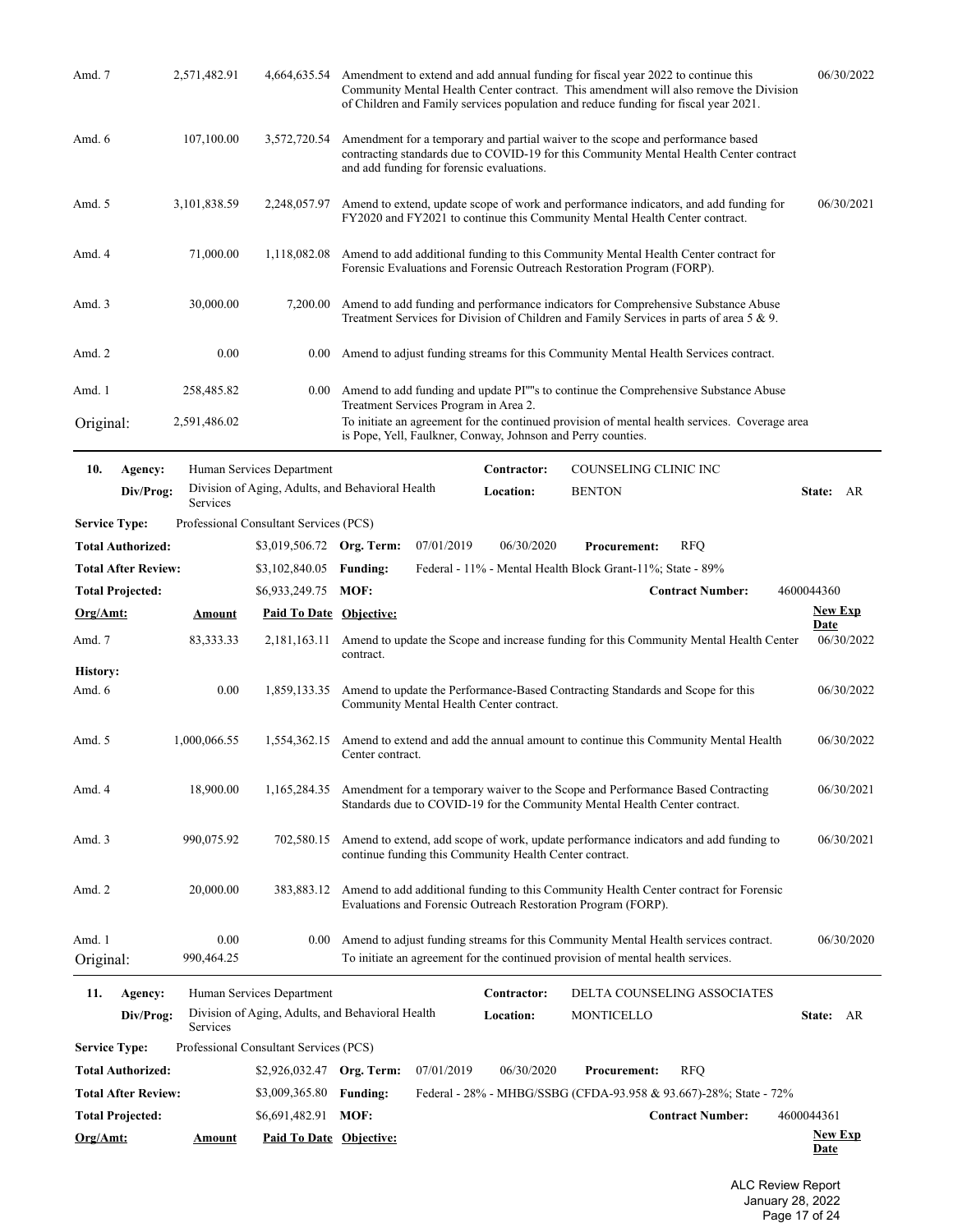| Amd. 7                      | 83, 333. 33        | 2,360,974.47                           | Amend to update the Performance Indicators, update the Scope, and increase funding for this<br>Community Mental Health Center contract.                                                                                                                                            | 06/30/2022                    |
|-----------------------------|--------------------|----------------------------------------|------------------------------------------------------------------------------------------------------------------------------------------------------------------------------------------------------------------------------------------------------------------------------------|-------------------------------|
| <b>History:</b>             |                    |                                        |                                                                                                                                                                                                                                                                                    |                               |
| Amd. 6                      | 0.00               | 1,953,263.45                           | Amend to update the Performance-Based Contracting Standards and Scope for this<br>Community Mental Health Center contract.                                                                                                                                                         | 06/30/2022                    |
| Amd. 5                      | 966,886.78         | 1,691,433.05                           | Amend to extend and add the annual amount to continue this Community Mental Health<br>Center contract.                                                                                                                                                                             | 06/30/2022                    |
| Amd. 4                      | 18,900.00          | 1,207,463.11                           | Amendment for a temporary and partial waiver to the scope and performance-based<br>contracting standards due to COVID-19 for this Community Mental Health Center contract<br>and add funding for forensic evaluations to continue this Community Mental Health Center<br>contract. | 06/30/2021                    |
| Amd. 3                      | 973,319.56         | 808, 363. 47                           | Amend to extend, update scope of work and performance indicators, and add funding for<br>FY"2020 and FY"2021 to continue this Community Mental Health Center contract.                                                                                                             | 06/30/2021                    |
| Amd. 2                      | 11,000.00          | 407,382.20                             | Amend to add additional funding to this Community Mental Health Center contract for<br>Forensic Evaluations and Forensic Outreach Restoration Program (FORP).                                                                                                                      |                               |
| Amd. 1<br>Original:         | 0.00<br>955,926.13 | 0.00                                   | Amend to adjust funding streams for this Community Mental Health Services contract.<br>To initiate an agreement for the continued provision of mental Health services. Service<br>coverage area is Ashley, Bradley, Chicot and Drew counties.                                      |                               |
| 12.<br>Agency:              |                    | Human Services Department              | Contractor:<br><b>HARBOR HOUSE INC</b>                                                                                                                                                                                                                                             |                               |
| Div/Prog:                   | Services           |                                        | Division of Aging, Adults, and Behavioral Health<br>Location:<br><b>FORT SMITH</b>                                                                                                                                                                                                 | State: AR                     |
| <b>Service Type:</b>        |                    | Professional Consultant Services (PCS) |                                                                                                                                                                                                                                                                                    |                               |
| <b>Total Authorized:</b>    |                    | \$0.00                                 | Org. Term:<br>02/01/2022<br>09/30/2022<br>IB<br><b>Procurement:</b>                                                                                                                                                                                                                |                               |
| <b>Total After Review:</b>  |                    | \$850,012.31                           | Federal - 100% - CSAT-100%<br><b>Funding:</b>                                                                                                                                                                                                                                      |                               |
| <b>Total Projected:</b>     |                    | \$5,950,086.17                         | <b>Contract Number:</b><br>MOF:<br>4600050018                                                                                                                                                                                                                                      |                               |
|                             |                    |                                        |                                                                                                                                                                                                                                                                                    |                               |
| Org/Amt:                    | <u>Amount</u>      | <b>Paid To Date Objective:</b>         |                                                                                                                                                                                                                                                                                    | <b>New Exp</b><br><b>Date</b> |
| Original:                   | 850,012.31         |                                        | PROVIDE SPECIALIZED WOMEN"S SUBSTANCE ABUSE TREATMENT SERVICES.                                                                                                                                                                                                                    |                               |
| 13.<br>Agency:<br>Div/Prog: |                    | Human Services Department              | <b>OUACHITA REGIONAL COUNSELING AND</b><br>Contractor:<br>Division of Aging, Adults, and Behavioral Health<br>Location:<br><b>HOT SPRINGS</b>                                                                                                                                      | State: AR                     |
|                             | Services           |                                        |                                                                                                                                                                                                                                                                                    |                               |
| <b>Service Type:</b>        |                    | Professional Consultant Services (PCS) |                                                                                                                                                                                                                                                                                    |                               |
| <b>Total Authorized:</b>    |                    | \$5,135,815.27                         | 07/01/2019<br>06/30/2020<br>Org. Term:<br><b>Procurement:</b><br><b>RFQ</b>                                                                                                                                                                                                        |                               |
| <b>Total After Review:</b>  |                    | \$5,219,148.60                         | Federal - 27% - Mental Health Block Grant, Social Services Block Grant-27%; State - 72%<br><b>Funding:</b>                                                                                                                                                                         |                               |
| <b>Total Projected:</b>     |                    | \$11,429,263.51                        | MOF:<br><b>Contract Number:</b><br>4600044484                                                                                                                                                                                                                                      | <b>New Exp</b>                |
| $Org/Amt$ :                 | <b>Amount</b>      | <b>Paid To Date Objective:</b>         |                                                                                                                                                                                                                                                                                    | <b>Date</b>                   |
| Amd. 7                      | 83, 333. 33        | 4,074,875.50                           | Amend to update the Performance Indicators, update the scope, and increase funding for this<br>Community Mental Health Center contract                                                                                                                                             |                               |
| <b>History:</b>             |                    |                                        |                                                                                                                                                                                                                                                                                    |                               |
| Amd. 6                      | 0.00               | 3,373,927.21                           | Amend to update the Performance-Based Contracting Standards and Scope for this<br>Community Mental Health Center contract                                                                                                                                                          |                               |
| Amd. 5                      | 1,692,909.36       | 2,923,975.27                           | Amend to extend and add the annual amount to continue this Community Mental Health<br>Center contract                                                                                                                                                                              | 06/30/2022                    |
| Amd. 4                      | 75,600.00          | 2,114,595.17                           | Amendment for a temporary and partial waiver to the scope and performance based<br>contracting standards due to COVID-19 for this Community Mental Health Center contract<br>and add funding for forensic evaluations.                                                             |                               |
| Amd. 3                      | 1,654,553.98       | 1,414,293.28                           | Amend to extend, update scope of work and performance indicators, and add funding for<br>FY2020 and FY2021 to continue this Community Mental Health Center contract.                                                                                                               | 06/30/2021                    |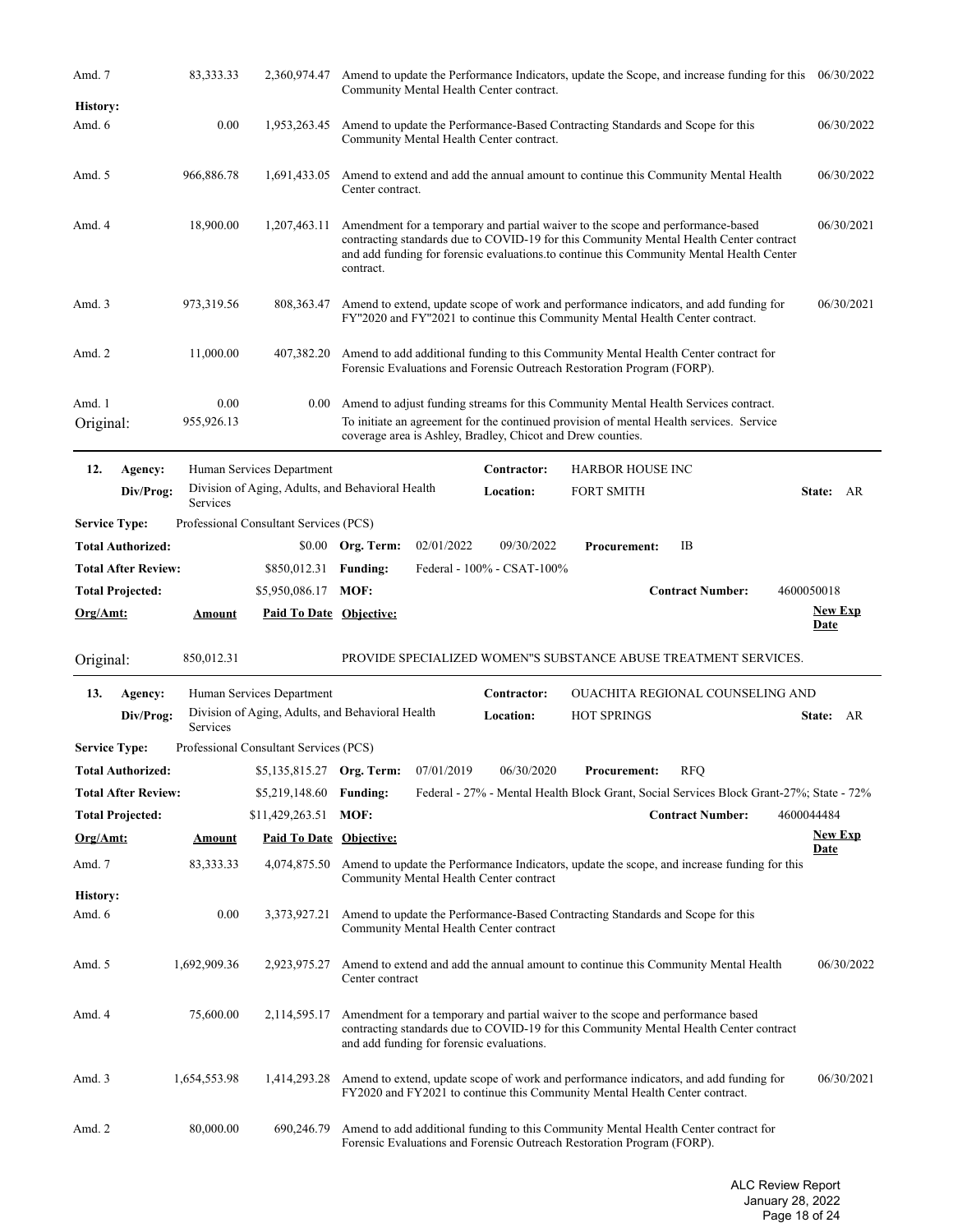Original:

Amd. 1 0.00 0.00 0.00 Amend to adjust funding streams for this Community Mental Health Services contract. 1,632,751.93 To initiate an agreement for the continued provision of mental health services. Coverage area is Clark, Garland, Hot Springs, Montgomery and Pike counties.

| 14.                  | Agency:                    |              | Human Services Department                        |                  |                                           | Contractor:      | PROFESSIONAL COUNSELING ASSOCIATES                                                                                                                                        |                         |             |                |
|----------------------|----------------------------|--------------|--------------------------------------------------|------------------|-------------------------------------------|------------------|---------------------------------------------------------------------------------------------------------------------------------------------------------------------------|-------------------------|-------------|----------------|
|                      | Div/Prog:                  | Services     | Division of Aging, Adults, and Behavioral Health |                  |                                           | <b>Location:</b> | <b>NORTH LITTLE ROCK</b>                                                                                                                                                  |                         |             | State: AR      |
| <b>Service Type:</b> |                            |              | Professional Consultant Services (PCS)           |                  |                                           |                  |                                                                                                                                                                           |                         |             |                |
|                      | <b>Total Authorized:</b>   |              | \$6,902,804.19 Org. Term:                        |                  | 07/01/2019                                | 06/30/2020       | Procurement:                                                                                                                                                              | <b>RFQ</b>              |             |                |
|                      | <b>Total After Review:</b> |              | \$6,986,137.52                                   | <b>Funding:</b>  |                                           |                  | Federal - 100% - CMHC Recruitment and Retention-100%                                                                                                                      |                         |             |                |
|                      | <b>Total Projected:</b>    |              | \$15,414,580.65                                  | MOF:             |                                           |                  |                                                                                                                                                                           | <b>Contract Number:</b> | 4600044488  |                |
| Org/Amt:             |                            | Amount       | <b>Paid To Date Objective:</b>                   |                  |                                           |                  |                                                                                                                                                                           |                         | Date        | <b>New Exp</b> |
| Amd. 6               |                            | 83, 333. 33  | 5,255,512.55                                     | contract.        |                                           |                  | Amend to update the Scope and increase funding for this Community Mental Health Center                                                                                    |                         |             | 06/30/2022     |
| <b>History:</b>      |                            |              |                                                  |                  |                                           |                  |                                                                                                                                                                           |                         |             |                |
| Amd. 5               |                            | 2,257,643.06 | 3,623,824.85                                     | Center contract. |                                           |                  | Amend to extend and add the annual amount to continue this Community Mental Health                                                                                        |                         |             | 06/30/2022     |
| Amd. 4               |                            | 81,900.00    | 2,744,925.98                                     |                  | and add funding for forensic evaluations. |                  | Amendment for a temporary and partial waiver to the scope and performance based<br>contracting standards due to COVID-19 for this Community Mental Health Center contract |                         |             |                |
| Amd. $3$             |                            | 2,201,178.18 | 1,827,184.08                                     |                  |                                           |                  | Amend to extend, update scope of work and performance indicators, and add funding to<br>continue funding this Community Mental Health Center contract.                    |                         |             | 06/30/2021     |
| Amd. 2               |                            | 160,000.00   | 932,863.18                                       |                  |                                           |                  | Amend to add additional funding to this Community Mental Health Center contract for<br>Forensic Evaluations and Forensic Outreach Restoration Program (FORP).             |                         |             |                |
| Amd. 1               |                            | 0.00         | 0.00                                             |                  |                                           |                  | To amend to adjust funding streams for this Community Mental Health Center contract.                                                                                      |                         |             |                |
| Original:            |                            | 2,202,082.95 |                                                  |                  | is Lonoke, Prairie and Pulaski counties.  |                  | To initiate an agreement for the continued provision of mental health services. Coverage area                                                                             |                         |             |                |
| 15.                  | Agency:                    |              | Human Services Department                        |                  |                                           | Contractor:      | SOUTHEAST AR BEHAVIORAL HEALTHCARE                                                                                                                                        |                         |             |                |
|                      | Div/Prog:                  | Services     | Division of Aging, Adults, and Behavioral Health |                  |                                           | Location:        | <b>PINE BLUFF</b>                                                                                                                                                         |                         |             | State: AR      |
| <b>Service Type:</b> |                            |              | Professional Consultant Services (PCS)           |                  |                                           |                  |                                                                                                                                                                           |                         |             |                |
|                      | <b>Total Authorized:</b>   |              | \$4,493,911.26 Org. Term:                        |                  | 07/01/2019                                | 06/30/2020       | <b>Procurement:</b>                                                                                                                                                       | <b>RFQ</b>              |             |                |
|                      | <b>Total After Review:</b> |              | \$4,577,244.59                                   | <b>Funding:</b>  |                                           |                  | Federal - 18% - MHBG (CFDA 93.958), SSBG (CFDA 93.667)-18%; State - 81%                                                                                                   |                         |             |                |
|                      | <b>Total Projected:</b>    |              | \$9,801,063.30                                   | MOF:             |                                           |                  |                                                                                                                                                                           | <b>Contract Number:</b> | 4600044366  |                |
| Org/Amt:             |                            | Amount       | <b>Paid To Date Objective:</b>                   |                  |                                           |                  |                                                                                                                                                                           |                         |             | <b>New Exp</b> |
| $\Lambda$ md $\tau$  |                            | Q2 222 22    |                                                  |                  |                                           |                  | 3.536.361.70 Amondment to undete the Derformance Indicators, undete the scope and increase funding for                                                                    |                         | <u>Date</u> |                |

| $Org/Amt$ :     | Amount       | <b>Paid To Date Objective:</b> |                                                                                                                                                                                                                       | <b>New Exp</b><br>Date |
|-----------------|--------------|--------------------------------|-----------------------------------------------------------------------------------------------------------------------------------------------------------------------------------------------------------------------|------------------------|
| Amd. 7          | 83, 333. 33  | 3.536.361.79                   | Amendment to update the Performance Indicators, update the scope, and increase funding for<br>this Community Mental Health Center contract                                                                            |                        |
| <b>History:</b> |              |                                |                                                                                                                                                                                                                       |                        |
| Amd. $6$        | 0.00         | 2.796.564.12                   | Amendment to update the Performance-Based Contracting Standards and Scope for this<br>Community Mental Health Center contract                                                                                         |                        |
| Amd. $5$        | 1,484,397.37 | 2.554.838.62                   | Amendment to extend, add funding for FY21, and add the annual amount to continue this<br>Community Mental Health Center contract                                                                                      | 06/30/2022             |
| Amd. 4          | 94,500.00    | 1,961,886.72                   | Amendment for a temporary and partial waiver to the scope and performance based<br>contracting standards due to COVID-19 for this Community Mental Health Center contract<br>and add funding for forensic evaluations |                        |
| Amd. $3$        | 1,418,661.99 |                                | 1,249,061.74 Amend to extend, update scope of work and performance indicators, and add funding for<br>FY2020 and FY2021 to continue this Community Mental Health Center contract                                      | 06/30/2021             |
| Amd. $2$        | 96,200.00    | 590,946.01                     | Amend to add additional funding to this Community Mental Health Center contract for<br>Forensic Evaluations and Forensic Outreach Restoration Program (FORP)                                                          |                        |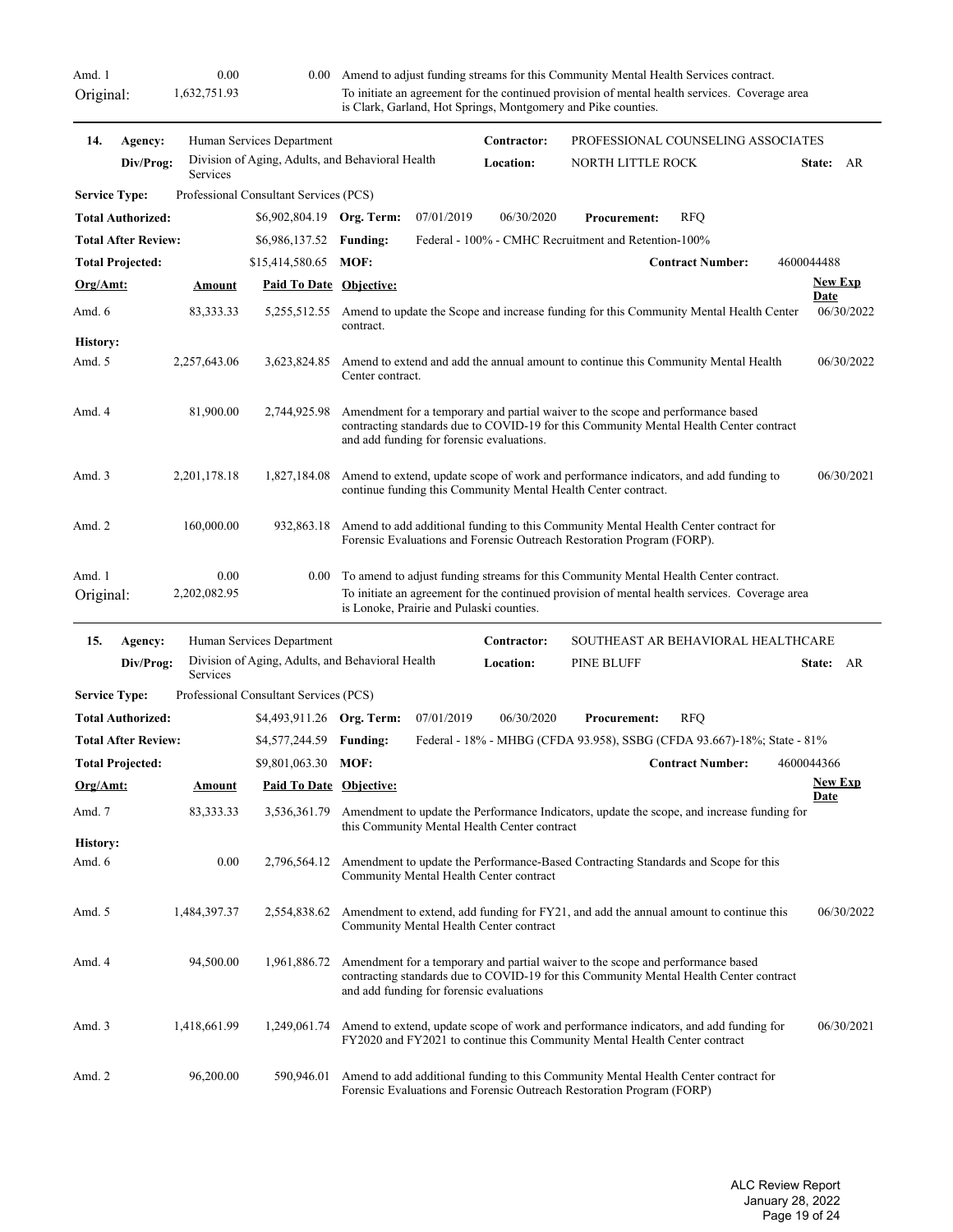Original:

Amd. 1 0.00 0.00 0.00 Amend to adjust funding streams for this Community Mental Health Services contract. 1,400,151.90 To initiate an agreement for the continued provision of mental health services. Service coverage areas are Arkansas, Cleveland, Grant, Jefferson, and Lincoln Counties.

| 16.                  | Agency:                    |                      | Human Services Department                        |                   |                                                              | Contractor: |                                                                                                                                                                                                                                                                                   | SOUTHWEST ARKANSAS COUNSELING & MENTAL |                        |            |
|----------------------|----------------------------|----------------------|--------------------------------------------------|-------------------|--------------------------------------------------------------|-------------|-----------------------------------------------------------------------------------------------------------------------------------------------------------------------------------------------------------------------------------------------------------------------------------|----------------------------------------|------------------------|------------|
|                      | Div/Prog:                  | Services             | Division of Aging, Adults, and Behavioral Health |                   |                                                              | Location:   | TEXARKANA                                                                                                                                                                                                                                                                         |                                        | State: AR              |            |
| <b>Service Type:</b> |                            |                      | Professional Consultant Services (PCS)           |                   |                                                              |             |                                                                                                                                                                                                                                                                                   |                                        |                        |            |
|                      | <b>Total Authorized:</b>   |                      | \$3,733,756.48 Org. Term:                        |                   | 07/01/2019                                                   | 06/30/2020  | <b>Procurement:</b>                                                                                                                                                                                                                                                               | <b>RFQ</b>                             |                        |            |
|                      | <b>Total After Review:</b> |                      | \$3,817,089.81                                   | <b>Funding:</b>   | (CFDA 93.667)-29%; State - 70%                               |             | Federal - 29% - Mental Heatth Block Grant (CFDA 93.958), Social Service Block Grant                                                                                                                                                                                               |                                        |                        |            |
|                      | <b>Total Projected:</b>    |                      | \$8,057,162.68                                   | MOF:              |                                                              |             |                                                                                                                                                                                                                                                                                   | <b>Contract Number:</b>                | 4600044367             |            |
| $Org/Amt$ :          |                            | <b>Amount</b>        | Paid To Date Objective:                          |                   |                                                              |             |                                                                                                                                                                                                                                                                                   |                                        | <b>New Exp</b><br>Date |            |
| Amd. 7               |                            | 83, 333. 33          | 2,938,315.95                                     |                   | Community Mental Health Center contract.                     |             | Amend to update the Performance Indicators, update the Scope, and increase funding for this                                                                                                                                                                                       |                                        |                        |            |
| <b>History:</b>      |                            |                      |                                                  |                   |                                                              |             |                                                                                                                                                                                                                                                                                   |                                        |                        |            |
| Amd. 6               |                            | 0.00                 | 2,361,890.55                                     |                   | Community Mental Health Center contract                      |             | Amend to update the Performance-Based Contracting Standards and Scope for this                                                                                                                                                                                                    |                                        |                        |            |
| Amd. 5               |                            | 1,179,975.79         | 2,153,281.15                                     | Center contract   |                                                              |             | Amend to extend and add the annual amount to continue this Community Mental Health                                                                                                                                                                                                |                                        |                        | 06/30/2022 |
| Amd. 4               |                            | 44,100.00            | 1,593,713.62                                     |                   | and add funding for Forensic Evaluations.                    |             | Amendment for a temporary and partial waiver to the scope and performance-based<br>contracting standards due to COVID-19 for this Community Mental Health Center contract                                                                                                         |                                        |                        |            |
| Amd. 3               |                            | 1,228,657.45         | 972,861.76                                       |                   |                                                              |             | Amend to extend, update scope of work and performance indicators, and add funding for<br>FY2020 and FY2021 to continue this Community Mental Health Center contract.                                                                                                              |                                        |                        | 06/30/2021 |
| Amd. 2               |                            | 130,000.00           | 409,221.61                                       |                   |                                                              |             | Amend to add additional funding to this Community Mental Health Center contract for<br>Forensic Evaluations and Forensic Outreach Restoration Program (FORP).                                                                                                                     |                                        |                        |            |
| Amd. 1<br>Original:  |                            | 0.00<br>1,151,023.24 |                                                  |                   |                                                              |             | 0.00 Amend to adjust funding streams for this Community Mental Health Services contract.<br>To initiate an agreement for the continued provision of mental health services. Service<br>coverage areas are Sevier, Miller, Little River, Lafayette, Howard and Hempstead Counties. |                                        |                        |            |
| 17.                  | Agency:                    |                      | Human Services Department                        |                   |                                                              | Contractor: |                                                                                                                                                                                                                                                                                   | ASSEMBLIES OF GOD FAMILY SERVICES      |                        |            |
|                      | Div/Prog:                  |                      |                                                  |                   |                                                              |             |                                                                                                                                                                                                                                                                                   |                                        |                        |            |
|                      |                            |                      | Division of Children & Family Services           |                   |                                                              | Location:   | <b>HOT SPRINGS</b>                                                                                                                                                                                                                                                                |                                        | State: AR              |            |
| <b>Service Type:</b> |                            |                      | Professional Consultant Services (PCS)           |                   |                                                              |             |                                                                                                                                                                                                                                                                                   |                                        |                        |            |
|                      | <b>Total Authorized:</b>   |                      | \$172,711.84 Org. Term:                          |                   | 10/01/2020                                                   | 06/30/2021  | <b>Procurement:</b>                                                                                                                                                                                                                                                               | <b>RFP</b>                             |                        |            |
|                      | <b>Total After Review:</b> |                      | \$255,134.24                                     | <b>Funding:</b>   |                                                              |             | Federal - 71% - 93.674 Independent Living; 93.658 Title IV-E Foster Care-71%; State - 28%                                                                                                                                                                                         |                                        |                        |            |
|                      | <b>Total Projected:</b>    |                      | \$688,879.10 MOF:                                |                   |                                                              |             |                                                                                                                                                                                                                                                                                   | <b>Contract Number:</b>                | 4600047312             |            |
| Org/Amt:             |                            | <u>Amount</u>        | Paid To Date Objective:                          |                   |                                                              |             |                                                                                                                                                                                                                                                                                   |                                        | <b>New Exp</b>         |            |
| Amd. 2               |                            | 82,422.40            | 110,448.39                                       |                   | ages 18-21 who elect to participate in Extended Foster Care. |             | Amend to add funding to continue Supervised Independent Living (SIL) programs for youth                                                                                                                                                                                           |                                        | Date                   |            |
| History:             |                            |                      |                                                  |                   |                                                              |             |                                                                                                                                                                                                                                                                                   |                                        |                        |            |
| Amd. 1               |                            | 98,903.36            |                                                  |                   |                                                              |             | 16,558.62 Amend to extend and add funding to continue Supervised Independent Living (SIL) programs 06/30/2022<br>for youth ages 18-21 who elect to participate in Extended Foster Care.                                                                                           |                                        |                        |            |
| Original:            |                            | 73,808.48            |                                                  |                   |                                                              |             | To establish a contract for the provision of Supervised Independent Living(SIL) programs for<br>youth ages 18-21 who elect to participate in Extended Foster Care.                                                                                                                |                                        |                        |            |
| 18.                  | Agency:                    |                      | Human Services Department                        |                   |                                                              | Contractor: | <b>BROADWAY SECURITY INC</b>                                                                                                                                                                                                                                                      |                                        |                        |            |
|                      | Div/Prog:                  |                      | Division of County Operations                    |                   |                                                              | Location:   | LITTLE ROCK                                                                                                                                                                                                                                                                       |                                        | State: AR              |            |
| <b>Service Type:</b> |                            |                      | Technical & General Services (TGS)               |                   |                                                              |             |                                                                                                                                                                                                                                                                                   |                                        |                        |            |
|                      | <b>Total Authorized:</b>   |                      |                                                  | \$0.00 Org. Term: | 02/08/2022                                                   | 02/07/2023  | <b>Procurement:</b>                                                                                                                                                                                                                                                               | CB                                     |                        |            |
|                      | <b>Total After Review:</b> |                      | \$66,650.00                                      | <b>Funding:</b>   | 50%                                                          |             | Federal - 50% - DCO Pulaski North Security Guard/Southwest Security Guard-50%; State -                                                                                                                                                                                            |                                        |                        |            |
|                      | <b>Total Projected:</b>    |                      | \$466,550.00                                     | MOF:              |                                                              |             |                                                                                                                                                                                                                                                                                   | <b>Contract Number:</b>                | 4600050007             |            |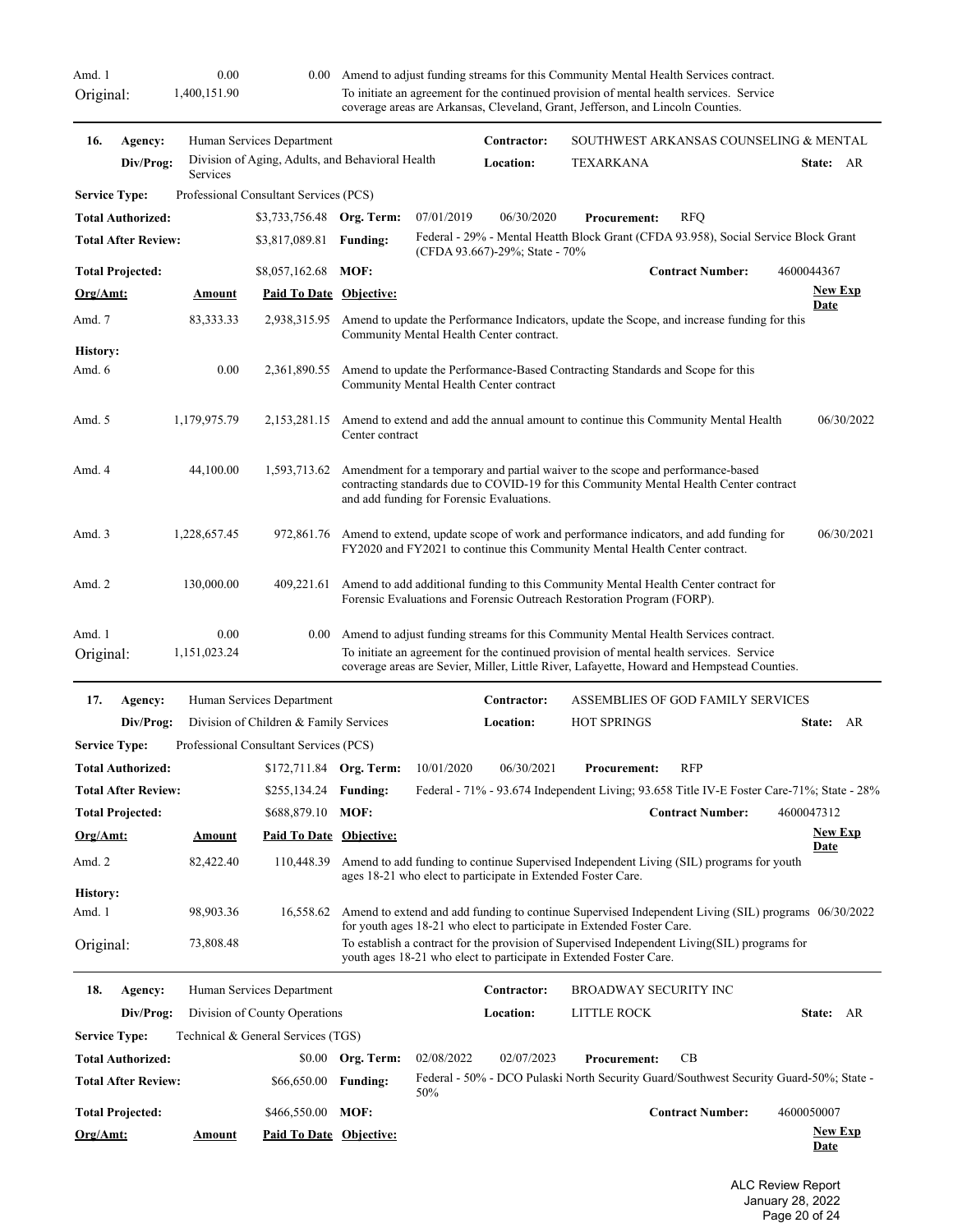| Original:       |                            | 66,650.00           |                                                   | offices.          |                                                         |                  | Provide security for the Dept. of Human Services Pulaski North and Pulaski Southwest                                                                                                                                                                                                                                                                                                                                                                             |                         |                               |
|-----------------|----------------------------|---------------------|---------------------------------------------------|-------------------|---------------------------------------------------------|------------------|------------------------------------------------------------------------------------------------------------------------------------------------------------------------------------------------------------------------------------------------------------------------------------------------------------------------------------------------------------------------------------------------------------------------------------------------------------------|-------------------------|-------------------------------|
| 19.             | Agency:                    |                     | Human Services Department                         |                   |                                                         | Contractor:      | PALCO INC                                                                                                                                                                                                                                                                                                                                                                                                                                                        |                         |                               |
|                 | Div/Prog:                  |                     | Division of Provider Services & Quality Assurance |                   |                                                         | <b>Location:</b> | LITTLE ROCK                                                                                                                                                                                                                                                                                                                                                                                                                                                      |                         | State: AR                     |
|                 | <b>Service Type:</b>       |                     | Professional Consultant Services (PCS)            |                   |                                                         |                  |                                                                                                                                                                                                                                                                                                                                                                                                                                                                  |                         |                               |
|                 | <b>Total Authorized:</b>   |                     | \$4,366,721.30 Org. Term:                         |                   | 07/01/2021                                              | 06/30/2022       | <b>Procurement:</b>                                                                                                                                                                                                                                                                                                                                                                                                                                              | SP                      |                               |
|                 | Total After Review:        |                     | \$7,366,721.30                                    | <b>Funding:</b>   |                                                         |                  | Federal - 50% - Medicaid (CFDA 93.778)-50%; State - 50%                                                                                                                                                                                                                                                                                                                                                                                                          |                         |                               |
|                 | <b>Total Projected:</b>    |                     | \$4,366,721.30                                    | MOF:              |                                                         |                  |                                                                                                                                                                                                                                                                                                                                                                                                                                                                  | <b>Contract Number:</b> | 4600048903                    |
| Org/Amt:        |                            | <u>Amount</u>       | Paid To Date Objective:                           |                   |                                                         |                  |                                                                                                                                                                                                                                                                                                                                                                                                                                                                  |                         | <b>New Exp</b>                |
| Amd. 1          |                            | 3,000,000.00        | 2,665,507.34                                      |                   |                                                         |                  | Amend to add funds and update the Total Projected Cost to the Self-Direction Service Budget                                                                                                                                                                                                                                                                                                                                                                      |                         | <b>Date</b>                   |
| Original:       |                            | 4,366,721.30        |                                                   |                   | Counseling Support services component of this contract. |                  | To create a contract for a Self-Direction Service Budget Counseling Support services to this<br>contract that provides Fiscal/Employer Agent services for Self-Directed Financial<br>Management Services delivery model to Medicaid recipients in a statewide plan.                                                                                                                                                                                              |                         |                               |
| 20.             | Agency:                    |                     | Human Services Department                         |                   |                                                         | Contractor:      | <b>EDWARD E SHERRILL</b>                                                                                                                                                                                                                                                                                                                                                                                                                                         |                         |                               |
|                 | Div/Prog:                  |                     | Division of Youth Services                        |                   |                                                         | Location:        | LITTLE ROCK                                                                                                                                                                                                                                                                                                                                                                                                                                                      |                         | State:<br>AR                  |
|                 | <b>Service Type:</b>       |                     | Professional Consultant Services (PCS)            |                   |                                                         |                  |                                                                                                                                                                                                                                                                                                                                                                                                                                                                  |                         |                               |
|                 | <b>Total Authorized:</b>   |                     |                                                   | \$0.00 Org. Term: | 02/01/2022                                              | 01/31/2023       | <b>Procurement:</b>                                                                                                                                                                                                                                                                                                                                                                                                                                              | CB                      |                               |
|                 | <b>Total After Review:</b> |                     | \$75,000.00                                       | <b>Funding:</b>   | State - 100%                                            |                  |                                                                                                                                                                                                                                                                                                                                                                                                                                                                  |                         |                               |
|                 | <b>Total Projected:</b>    |                     | \$525,000.00                                      | MOF:              |                                                         |                  |                                                                                                                                                                                                                                                                                                                                                                                                                                                                  | <b>Contract Number:</b> | 4600049995                    |
| Org/Amt:        |                            | <b>Amount</b>       | Paid To Date Objective:                           |                   |                                                         |                  |                                                                                                                                                                                                                                                                                                                                                                                                                                                                  |                         | <u>New Exp</u><br><b>Date</b> |
| Original:       |                            | 75,000.00           |                                                   |                   |                                                         |                  | To establish an agreement for a qualified licensed professional to provide dental treatment<br>services to adjudicated youth residing in the care of DYS. Service Area: Statewide                                                                                                                                                                                                                                                                                |                         |                               |
| 21.             | Agency:                    | Military Department |                                                   |                   |                                                         | Contractor:      | <b>FOOD JOBS WORK</b>                                                                                                                                                                                                                                                                                                                                                                                                                                            |                         |                               |
|                 |                            |                     |                                                   |                   |                                                         | Location:        | NORTH LITTLE ROCK                                                                                                                                                                                                                                                                                                                                                                                                                                                |                         | State: AR                     |
|                 | <b>Service Type:</b>       |                     | Technical & General Services (TGS)                |                   |                                                         |                  |                                                                                                                                                                                                                                                                                                                                                                                                                                                                  |                         |                               |
|                 | <b>Total Authorized:</b>   |                     |                                                   | \$0.00 Org. Term: | 02/01/2022                                              | 08/01/2022       | <b>Procurement:</b>                                                                                                                                                                                                                                                                                                                                                                                                                                              | <b>SP</b>               |                               |
|                 | <b>Total After Review:</b> |                     | \$421,000.00                                      | <b>Funding:</b>   |                                                         |                  | Federal - 75% - Federal Reimbursement-75%; State - 25%                                                                                                                                                                                                                                                                                                                                                                                                           |                         |                               |
|                 | <b>Total Projected:</b>    |                     | \$421,000.00                                      | MOF:              |                                                         |                  |                                                                                                                                                                                                                                                                                                                                                                                                                                                                  | <b>Contract Number:</b> | 4600050036                    |
| Org/Amt:        |                            | Amount              | <b>Paid To Date Objective:</b>                    |                   |                                                         |                  |                                                                                                                                                                                                                                                                                                                                                                                                                                                                  |                         | <b>New Exp</b><br><u>Date</u> |
| Original:       |                            | 421,000.00          |                                                   |                   | days per week for 22 week duration.                     |                  | Youth Challenge student meal service. Contractor will provide three meals per day, seven                                                                                                                                                                                                                                                                                                                                                                         |                         |                               |
| 22.             | Agency:                    | Nursing Board       |                                                   |                   |                                                         | Contractor:      | RICHARD KEITH BIBB                                                                                                                                                                                                                                                                                                                                                                                                                                               |                         |                               |
|                 |                            |                     |                                                   |                   |                                                         | <b>Location:</b> | <b>ELKINS</b>                                                                                                                                                                                                                                                                                                                                                                                                                                                    |                         | State: AR                     |
|                 | <b>Service Type:</b>       |                     | Technical & General Services (TGS)                |                   |                                                         |                  |                                                                                                                                                                                                                                                                                                                                                                                                                                                                  |                         |                               |
|                 | <b>Total Authorized:</b>   |                     |                                                   | \$0.00 Org. Term: | 02/01/2022                                              | 01/31/2023       | <b>Procurement:</b>                                                                                                                                                                                                                                                                                                                                                                                                                                              | <b>RFQ</b>              |                               |
|                 | Total After Review:        |                     | \$51,500.00                                       | <b>Funding:</b>   | Other - 100% - Fees-100%                                |                  |                                                                                                                                                                                                                                                                                                                                                                                                                                                                  |                         |                               |
|                 | Total Projected:           |                     | \$360,500.00                                      | MOF:              |                                                         |                  |                                                                                                                                                                                                                                                                                                                                                                                                                                                                  | <b>Contract Number:</b> | 4600050062                    |
| <u>Org/Amt:</u> |                            | <u>Amount</u>       | <b>Paid To Date Objective:</b>                    |                   |                                                         |                  |                                                                                                                                                                                                                                                                                                                                                                                                                                                                  |                         | <u>New Exp</u><br><u>Date</u> |
| Original:       |                            | 51,500.00           |                                                   |                   |                                                         |                  | Full investigation of nurses that have allegedly violated the Nurse Practice Act or Rules.<br>These services may include: verify licensure and professional credentials, inspect/copy and<br>retrieve medical records as needed, obtain recorded statements, attend in-person or via phone<br>the monthly disciplinary case review meeting, be available in-person to testify at formal<br>Board Hearings, produce investigative reports for all investigations. |                         |                               |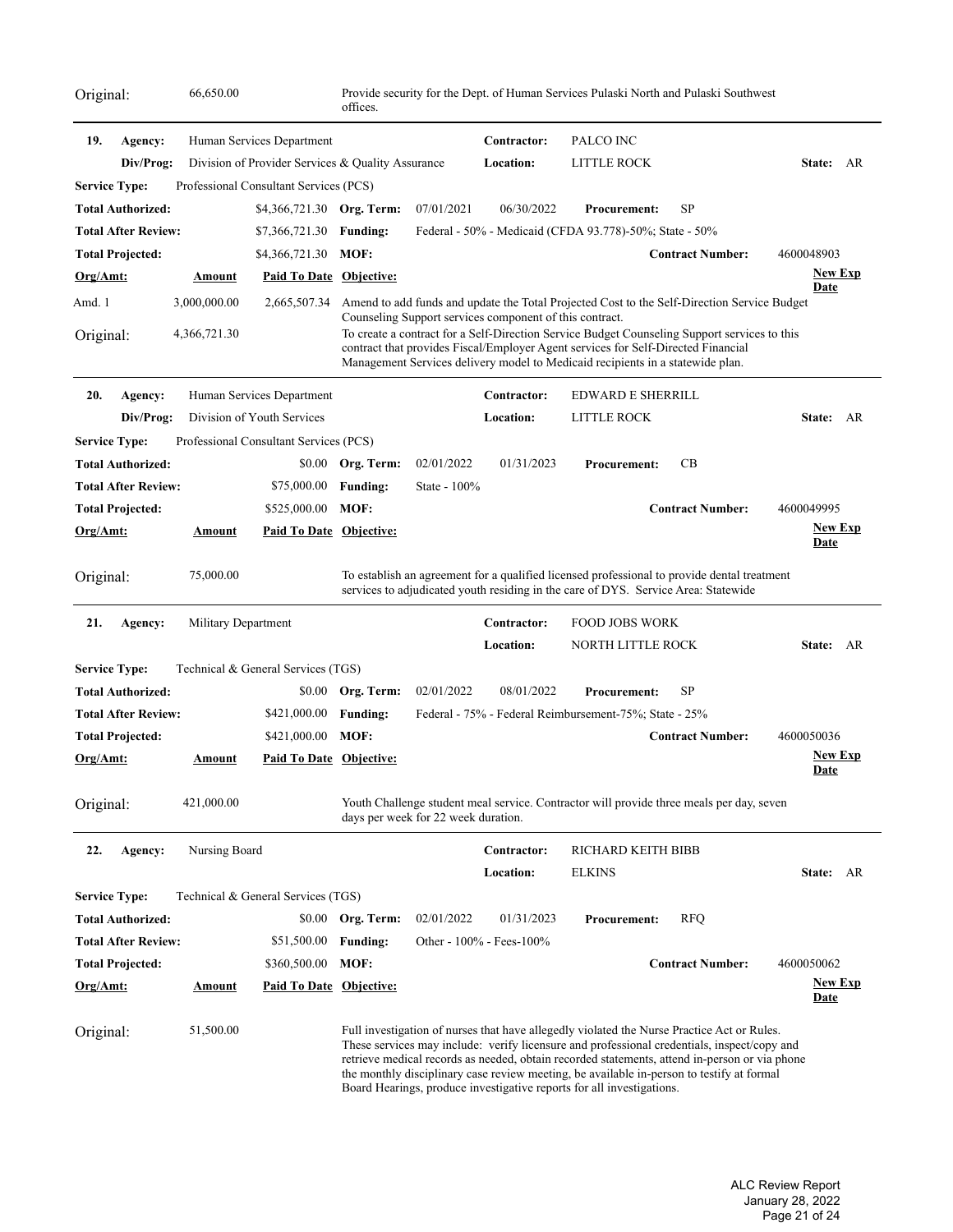| 23.                  | Agency:                    | Nursing Board                          |                                          |                   |               | Contractor:<br>Location: | YONEKO LYNAE FRYAR<br><b>GREENBRIER</b>                                                                                                                                                                                                                                                                                                                                                                                                                                                                                                                                                                                                                                                                                                                                                                                                                                                                                                                                                                         |                                        | State: AR                     |  |
|----------------------|----------------------------|----------------------------------------|------------------------------------------|-------------------|---------------|--------------------------|-----------------------------------------------------------------------------------------------------------------------------------------------------------------------------------------------------------------------------------------------------------------------------------------------------------------------------------------------------------------------------------------------------------------------------------------------------------------------------------------------------------------------------------------------------------------------------------------------------------------------------------------------------------------------------------------------------------------------------------------------------------------------------------------------------------------------------------------------------------------------------------------------------------------------------------------------------------------------------------------------------------------|----------------------------------------|-------------------------------|--|
| <b>Service Type:</b> |                            | Technical & General Services (TGS)     |                                          |                   |               |                          |                                                                                                                                                                                                                                                                                                                                                                                                                                                                                                                                                                                                                                                                                                                                                                                                                                                                                                                                                                                                                 |                                        |                               |  |
|                      | <b>Total Authorized:</b>   |                                        | \$0.00                                   | Org. Term:        | 02/01/2022    | 01/31/2023               | <b>Procurement:</b>                                                                                                                                                                                                                                                                                                                                                                                                                                                                                                                                                                                                                                                                                                                                                                                                                                                                                                                                                                                             | <b>RFQ</b>                             |                               |  |
|                      | <b>Total After Review:</b> |                                        | \$51,500.00                              | <b>Funding:</b>   |               | Other - 100% - Fees-100% |                                                                                                                                                                                                                                                                                                                                                                                                                                                                                                                                                                                                                                                                                                                                                                                                                                                                                                                                                                                                                 |                                        |                               |  |
|                      | <b>Total Projected:</b>    |                                        | \$360,500.00                             | MOF:              |               |                          |                                                                                                                                                                                                                                                                                                                                                                                                                                                                                                                                                                                                                                                                                                                                                                                                                                                                                                                                                                                                                 | <b>Contract Number:</b>                | 4600050061                    |  |
| Org/Amt:             |                            | Amount                                 | <b>Paid To Date Objective:</b>           |                   |               |                          |                                                                                                                                                                                                                                                                                                                                                                                                                                                                                                                                                                                                                                                                                                                                                                                                                                                                                                                                                                                                                 |                                        | <b>New Exp</b>                |  |
|                      |                            |                                        |                                          |                   |               |                          |                                                                                                                                                                                                                                                                                                                                                                                                                                                                                                                                                                                                                                                                                                                                                                                                                                                                                                                                                                                                                 |                                        | <b>Date</b>                   |  |
| Original:            |                            | 51,500.00                              |                                          |                   |               |                          | Full investigation of nurses that have allegedly violated the Nurse Practice Act or Rules.<br>These services may include: verify licensure and professional credentials, inspect/copy and<br>retrieve medical records as needed, obtain recorded statements, attend in-person or via phone<br>the monthly disciplinary case review meeting, be available in-person to testify at formal<br>Board Hearings, produce investigative reports for all investigations.                                                                                                                                                                                                                                                                                                                                                                                                                                                                                                                                                |                                        |                               |  |
| 24.                  | Agency:                    |                                        | U of A - Community College at Batesville |                   |               | Contractor:              | <b>OZARK GATEWAY LAWN CARE</b>                                                                                                                                                                                                                                                                                                                                                                                                                                                                                                                                                                                                                                                                                                                                                                                                                                                                                                                                                                                  |                                        |                               |  |
|                      |                            |                                        |                                          |                   |               | Location:                | Batesville                                                                                                                                                                                                                                                                                                                                                                                                                                                                                                                                                                                                                                                                                                                                                                                                                                                                                                                                                                                                      |                                        | State: AR                     |  |
| <b>Service Type:</b> |                            | Technical & General Services (TGS)     |                                          |                   |               |                          |                                                                                                                                                                                                                                                                                                                                                                                                                                                                                                                                                                                                                                                                                                                                                                                                                                                                                                                                                                                                                 |                                        |                               |  |
|                      | <b>Total Authorized:</b>   |                                        | \$0.00                                   | Org. Term:        | 03/01/2022    | 02/29/2024               | <b>Procurement:</b>                                                                                                                                                                                                                                                                                                                                                                                                                                                                                                                                                                                                                                                                                                                                                                                                                                                                                                                                                                                             | <b>RFP</b>                             |                               |  |
|                      | <b>Total After Review:</b> |                                        | \$132,000.00                             | <b>Funding:</b>   | Cash - 100% - |                          |                                                                                                                                                                                                                                                                                                                                                                                                                                                                                                                                                                                                                                                                                                                                                                                                                                                                                                                                                                                                                 |                                        |                               |  |
|                      | <b>Total Projected:</b>    |                                        | \$462,000.00                             | MOF:              |               |                          |                                                                                                                                                                                                                                                                                                                                                                                                                                                                                                                                                                                                                                                                                                                                                                                                                                                                                                                                                                                                                 | <b>Contract Number:</b>                | RA2116804                     |  |
| Org/Amt:             |                            | <u>Amount</u>                          | Paid To Date Objective:                  |                   |               |                          |                                                                                                                                                                                                                                                                                                                                                                                                                                                                                                                                                                                                                                                                                                                                                                                                                                                                                                                                                                                                                 |                                        | <u>New Exp</u>                |  |
|                      |                            |                                        |                                          |                   |               |                          |                                                                                                                                                                                                                                                                                                                                                                                                                                                                                                                                                                                                                                                                                                                                                                                                                                                                                                                                                                                                                 |                                        | <u>Date</u>                   |  |
| Original:            |                            | 132,000.00                             |                                          |                   |               |                          | Provide lawn mowing and landscaping services, on a weekly basis, for the campus of<br>University of Arkansas Community College at Batesville located at 2005 White Drive and<br>2221 White Drive, Batesville, AR, and all satellite campuses.                                                                                                                                                                                                                                                                                                                                                                                                                                                                                                                                                                                                                                                                                                                                                                   |                                        |                               |  |
| 25.                  | Agency:                    | U of A - Little Rock                   |                                          |                   |               | Contractor:              |                                                                                                                                                                                                                                                                                                                                                                                                                                                                                                                                                                                                                                                                                                                                                                                                                                                                                                                                                                                                                 | ARKANSAS HUMAN DEVELOPMENT CORPORATION |                               |  |
|                      |                            |                                        |                                          |                   |               | Location:                | Little Rock                                                                                                                                                                                                                                                                                                                                                                                                                                                                                                                                                                                                                                                                                                                                                                                                                                                                                                                                                                                                     |                                        | State: AR                     |  |
| <b>Service Type:</b> |                            | Professional Consultant Services (PCS) |                                          |                   |               |                          |                                                                                                                                                                                                                                                                                                                                                                                                                                                                                                                                                                                                                                                                                                                                                                                                                                                                                                                                                                                                                 |                                        |                               |  |
|                      | <b>Total Authorized:</b>   |                                        | \$0.00                                   | Org. Term:        | 02/01/2022    | 06/30/2024               | <b>Procurement:</b>                                                                                                                                                                                                                                                                                                                                                                                                                                                                                                                                                                                                                                                                                                                                                                                                                                                                                                                                                                                             | SSJ                                    |                               |  |
|                      | <b>Total After Review:</b> |                                        | \$250,000.00                             | <b>Funding:</b>   |               |                          | Federal - 100% - Small Business Administration-100%                                                                                                                                                                                                                                                                                                                                                                                                                                                                                                                                                                                                                                                                                                                                                                                                                                                                                                                                                             |                                        |                               |  |
|                      | <b>Total Projected:</b>    |                                        | \$250,000.00                             | MOF:              |               |                          |                                                                                                                                                                                                                                                                                                                                                                                                                                                                                                                                                                                                                                                                                                                                                                                                                                                                                                                                                                                                                 | <b>Contract Number:</b>                | RA22145371                    |  |
| Org/Amt:             |                            | Amount                                 | Paid To Date Objective:                  |                   |               |                          |                                                                                                                                                                                                                                                                                                                                                                                                                                                                                                                                                                                                                                                                                                                                                                                                                                                                                                                                                                                                                 |                                        | <u>New Exp</u><br>Date        |  |
| Original:            |                            | 250,000.00                             |                                          |                   |               |                          | The Arkansas Small Business and Technology Development Center is federally funded by the<br>U.S. Small Business Administration. The Contractor was specifically named in UA Little<br>Rock"s grant proposal as a federal subaward recipient for the Community Navigator Pilot<br>Program. The Contractor shall provide entrepreneurial and small business services to its<br>designated geographic territory, including individual confidential consulting, training and<br>events. and outreach resulting in achievement of deliverables below: Number of unique<br>clients: 600 Dollar amount of loan requests: \$300,000 Dollar amount of approved loans:<br>\$37,500 Number of counseling hours: 300 Number of training hours: 900 Number of clients<br>trained: 300 Number of clients receiving funding for starting a business: 25 Number of<br>clients receiving funding for existing business operations: 25 Number of jobs created and<br>retained:25 Aggregate % increase in client gross revenue: 2% |                                        |                               |  |
| 26.                  | Agency:                    | U of A - Little Rock                   |                                          |                   |               | Contractor:              |                                                                                                                                                                                                                                                                                                                                                                                                                                                                                                                                                                                                                                                                                                                                                                                                                                                                                                                                                                                                                 | ARKANSAS STATE CHAMBER OF COMMERCE     |                               |  |
|                      |                            |                                        |                                          |                   |               | Location:                | Little Rock                                                                                                                                                                                                                                                                                                                                                                                                                                                                                                                                                                                                                                                                                                                                                                                                                                                                                                                                                                                                     |                                        | State: AR                     |  |
| <b>Service Type:</b> |                            | Professional Consultant Services (PCS) |                                          |                   |               |                          |                                                                                                                                                                                                                                                                                                                                                                                                                                                                                                                                                                                                                                                                                                                                                                                                                                                                                                                                                                                                                 |                                        |                               |  |
|                      | <b>Total Authorized:</b>   |                                        |                                          | \$0.00 Org. Term: | 02/01/2022    | 06/30/2024               | <b>Procurement:</b>                                                                                                                                                                                                                                                                                                                                                                                                                                                                                                                                                                                                                                                                                                                                                                                                                                                                                                                                                                                             | SSJ                                    |                               |  |
|                      | <b>Total After Review:</b> |                                        | \$203,821.00                             | <b>Funding:</b>   |               |                          | Federal - 100% - Small Business Administration-100%                                                                                                                                                                                                                                                                                                                                                                                                                                                                                                                                                                                                                                                                                                                                                                                                                                                                                                                                                             |                                        |                               |  |
|                      | Total Projected:           |                                        | \$203,821.00                             | MOF:              |               |                          |                                                                                                                                                                                                                                                                                                                                                                                                                                                                                                                                                                                                                                                                                                                                                                                                                                                                                                                                                                                                                 | <b>Contract Number:</b>                | RA22145370                    |  |
| Org/Amt:             |                            | <b>Amount</b>                          | <b>Paid To Date Objective:</b>           |                   |               |                          |                                                                                                                                                                                                                                                                                                                                                                                                                                                                                                                                                                                                                                                                                                                                                                                                                                                                                                                                                                                                                 |                                        | <b>New Exp</b><br><u>Date</u> |  |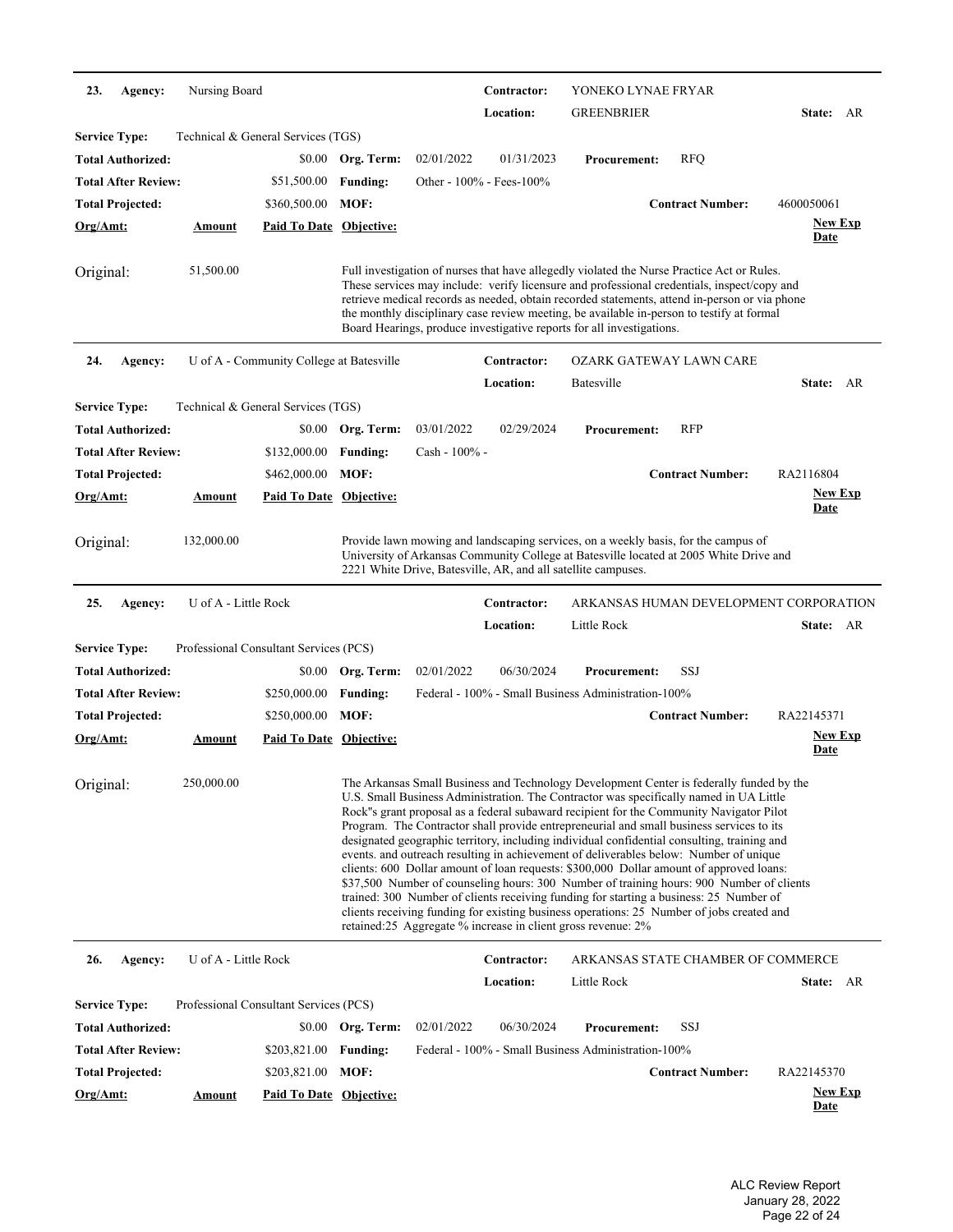| Original:                  | 203,821.00           |                                        |                   |            | hours: 240 Number of clients trained: 1,200          | The Arkansas Small Business and Technology Development Center is federally funded by the<br>U.S. Small Business Administration. The Contractor was specifically named in UA Little<br>Rock"s grant proposal as a federal subaward recipient for the Community Navigator Pilot<br>Program. The Contractor shall provide entrepreneurial and small business services to its<br>designated geographic territory, including Individual confidential consulting, training and<br>events, and outreach resulting in achievement of deliverables below: Number of training                                                                                                                                                                                    |                         |                                          |
|----------------------------|----------------------|----------------------------------------|-------------------|------------|------------------------------------------------------|--------------------------------------------------------------------------------------------------------------------------------------------------------------------------------------------------------------------------------------------------------------------------------------------------------------------------------------------------------------------------------------------------------------------------------------------------------------------------------------------------------------------------------------------------------------------------------------------------------------------------------------------------------------------------------------------------------------------------------------------------------|-------------------------|------------------------------------------|
| 27.<br>Agency:             | U of A - Little Rock |                                        |                   |            | Contractor:                                          | CENTRAL ARKANSAS LIBRARY SYSTEM                                                                                                                                                                                                                                                                                                                                                                                                                                                                                                                                                                                                                                                                                                                        |                         |                                          |
|                            |                      |                                        |                   |            | Location:                                            | Little Rock                                                                                                                                                                                                                                                                                                                                                                                                                                                                                                                                                                                                                                                                                                                                            |                         | State: AR                                |
| <b>Service Type:</b>       |                      | Professional Consultant Services (PCS) |                   |            |                                                      |                                                                                                                                                                                                                                                                                                                                                                                                                                                                                                                                                                                                                                                                                                                                                        |                         |                                          |
| <b>Total Authorized:</b>   |                      |                                        | \$0.00 Org. Term: | 02/01/2022 | 06/30/2024                                           | <b>Procurement:</b>                                                                                                                                                                                                                                                                                                                                                                                                                                                                                                                                                                                                                                                                                                                                    | SSJ                     |                                          |
| <b>Total After Review:</b> |                      | \$250,000.00                           | <b>Funding:</b>   |            |                                                      | Federal - 100% - Small Business Administration-100%                                                                                                                                                                                                                                                                                                                                                                                                                                                                                                                                                                                                                                                                                                    |                         |                                          |
| <b>Total Projected:</b>    |                      | \$250,000.00                           | MOF:              |            |                                                      |                                                                                                                                                                                                                                                                                                                                                                                                                                                                                                                                                                                                                                                                                                                                                        | <b>Contract Number:</b> | RA22145369                               |
| <u>Org/Amt:</u>            | <u>Amount</u>        | <b>Paid To Date Objective:</b>         |                   |            |                                                      |                                                                                                                                                                                                                                                                                                                                                                                                                                                                                                                                                                                                                                                                                                                                                        |                         | <b>New Exp</b><br>Date                   |
| Original:                  | 250,000.00           |                                        |                   |            |                                                      | The Arkansas Small Business and Technology Development Center is federally funded by the<br>U.S. Small Business Administration. The Contractor was specifically named in UA Little<br>Rock"s grant proposal as a federal subaward recipient for the Community Navigator Pilot<br>Program. The Contractor shall provide entrepreneurial and small business services to its<br>designated geographic territory, including individual confidential consulting, training and<br>events, and outreach resulting in achievement of deliverables below: Number of unique<br>clients: 200 Number of counseling hours: 2,000 Number of training hours: 800 Number of<br>clients trained: 2,000 Aggregate% increase in client gross revenue: 38%                 |                         |                                          |
| 28.<br>Agency:             | U of A - Little Rock |                                        |                   |            | Contractor:                                          |                                                                                                                                                                                                                                                                                                                                                                                                                                                                                                                                                                                                                                                                                                                                                        |                         | EAST ARKANSAS ENTERPRISE COMMUNITY, INC. |
|                            |                      |                                        |                   |            | Location:                                            | <b>Forrest City</b>                                                                                                                                                                                                                                                                                                                                                                                                                                                                                                                                                                                                                                                                                                                                    |                         | State: AR                                |
| <b>Service Type:</b>       |                      | Professional Consultant Services (PCS) |                   |            |                                                      |                                                                                                                                                                                                                                                                                                                                                                                                                                                                                                                                                                                                                                                                                                                                                        |                         |                                          |
| <b>Total Authorized:</b>   |                      | \$0.00                                 | Org. Term:        | 02/01/2022 | 06/30/2024                                           | <b>Procurement:</b>                                                                                                                                                                                                                                                                                                                                                                                                                                                                                                                                                                                                                                                                                                                                    | SSJ                     |                                          |
| <b>Total After Review:</b> |                      | \$249,667.00                           | <b>Funding:</b>   |            |                                                      | Federal - 100% - Small Business Administration-100%                                                                                                                                                                                                                                                                                                                                                                                                                                                                                                                                                                                                                                                                                                    |                         |                                          |
| <b>Total Projected:</b>    |                      | \$249,667.00                           | MOF:              |            |                                                      |                                                                                                                                                                                                                                                                                                                                                                                                                                                                                                                                                                                                                                                                                                                                                        | <b>Contract Number:</b> | RA22145368                               |
| Org/Amt:                   | <u>Amount</u>        | <b>Paid To Date Objective:</b>         |                   |            |                                                      |                                                                                                                                                                                                                                                                                                                                                                                                                                                                                                                                                                                                                                                                                                                                                        |                         | <b>New Exp</b><br><u>Date</u>            |
| Original:                  | 249,667.00           |                                        |                   |            | trained: 50 Number of Jobs created and retained: 100 | The Arkansas Small Business and Technology Development Center is federally funded by the<br>U.S. Small Business Administration. The Contractor was specifically named in UA Little<br>Rock"s grant proposal as a federal subaward recipient for the Community Navigator Pilot<br>Program. The Contractor shall provide entrepreneurial and small business services to its<br>designated geographic territory, including individual confidential consulting, training and<br>events, and outreach resulting In achievement of deliverables below: Number of unique<br>clients: 50 Dollar amount of loan requests: \$50,000 Dollar amount of approved loans:<br>\$10,000 Number of counseling hours: 500 Number of training hours: 750 Number of clients |                         |                                          |
| 29.<br>Agency:             | U of A - Little Rock |                                        |                   |            | Contractor:                                          | PHOENIX YOUTH AND FAMILY SERVICES                                                                                                                                                                                                                                                                                                                                                                                                                                                                                                                                                                                                                                                                                                                      |                         |                                          |
|                            |                      |                                        |                   |            | Location:                                            | Crossett                                                                                                                                                                                                                                                                                                                                                                                                                                                                                                                                                                                                                                                                                                                                               |                         | State: AR                                |
| <b>Service Type:</b>       |                      | Professional Consultant Services (PCS) |                   |            |                                                      |                                                                                                                                                                                                                                                                                                                                                                                                                                                                                                                                                                                                                                                                                                                                                        |                         |                                          |
| <b>Total Authorized:</b>   |                      |                                        | \$0.00 Org. Term: | 02/01/2022 | 06/30/2024                                           | <b>Procurement:</b>                                                                                                                                                                                                                                                                                                                                                                                                                                                                                                                                                                                                                                                                                                                                    | SSJ                     |                                          |
| <b>Total After Review:</b> |                      | \$157,980.00                           | <b>Funding:</b>   |            |                                                      | Federal - 100% - Small Business Administration-100%                                                                                                                                                                                                                                                                                                                                                                                                                                                                                                                                                                                                                                                                                                    |                         |                                          |
| <b>Total Projected:</b>    |                      | \$157,980.00                           | MOF:              |            |                                                      |                                                                                                                                                                                                                                                                                                                                                                                                                                                                                                                                                                                                                                                                                                                                                        | <b>Contract Number:</b> | RA22145372                               |
| Org/Amt:                   | <u>Amount</u>        | <b>Paid To Date Objective:</b>         |                   |            |                                                      |                                                                                                                                                                                                                                                                                                                                                                                                                                                                                                                                                                                                                                                                                                                                                        |                         | <b>New Exp</b><br><b>Date</b>            |